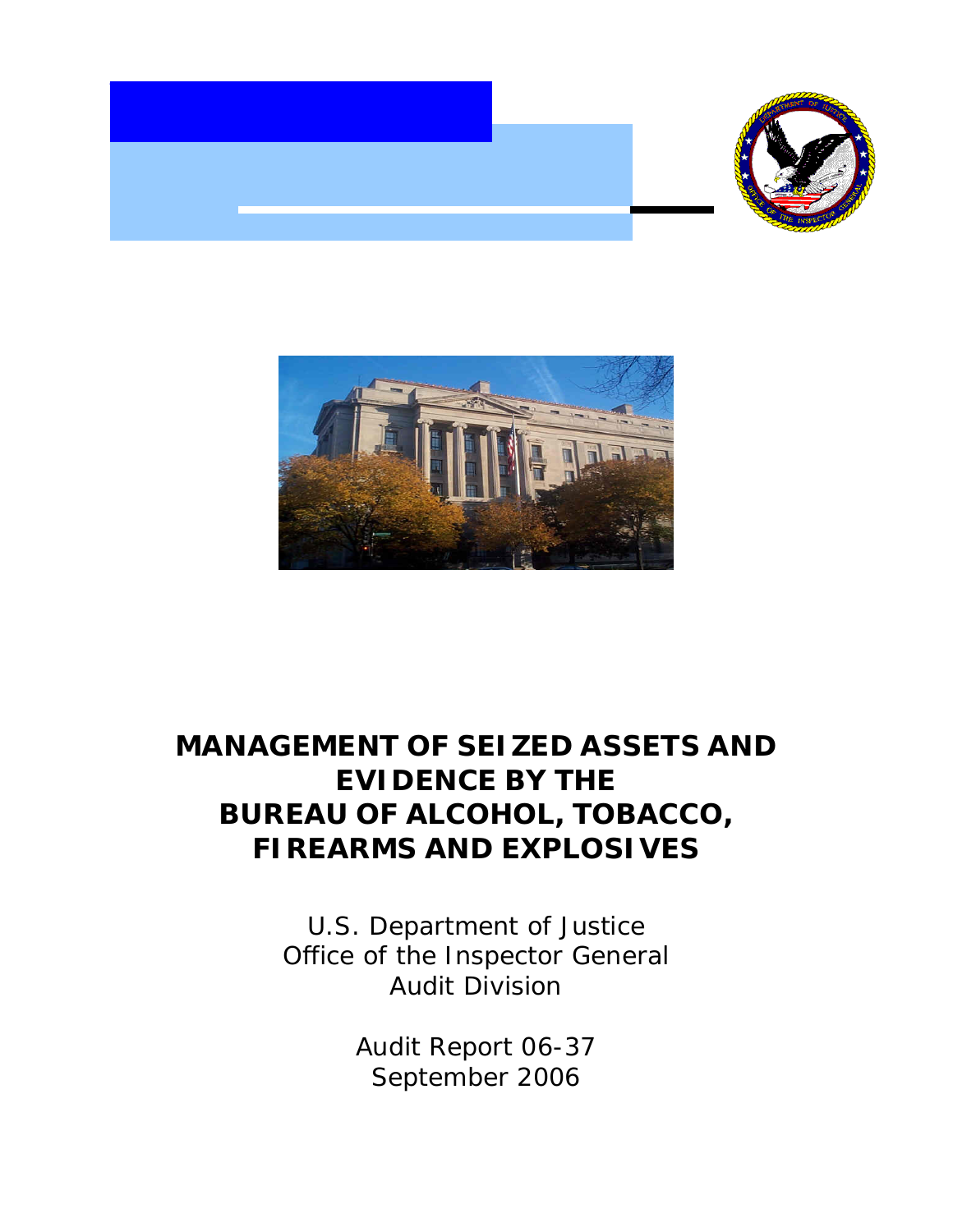# **MANAGEMENT OF SEIZED ASSETS AND EVIDENCE BY THE BUREAU OF ALCOHOL, TOBACCO, FIREARMS AND EXPLOSIVES**

# **EXECUTIVE SUMMARY**

The Bureau of Alcohol, Tobacco, Firearms and Explosives (ATF) law enforcement functions were transferred on January 24, 2003, from the Department of the Treasury (Treasury) to the Department of Justice (DOJ) under the Homeland Security Act of 2002. ATF's tax and trade functions remained with Treasury.

The ATF conducts criminal investigations, oversee the firearms and explosives industries, and enforces federal laws and regulations related to alcohol, tobacco, firearms, explosives, and arson. ATF headquarters is located in Washington, D.C., and there are 23 field divisions comprised of multiple field offices.

In the course of criminal investigations, ATF seizes items for forfeiture and evidentiary purposes, and stores the items in ATF vaults and explosive storage bunkers.<sup>[1](#page-1-0)</sup> Items seized may include alcohol, tobacco, firearms, explosives, ammunition, vehicles, real property, currency, and computer equipment. Between October 2003 and June 2006 ATF seized 240,802 items with an estimated fair market value of \$57,510,372. ATF subsequently disposes of forfeited assets after judicial action is completed. Forfeited assets are disposed of using one of three actions: destruction, sale, or placement into official use. Only certain items are deemed suitable for official use: firearms, vehicles, or investigative equipment.<sup>[2](#page-1-1)</sup>

Items seized by ATF for forfeiture are recorded, monitored, and managed by ATF's Asset Forfeiture and Seized Property Branch through its Forfeited and Seized Assets Tracking System (FASTRAK), which is unique to ATF. ATF currently does not participate in the DOJ asset forfeiture program, which is managed by the United States Marshals Service (USMS). The DOJ asset forfeiture program includes federal partners both within and outside

 $\overline{a}$ 

<span id="page-1-0"></span> $1$  A bunker is a fortified chamber mostly below ground that is often built of reinforced concrete.

<span id="page-1-1"></span><sup>&</sup>lt;sup>2</sup> Investigative equipment comprises items such as portable photographic and optical equipment, sound recording or amplification equipment, radios, and televisions.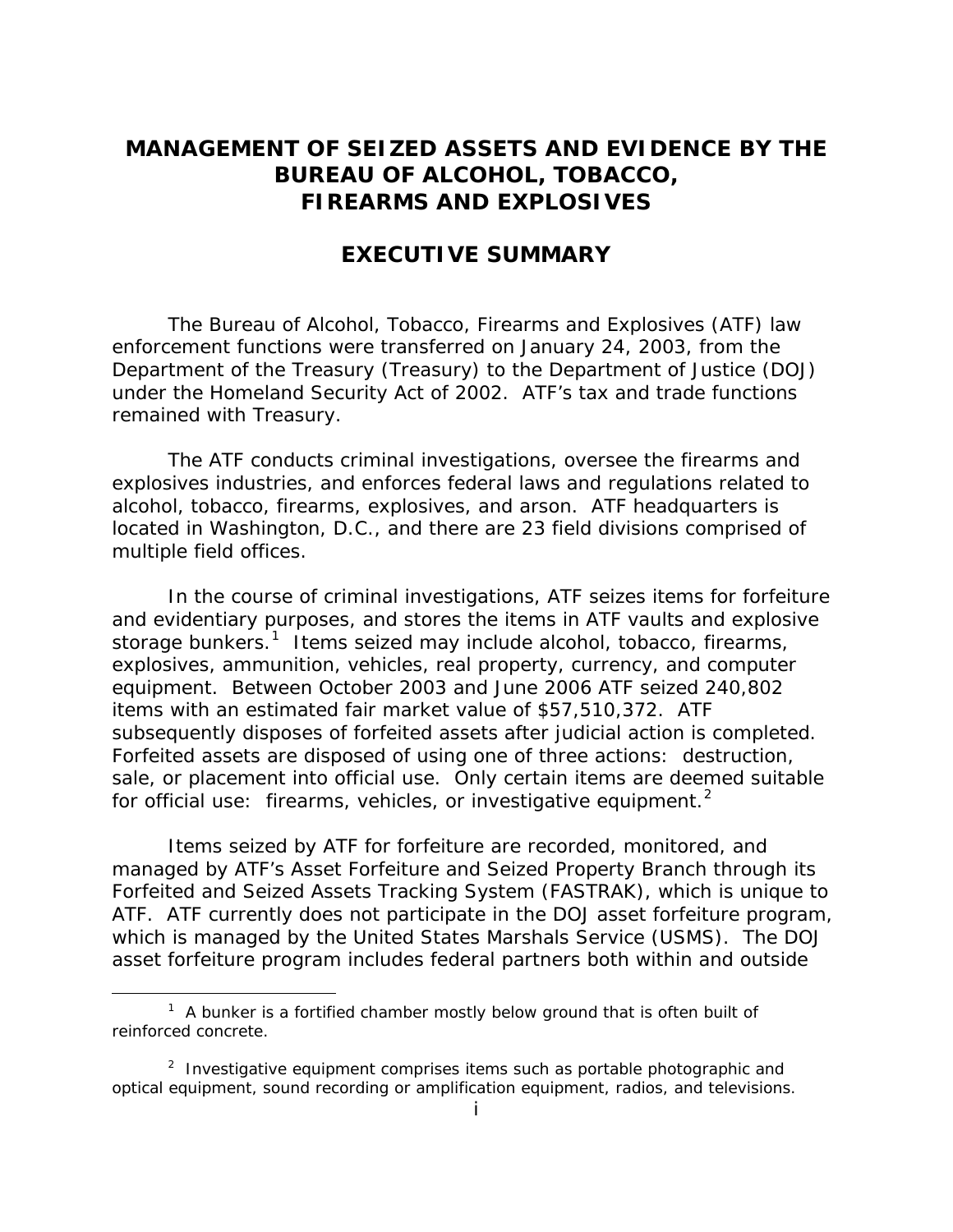DOJ.[3](#page-2-0) The USMS has not yet assumed management of any of ATF's assets seized for forfeiture, because ATF uses FASTRAK to track its seized assets, while the USMS and the other asset forfeiture partners use the Consolidated Asset Tracking System (CATS).

 At the time of ATF's transfer to DOJ, DOJ and Treasury signed a memorandum of understanding (MOU) regarding the management and disposition of assets seized for forfeiture by ATF. In accordance with the MOU, assets seized on or before January 23, 2003, remained the property and responsibility of Treasury, while assets seized on or after January 24, 2003, became the property and responsibility of DOJ.

The MOU also stipulated that all assets seized for forfeiture by ATF on or after January 24, 2003, would continue to be transferred to and disposed of by Treasury's national property contractor until an asset transition plan between Treasury and DOJ could be implemented. All net proceeds from the disposition of the assets were to be transferred to the DOJ Asset Forfeiture Fund. $4$ 

The Office of the Inspector General (OIG) conducted this audit to assess ATF's management of seized assets. Our objectives were to: (1) determine the status of ATF's transition to DOJ's system for managing seized assets; and (2) assess the adequacy of ATF's accounting for, storing, safeguarding, and disposing of seized assets and evidence in its possession.

 $\overline{a}$ 

<span id="page-2-0"></span><sup>&</sup>lt;sup>3</sup> Asset forfeiture participants in DOJ include the Drug Enforcement Administration, the Federal Bureau of Investigation, the United States Marshals Service, the United States Attorneys' Offices, the Asset Forfeiture and Money Laundering Section of the Criminal Division, and the Justice Management Division's Asset Forfeiture Management Staff. Non-DOJ participants include the U.S. Department of Agriculture; the U.S. Postal Inspection Service, which is the law enforcement unit of the U.S. Postal Service; the U.S. Food and Drug Administration, which is part of the U.S. Department of Health and Human Services; and the Bureau of Diplomatic Security, which is part of the U.S. Department of State.

<span id="page-2-1"></span><sup>&</sup>lt;sup>4</sup> The DOJ Asset Forfeiture Fund serves as a repository for funds seized by participating agencies and the sale proceeds from forfeited property. According to Attorney General Directive 90-5, the DOJ Asset Forfeiture Program has three primary goals: (1) to punish and deter criminal activity by depriving criminals of property used or acquired through illegal activities; (2) to enhance cooperation among foreign, federal, state, and local law enforcement agencies through the equitable sharing of assets recovered through the program; and (3) to produce revenues to enhance forfeitures and strengthen law enforcement. The proceeds deposited in the Asset Forfeiture Fund are used to fund allowable costs of the DOJ Asset Forfeiture Program.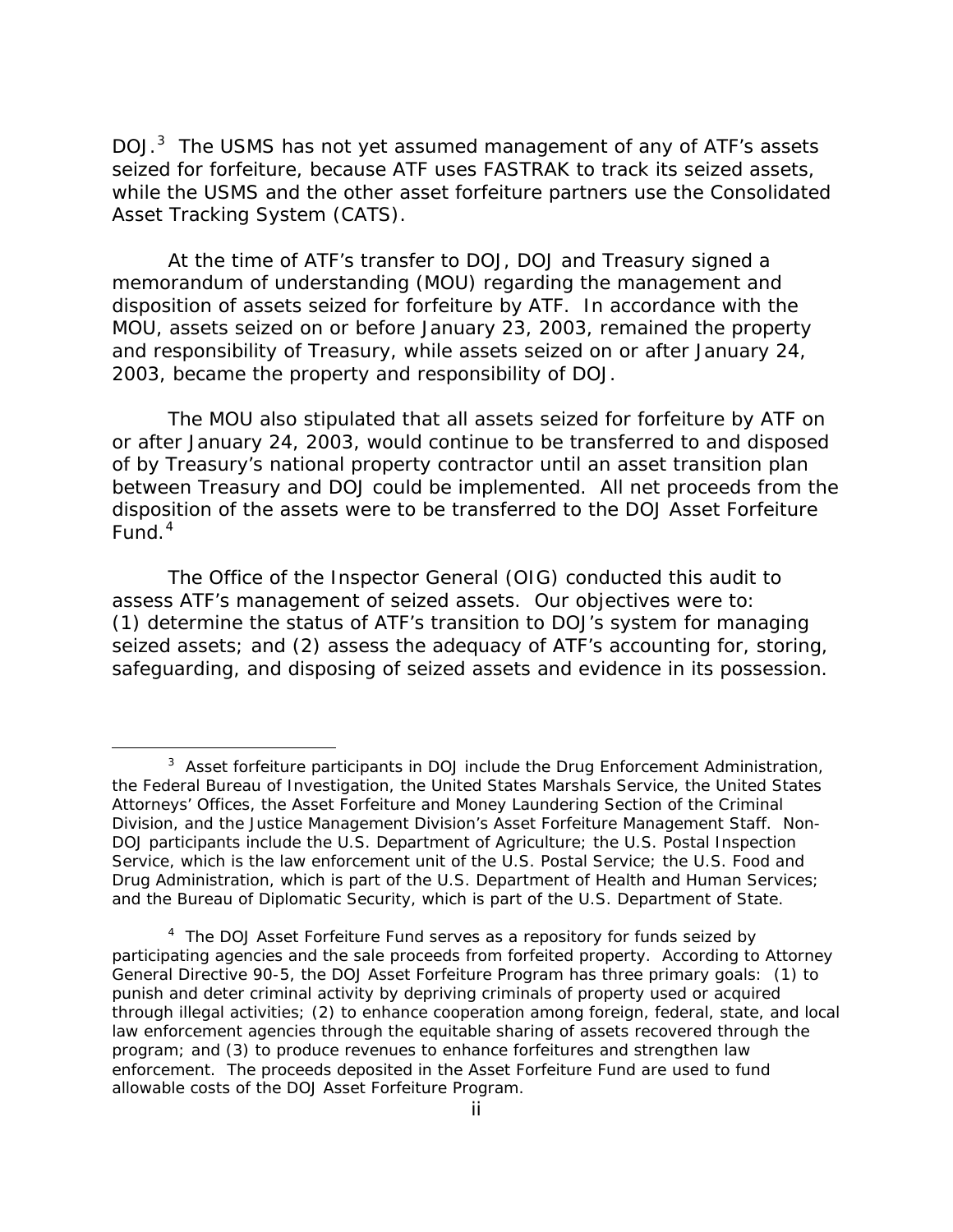To accomplish our objectives, we reviewed and analyzed federal laws, regulations, and DOJ policies and procedures applicable to seized assets, as well as internal inspection reports for all 23 ATF field divisions. We reviewed the MOU between Treasury and DOJ for the management and disposition of property seized for forfeiture by ATF. We also reviewed three contractor reports on FASTRAK and CATS. We interviewed officials from the ATF Asset Forfeiture and Seized Property Branch, Asset Forfeiture Management Staff, Special Agents-in-Charge of field divisions, and Resident Agents-in-Charge of field offices.

### **Background**

Under the asset forfeiture statutes, property is formally forfeited only after the government has completed a legal proceeding intended to give any potential claimant due notice and an opportunity to contest the forfeiture. Such forfeiture proceedings fall under the following categories:

- Administrative forfeiture an action that permits the federal seizing agency to forfeit the property without judicial involvement.
- Criminal judicial forfeiture an action included as part of a criminal prosecution.
- Civil judicial forfeiture an action in a U.S. District Court against a specific piece of property (no person is named as a defendant).

 ATF categorizes items either as valued properties, which are items that can be legally sold in the United States, or non-valued properties, which either do not have a legal market in the United States or a saleable value to the federal government. In general, valued and non-valued seized property is initially recorded at its estimated fair market value in accordance with Federal Accounting Standards, the Government Accountability Office, and Office of Management and Budget guidelines. The values assigned are for accounting recognition purposes only and are not necessarily the amount realized upon final disposal. As detailed in the following table, the quantity and value of items seized varies between fiscal years (FY) and by type of property.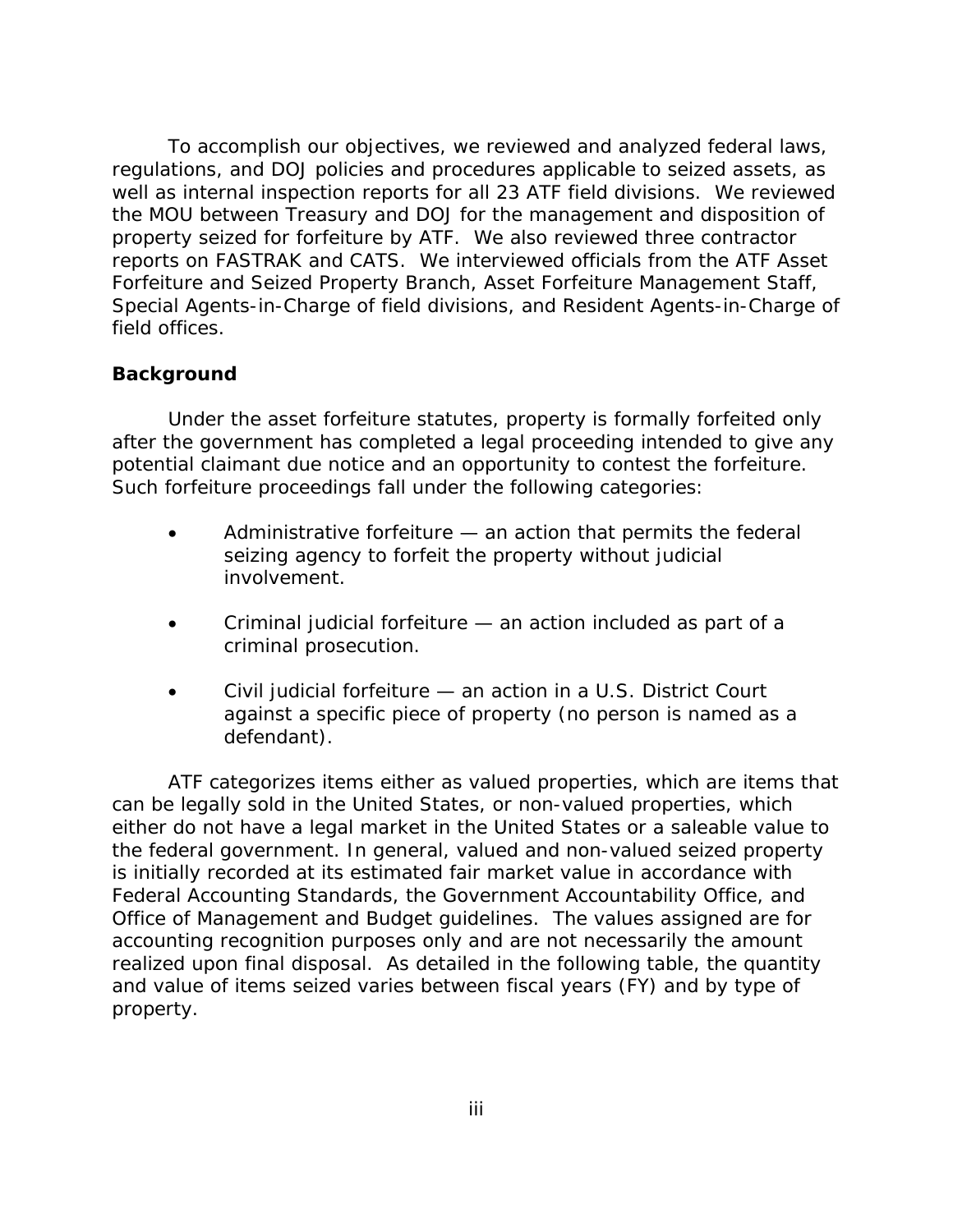|                                |                       | <b>FY 2004</b> |                       | <b>FY 2005</b> | <b>FY 2006</b><br>$(1^{st}, 2^{nd})$<br>, and 3 <sup>rd</sup> Qtrs) |              |
|--------------------------------|-----------------------|----------------|-----------------------|----------------|---------------------------------------------------------------------|--------------|
| <b>Seized</b><br><b>I</b> tems | Quantity<br>of I tems | <b>Value</b>   | Quantity<br>of I tems | <b>Value</b>   | Quantity<br>of I tems                                               | <b>Value</b> |
| <b>Firearms</b>                | 12,783                | \$3,825,809    | 27,656                | \$9,770,314    | 14,576                                                              | \$5,255,157  |
| Ammunition                     | 5,312                 | 166,833        | 12,456                | 487,962        | 5,976                                                               | 155,447      |
| Explosives                     | 530                   | 118,029        | 1,964                 | 1,214,217      | 629                                                                 | 74,363       |
| <b>Vehicles</b>                | 43                    | 624,134        | 89                    | 122,657        | 103                                                                 | 213,779      |
| <b>Vessels</b>                 |                       | 5,000          | 0                     | O              | O                                                                   | 0            |
| Alcohol                        | 26                    | 2,283          | 14                    | 3,444          | 46                                                                  | 155          |
| Tobacco                        | 572                   | 2,370,324      | 156,767               | 3,588,767      | 376                                                                 | 593,364      |
| Other $1$                      | 221                   | 8,745,181      | 338                   | 9,119,970      | 324                                                                 | 11,053,183   |
| <b>Totals</b>                  | 19,488                | \$15,857,593   | 199,284               | \$24,307,331   | 22,030                                                              | \$17,345,448 |

#### **ATF SEIZED ITEMS AND THEIR ESTIMATED VALUES**

Source: Bureau of Alcohol, Tobacco, Firearms and Explosives

 $<sup>1</sup>$  Includes currency or other monetary instruments, real property, and general merchandise.</sup>

#### **Types of Items Seized by ATF**

In FY 2005, ATF seized 199,284 valued and non-valued property items at an estimated fair market value of \$24,307,331. As of June 30, 2006, an additional 22,030 items were seized at an estimated fair market value of \$17,345,448. Valued property items include vehicles, alcohol, currency, jewelry, real property and computer equipment. Alcohol products are considered valued property because they can be sold, but only under certain conditions, such as if they are in the manufacturer's original sealed packaging. Non-valued property items, which include firearms, silencers, ammunition, explosives, arson materials, contraband alcohol, and tobacco products are destroyed by ATF.<sup>[5](#page-4-0)</sup>

#### **Analysis of Seized Property Asset Management Systems**

As noted earlier, DOJ asset forfeiture participants use CATS and ATF uses FASTRAK to track the life cycle of property seized for forfeiture. Data maintained within the two systems identify specific pieces of property and provide details about the items, such as the seizing office; seizing agent; case number; the type, description, value, and quantity of the property; and any other information necessary to ensure the proper monitoring and disposition of the property.

<span id="page-4-0"></span> $\frac{1}{5}$ <sup>5</sup> Title 26 U.S.C. Chapter 53 § 5872 states that any firearm involved in a violation of the chapter will be subject to seizure and forfeiture and shall not be sold at public sale.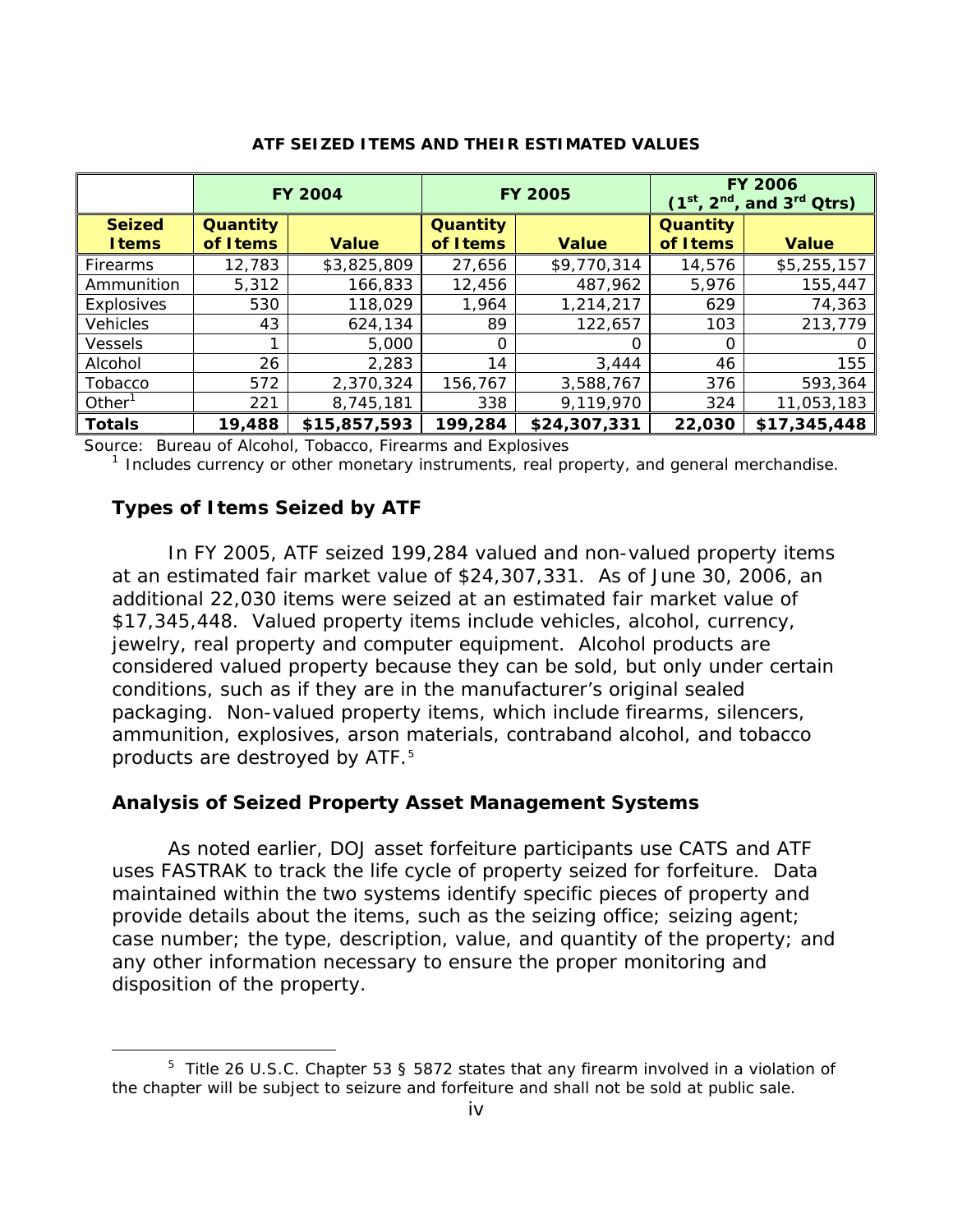When ATF transferred to the Department of Justice in January 2003, the Asset Forfeiture Management Staff (AFMS) and ATF's Asset Forfeiture and Seized Property Branch reached a verbal agreement that suspended the planned migration of ATF's seized asset data into the Department's CATS because AFMS was upgrading its system. The upgrade changed the CATS system from dedicated terminals in users' offices to a browser-based system allowing authorized users access to the system using non-dedicated computers and the Internet. AFMS officials were concerned that injecting ATF's system requirements into CATS would delay the upgrade, adversely affecting the rest of the DOJ asset forfeiture participants. The suspension was intended to allow AFMS time to complete the upgrade of CATS prior to migrating ATF data and its system requirements. The final conversion and migration of ATF data from FASTRAK to CATS is on schedule and expected to be completed by June 30, 2007.

 After ATF transferred to DOJ, the AFMS contracted with a non-profit corporation for an analysis of the differences between CATS and FASTRAK, an evaluation of alternative asset tracking approaches, and identification of the preferred solution for managing both DOJ and ATF seized and forfeited assets. AFMS utilized an existing ATF support contractor to develop a summary of ATF data requirements that CATS did not support. Under the identified preferred alternative, both CATS and FASTRAK capabilities would be fully integrated into one system, a browser-based CATS. As a result, in June 2005, the non-profit corporation issued a report that summarized 99 data requirements of FASTRAK that CATS did not support. ATF requires more detailed information for its forfeiture case management system than CATS provides. Some of the unsatisfied requirements are related to cases, seizures, assets, firearms, forfeitures, disposition of items, and legal counsel information. Examples of the unsatisfied requirements are the ability to enter and maintain an Agent ID and the ability to enter and maintain the item seizure number. As of June 14, 2006, 38 of the original 99 requirements remained unresolved. The remaining 38 requirements are expected to be resolved by October 2006.

 Until all of ATF's system requirements are satisfied, ATF will continue to use FASTRAK to account for seized property. Operating ATF's seized asset management system cost DOJ \$147,000 in FY 2004 and \$210,000 in FY 2005. Additionally, \$300,000 was funded for FASTRAK in FY 2006. As of August 26, 2006 ATF had expended approximately \$76,000 and the balance will be obligated prior to the end of the fiscal year.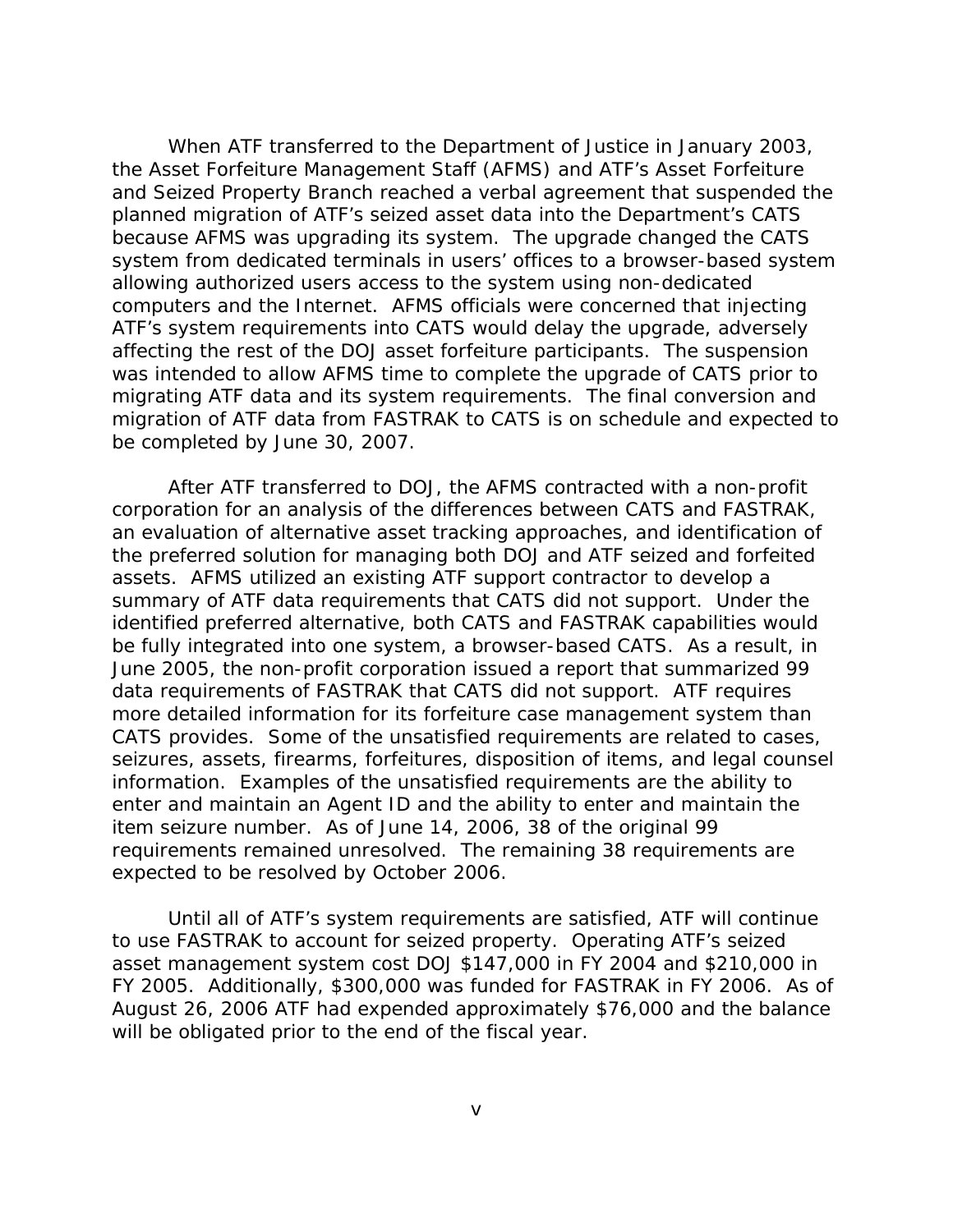#### **Accounting for ATF Funds at Treasury**

Since ATF uses its own asset management system, proceeds from the sale of forfeited seized assets continue to be deposited with Treasury as agreed in the MOU. As of June 30, 2006, ATF reported that Treasury was holding \$21,1[6](#page-6-0)6,103 in combined seized and forfeited funds due DOJ.<sup>6</sup> Of that amount, \$16,164,234 represents seized currency pending forfeiture. The remaining balance of \$5,001,869 has been forfeited and when deposited into the Asset Forfeiture Fund will be available for use by DOJ.

The table below shows a breakdown of funds still on deposit at Treasury that are due DOJ.

| <b>Types of Funds</b>                 |             | 6/30/06      |
|---------------------------------------|-------------|--------------|
| Seized Currency Pending Forfeiture    |             | \$16,164,234 |
| <b>Forfeited Currency</b>             |             |              |
| Net of Sharing Payable                | \$4,637,262 |              |
| Sales Proceeds                        |             |              |
| Net of Sharing Payable                | \$364,607   |              |
| Sub-total of                          |             |              |
| Forfeited Currency and Sales Proceeds |             | \$5,001,869  |
| Net Monies Due to DOJ                 |             | \$21,166,103 |

#### **FUNDS AT TREASURY DUE DOJ**

Source: Bureau of Alcohol, Tobacco, Firearms and Explosives

The Department's AFMS and ATF's Asset Forfeiture and Seized Property Branch established a comprehensive record to serve as the detailed accounting for all amounts due to DOJ and Treasury under the MOU. Until May 2006, there was a disagreement between the two offices regarding the documentation provided by ATF. According to the Assistant Director of the AFMS, as of May 8, 2006, ATF had not provided adequate supporting documentation regarding the number of cases, gross amounts, and sources of expense and revenue attributable to the dollar amounts of each item included in the forfeited currency and sales activity through September 30, 2005. ATF's Asset Forfeiture and Seized Property Branch disagreed and asserted that it had provided the AFMS with the necessary detailed accounting records.

<span id="page-6-0"></span> $\overline{\phantom{a}}$  $6$  The \$21,166,103 has accumulated at Treasury since ATF's transfer to DOJ in January 2003. The forfeited funds are not in litigation, the legal process is complete. However, funds pending forfeiture are in litigation.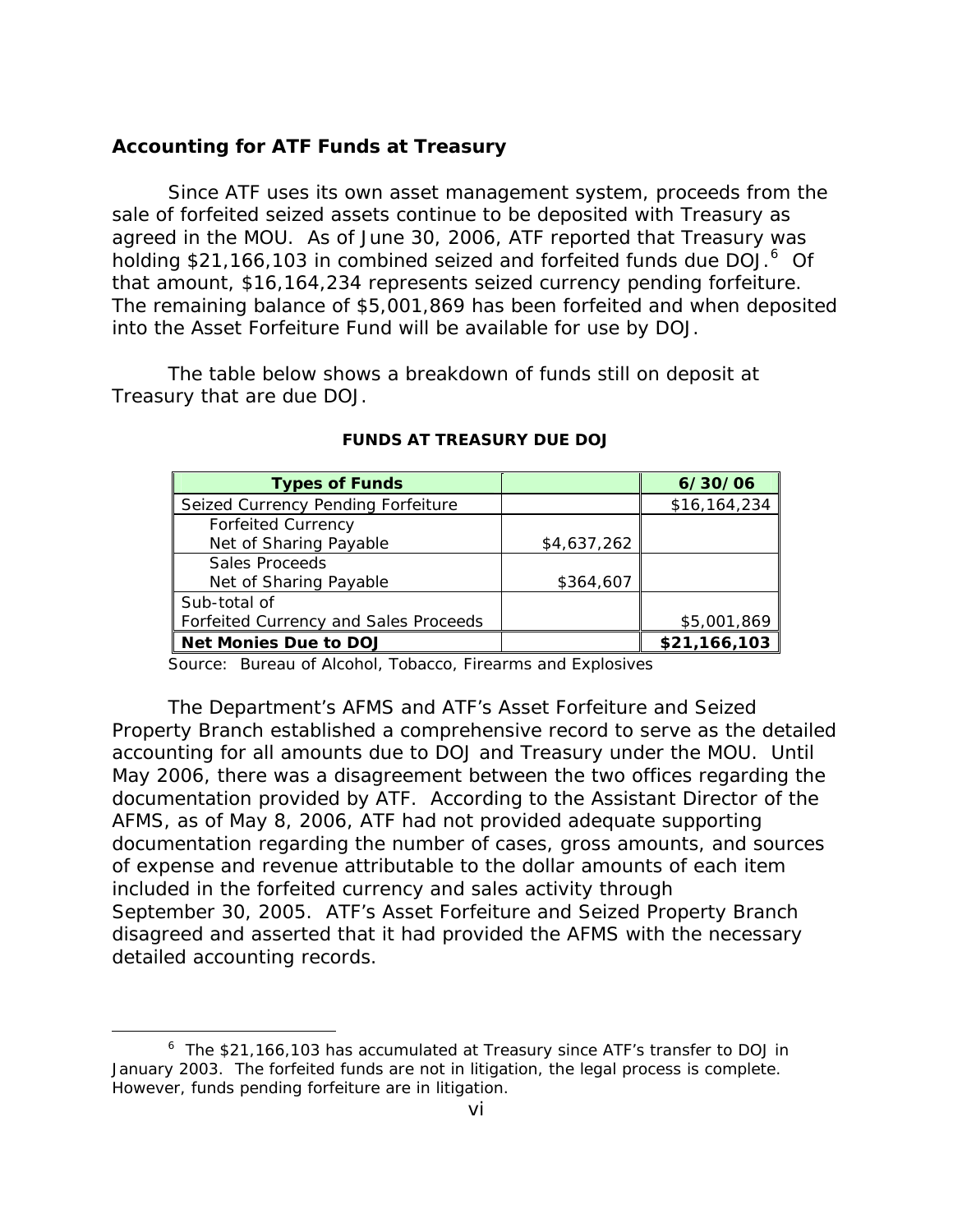In June 2006, the AFMS informed the OIG that ATF's Asset Forfeiture and Seized Property Branch had provided it with the necessary documentation and certification of completeness so that it could start the process of the initial transfer of funds from Treasury. The initial transfer request sent to Treasury was for \$2,361,907 based on data as of March 31, 2006. The two offices are still reconciling the remaining balance of \$2,639,962 (\$5,001,869 minus \$2,361,907), and will initiate transfer of those funds once the reconciliation process is complete. Both offices expect on-going reconciliation of any future funds that become available thereafter. This ongoing reconciliation will facilitate quarterly transfer requests to Treasury from the AFMS.

After 44 months, ATF and the AFMS have resolved the accounting documentation problem regarding the forfeited fund balance deposited at Treasury. However, the funds are still at Treasury and therefore, are not available for immediate use by DOJ to fund the Asset Forfeiture Fund or to pay for operating costs and related law enforcement programs associated with the Fund. The key problem – that ATF has not migrated its forfeited asset data to CATS – remains the underlying issue. Once ATF can migrate to CATS all of its assets seized for forfeiture will be captured by CATS. Once the data maintained in ATF's FASTRAK system is migrated to CATS, AFMS and ATF will be in a position to acquire and manage all of the funds (both forfeited and pending forfeiture).

#### **Storing and Safeguarding Seized Assets**

ATF does not have a plan that specifically addresses safeguarding seized assets and evidence in the event of a natural disaster or other significant event. Of the three field offices affected by Hurricane Katrina (New Orleans, Louisiana; Mobile, Alabama; and Biloxi, Mississippi), none identified an alternate storage location for safeguarding its seized assets and evidence. The Biloxi, Mississippi, Field Office, located on the shoreline, encountered significant hurricane damage. Because ATF did not have a contingency plan in place to safeguard seized assets and evidence from potential theft, destruction, or damage, the vault contents remained in Biloxi during the hurricane and had to be recovered from the structurally unstable Biloxi Field Office after the hurricane and relocated multiple times to various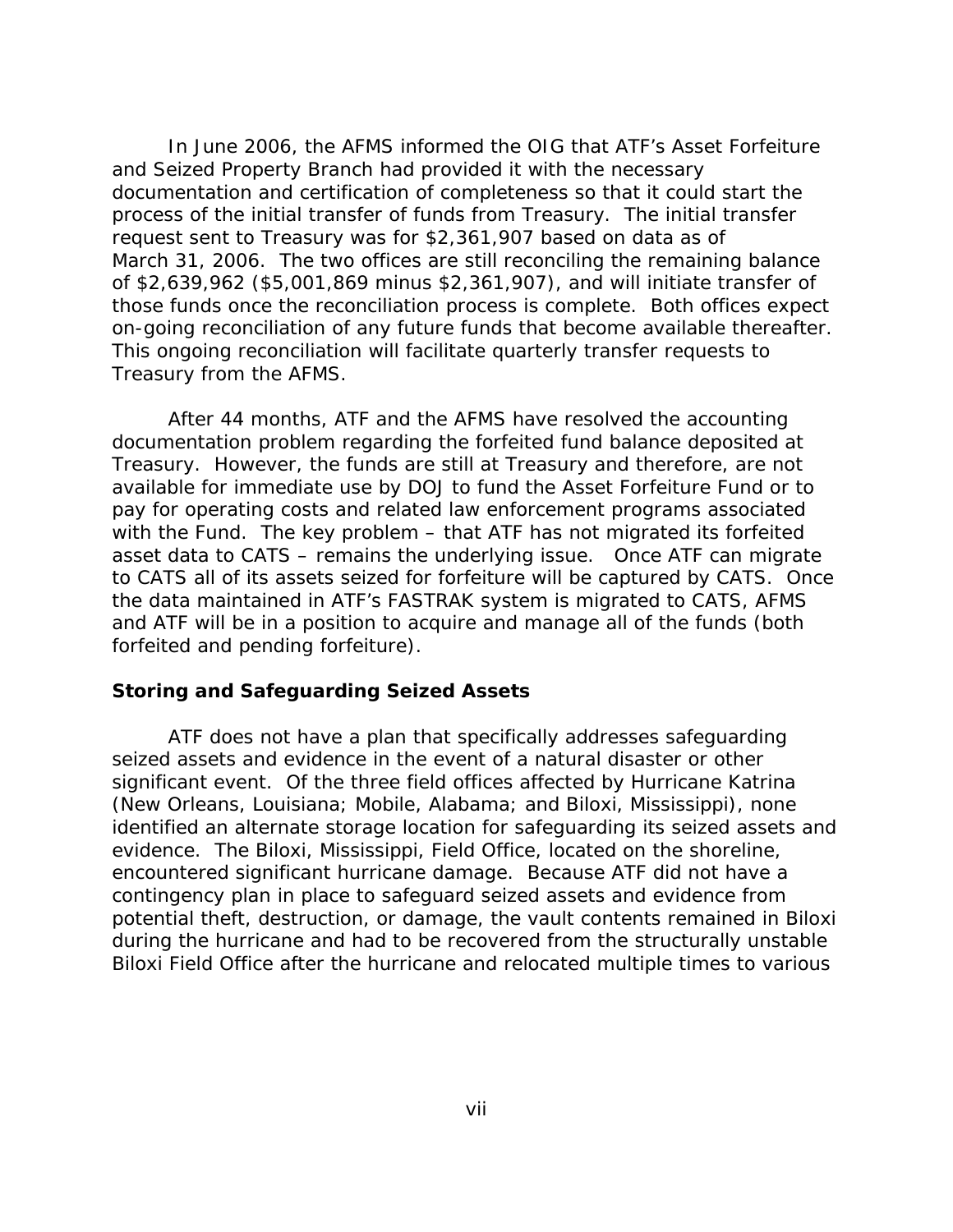alternate sites.<sup>[7](#page-8-0)</sup> By having a plan in place, ATF may have been able to reduce the number of times the vault contents were moved.

Further, ATF management has not enforced all of the requirements of ATF Order 3400.1B, *Property Taken Into Bureau Custody*. This Order prescribes basic procedures governing reporting and controlling of property from the time of initial acquisition to its final disposition. The Order sets forth facility and equipment requirements, access requirements and restrictions, inventory procedures, and property control. We found that one of the eight vaults we tested did not meet vault construction standards because a wire-mesh barrier above the chain-link fence intended to protect against unauthorized entry had not been installed. This condition was noted as an exception to the requirements of ATF Order 3400.1B in ATF's 1997, 2000, and 2003 Office of Field Operations inspection reports. The condition leaves the vault vulnerable to unauthorized entry and increases the risk of theft of seized property and evidence. (See Appendix IV for a complete list of our test results.)

Effective July 2005, every firearm coming into ATF custody or being investigated by ATF is required to be traced through the ATF National Tracing Center. We found 6 of 130 firearms we tested, or 5 percent were not traced through the National Tracing Center. We determined that the seizing agents either did not request a trace of the seized firearms through the National Tracing Center or traced them with an incorrect serial number. All firearms manufactured in 1968 or after have unique serial numbers. Not tracing a firearm or submitting a wrong serial number through the National Tracing Center equates to not accounting for the correct firearm. Further, this situation prevents the correct information from being received in an accurate and timely manner. It also potentially prevents ATF from linking a suspect to a firearm in a criminal investigation; identifying potential traffickers; detecting intrastate, interstate, and international patterns in the sources and kinds of firearms used in crimes.

 $\overline{a}$ 

<span id="page-8-0"></span> $7$  The locations were the Biloxi police department; the Jackson, Mississippi, federal building parking garage basement; the Memphis, Tennessee, national contractor storage; and the Mobile, Alabama, national contractor storage.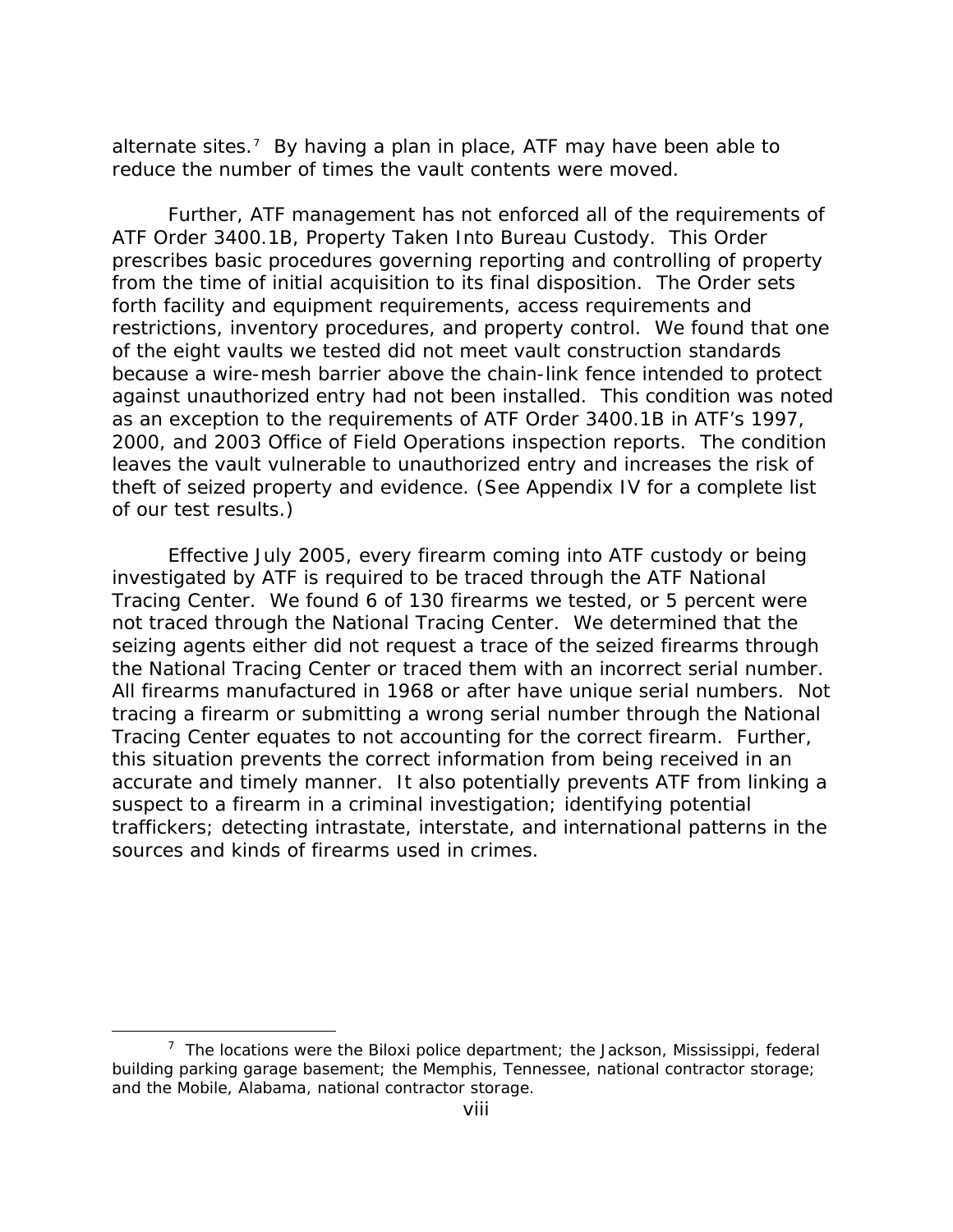#### **Recommendations**

Our audit disclosed areas where improvements can be made to ATF's management of seized assets relating to the use of DOJ's asset management system; accounting for, storing, and safeguarding seized property; and proactively responding to natural disasters.

This report contains five recommendations that focus on the need to resolve ATF's asset management system requirements that are necessary to fully support migration of FASTRAK data into CATS, provide appropriate supporting documentation to the AFMS about seized and forfeited assets, and expedite the reconciliation so that current and future funds at Treasury can be promptly transferred to the DOJ Asset Forfeiture Fund. Equally important, we determined that seizing agents either did not request a trace of seized firearms through the National Tracing Center or traced them with an incorrect serial number. ATF also lacks a proactive contingency plan that addresses accounting for, storing, and safeguarding seized assets and evidence in the event of a natural disaster or significant event.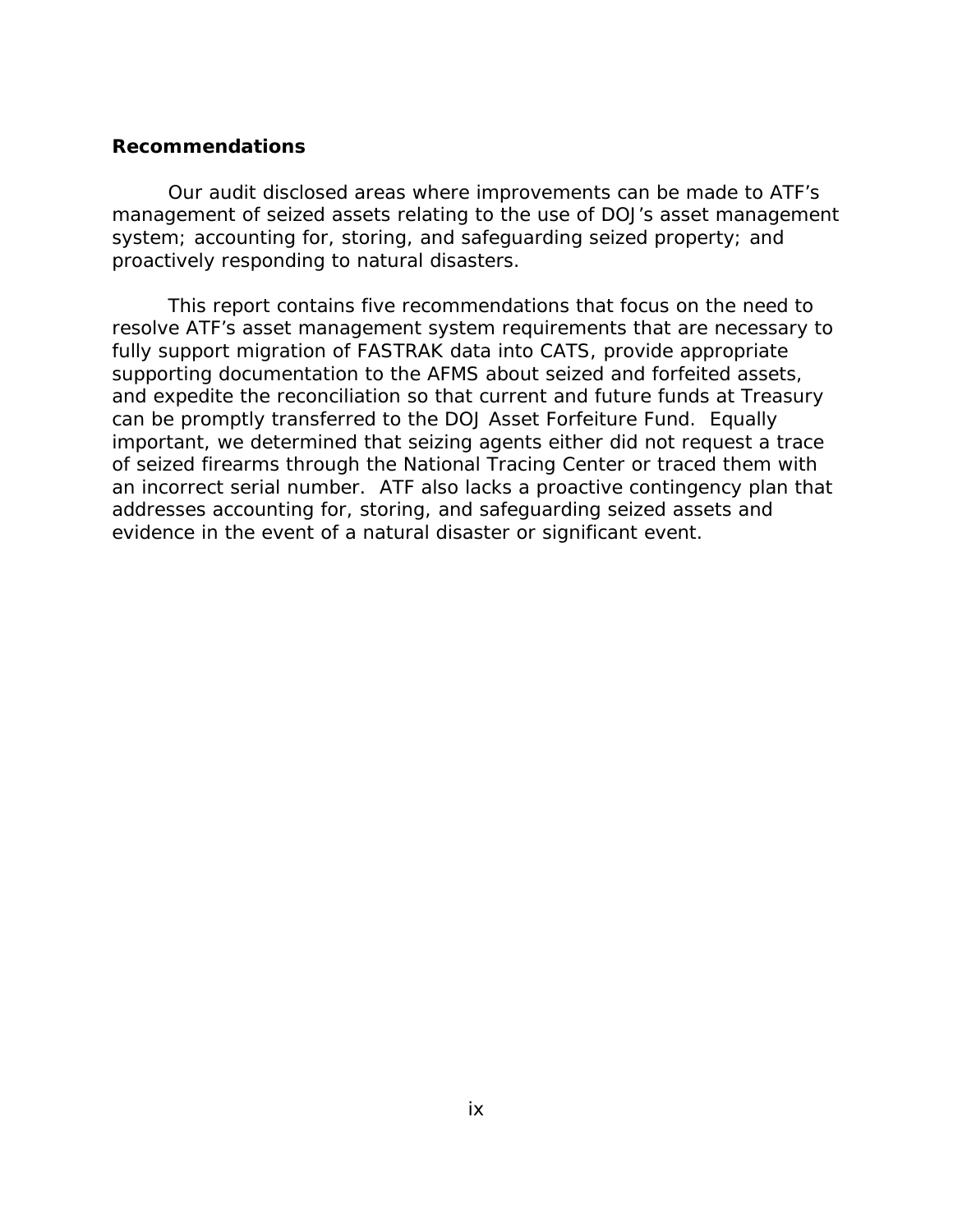# **TABLE OF CONTENTS**

| $\mathbf 1$ . | <b>FASTRAK INTEGRATION WITH CATS REMAINS DELAYED 11</b><br>Maintenance Costs and Funds Remaining at Treasury 12                                                                                                                                                                                          |  |
|---------------|----------------------------------------------------------------------------------------------------------------------------------------------------------------------------------------------------------------------------------------------------------------------------------------------------------|--|
| 2.            | <b>INADEQUATE CONTINGENCY PLAN AND CONTROLS FOR</b><br>STORING AND SAFEGUARDING SEIZED ASSETS15<br>Controls for Storing and Safeguarding Seized Assets 15<br>Critical Incident Management System and ATF Order 3400.1B 18                                                                                |  |
|               | Appendix II - Statement on Compliance with Laws and<br>Appendix III - Objectives, Scope, and Methodology  26<br>Appendix V<br>Appendix VI - ATF Response to the Audit Recommendations 32<br>Appendix VII - Office of the Inspector General, Audit Division,<br>Analysis and Summary of Actions Necessary |  |
|               |                                                                                                                                                                                                                                                                                                          |  |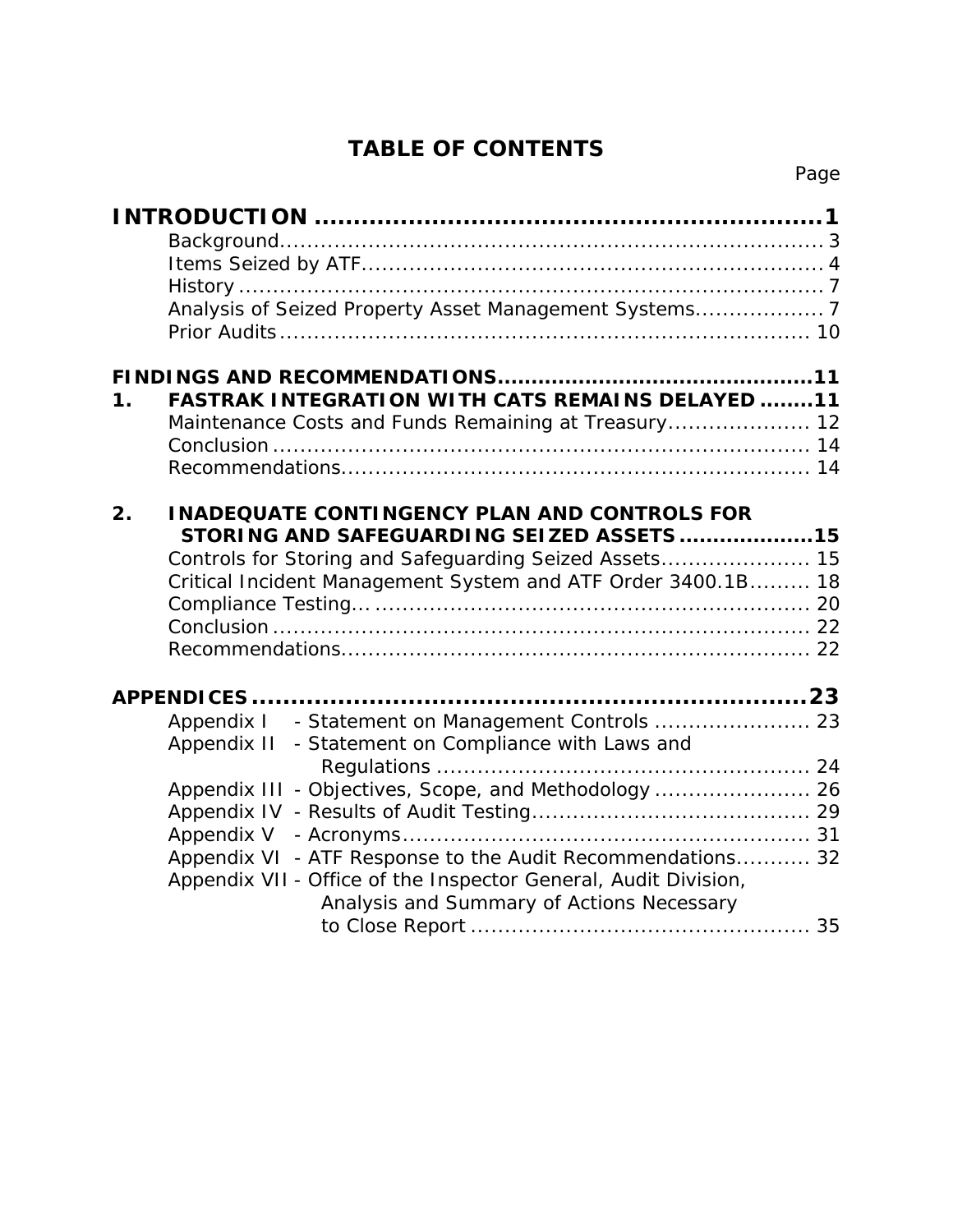# <span id="page-11-0"></span>**MANAGEMENT OF SEIZED ASSETS AND EVIDENCE BY THE BUREAU OF ALCOHOL, TOBACCO, FIREARMS AND EXPLOSIVES**

# **INTRODUCTION**

The mission of the Bureau of Alcohol, Tobacco, Firearms and Explosives (ATF) is to conduct criminal investigations, oversee the firearms and explosives industries, and enforce federal laws and regulations related to alcohol, tobacco, firearms, explosives, and arson. ATF's mission also includes working in cooperation with federal, state, and local law enforcement agencies. ATF views its role in enforcing firearms and explosives laws as significant in the battle against terrorism and supports a strategic goal of the Department of Justice (DOJ) to "enforce federal laws and represent the rights and interests of the American people."

ATF's law enforcement functions were transferred on January 24, 2003, from the Department of the Treasury (Treasury) to DOJ under the Homeland Security Act of 2002. ATF's tax and trade functions remained with Treasury. ATF headquarters is located in Washington, D.C., and there are 23 ATF field divisions comprised of multiple field offices.



### **ATF FIELD DIVISION OFFICE LOCATIONS**

Source: Bureau of Alcohol, Tobacco, Firearms and Explosives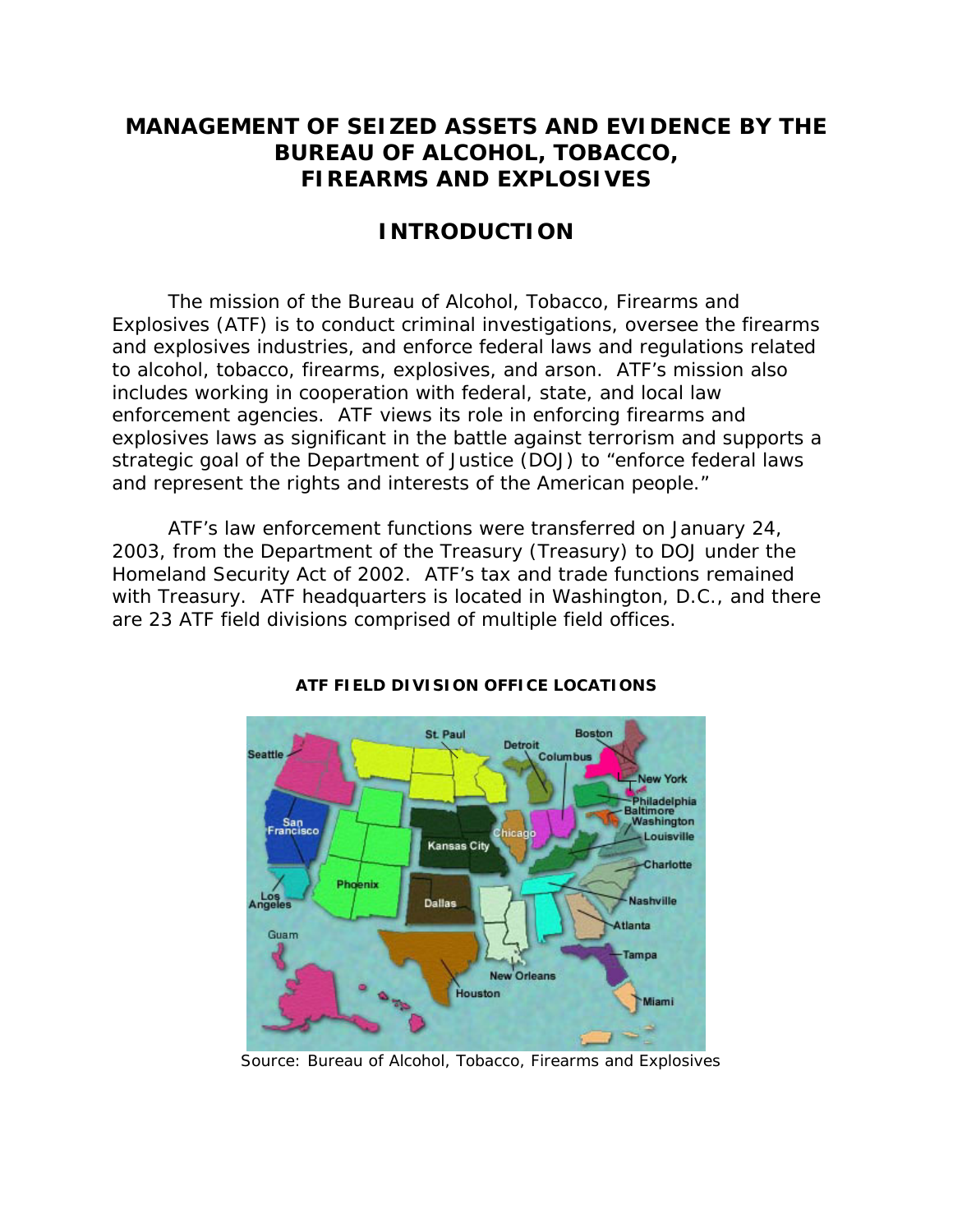In the course of its criminal investigations, ATF seizes items for forfeiture and evidentiary purposes. Seized items are stored in ATF vaults and explosive storage bunkers. $8$  Items seized may include alcohol, tobacco, firearms, explosives, ammunition, vehicles, real property, currency, and computer equipment. Those items seized for forfeiture are recorded, monitored, and managed by ATF's Asset Forfeiture and Seized Property Branch through its Forfeited and Seized Assets Tracking System (FASTRAK), a system unique to ATF. ATF disposes of forfeited assets after judicial action is completed. Forfeited assets are disposed of using one of three actions: destruction, sale, or placement into official use. Only certain items are deemed suitable for official use: firearms, vehicles, or investigative equipment.<sup>[9](#page-12-1)</sup>

As part of ATF's transfer, DOJ and Treasury signed a memorandum of understanding (MOU) regarding ATF's management and disposition of assets seized for forfeiture. In accordance with the MOU, assets seized on or before January 23, 2003, remained the property and responsibility of Treasury. Assets seized on or after January 24, 2003, became the property and responsibility of DOJ.

The MOU stipulated that all assets seized for forfeiture by ATF on or after January 24, 2003, would continue to be transferred to and disposed of by Treasury's national property contractor until an asset transition plan between Treasury and DOJ could be implemented. All net proceeds from those dispositions were to be transferred to the DOJ Asset Forfeiture Fund.<sup>[10](#page-12-2)</sup> Both agencies agreed to provide a timely response to any request for information pertaining to assets covered by the MOU.

 $\overline{a}$ 

<span id="page-12-0"></span> $8<sup>8</sup>$  A bunker is a fortified chamber mostly below ground that is often built of reinforced concrete.

<span id="page-12-1"></span><sup>&</sup>lt;sup>9</sup> Investigative equipment includes items such as portable photographic and optical equipment, sound recording or amplification equipment, radios, and televisions.

<span id="page-12-2"></span> $10$  The DOJ Asset Forfeiture Fund serves as a repository for funds seized by participating agencies and the sale proceeds from forfeited property. According to Attorney General Directive 90-5, the DOJ Asset Forfeiture Program has three primary goals: (1) to punish and deter criminal activity by depriving criminals of property used or acquired through illegal activities; (2) to enhance cooperation among foreign, federal, state, and local law enforcement agencies through the equitable sharing of assets recovered through the program; and (3) to produce revenues to enhance forfeitures and strengthen law enforcement. The proceeds deposited in the Asset Forfeiture Fund are used to fund allowable costs of the DOJ Asset Forfeiture Program.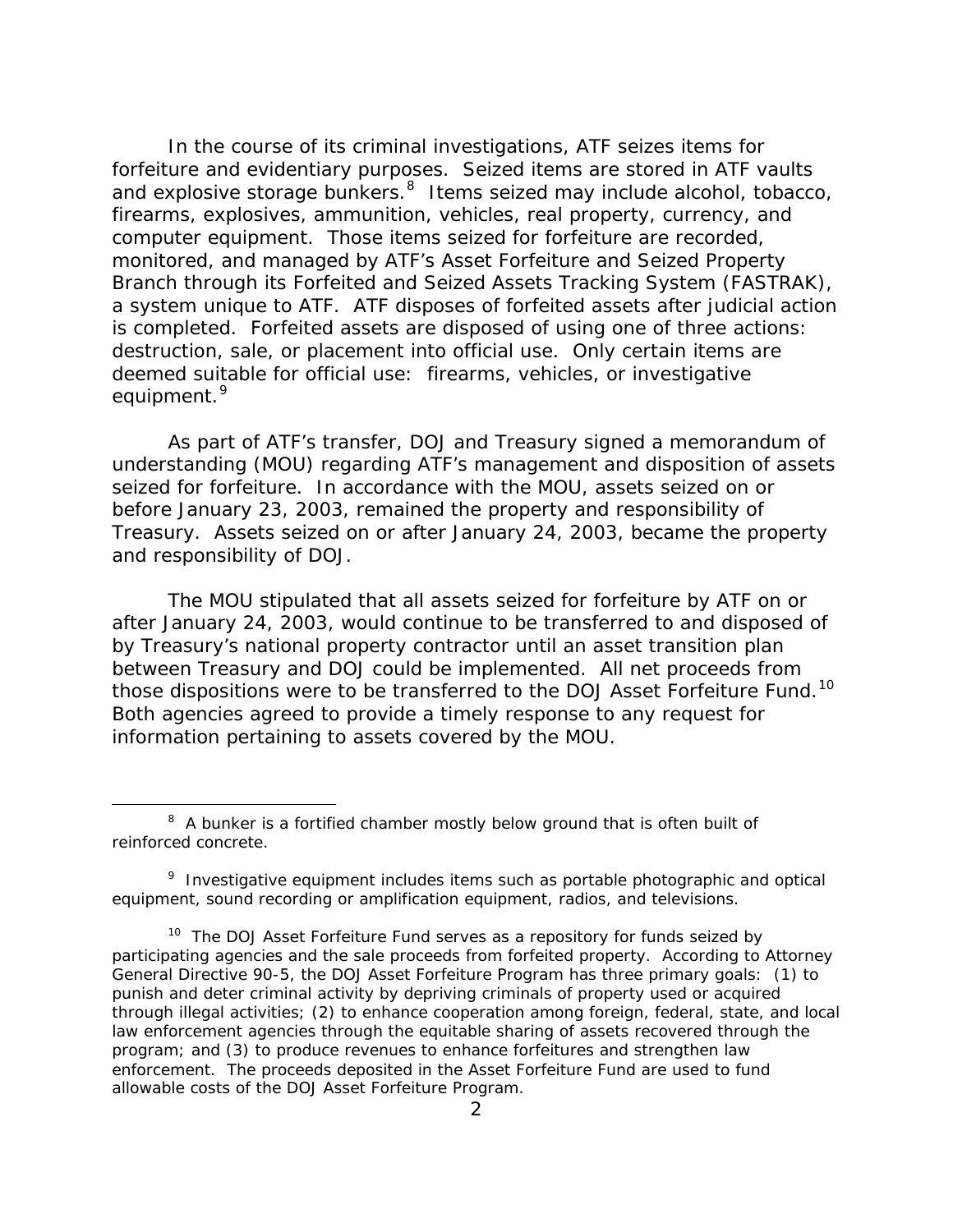<span id="page-13-0"></span> The United States Marshals Service (USMS) administers the DOJ asset forfeiture program, which includes federal partners both within and outside DOJ.<sup>[11](#page-13-1)</sup> The United States Marshals Service has not assumed management of any of ATF's assets seized for forfeiture, however, because ATF uses FASTRAK to track its seized assets and the USMS and the other asset forfeiture partners use the Consolidated Asset Tracking System (CATS).

The Office of the Inspector General (OIG) conducted this audit to examine ATF's management of assets seized during investigations of suspected criminal activity. Our objectives were to: (1) determine the status of ATF's transition to DOJ's system for managing seized assets; and (2) assess the adequacy of ATF's accounting for, storing, safeguarding, and disposing of seized assets and evidence in its possession.

#### **Background**

 $\overline{a}$ 

Under the forfeiture statutes, property is formally forfeited only after the government has completed a legal proceeding intended to give any potential claimant due notice and an opportunity to contest the forfeiture. Such forfeiture proceedings fall into the following categories:

Administrative forfeiture is an action that permits the federal seizing agency to forfeit property without judicial involvement. The authority for a seizing agency to start an administrative forfeiture action is found in the Tariff Act of 1930, 19 U.S.C. § 1607. Property that can be administratively forfeited is merchandise, the importation of which is prohibited; a conveyance used to import, transport, or store a controlled substance such as vehicles, vessels, airplanes, or conex boxes; monetary instruments such as coins, currency, travelers' checks,

<span id="page-13-1"></span><sup>&</sup>lt;sup>11</sup> Asset forfeiture participants in DOJ include the Drug Enforcement Administration, Federal Bureau of Investigation, United States Marshals Service, United States Attorneys' Offices, the Asset Forfeiture and Money Laundering Section of the Criminal Division, and the Justice Management Division's Asset Forfeiture Management Staff. Non-DOJ participants include the U.S. Department of Agriculture; the U.S. Postal Inspection Service which is the law enforcement unit of the U.S. Postal Service; the U.S. Food and Drug Administration, which is part of the U.S. Department of Health and Human Services; and the Bureau of Diplomatic Security, which is part of the U.S. Department of State.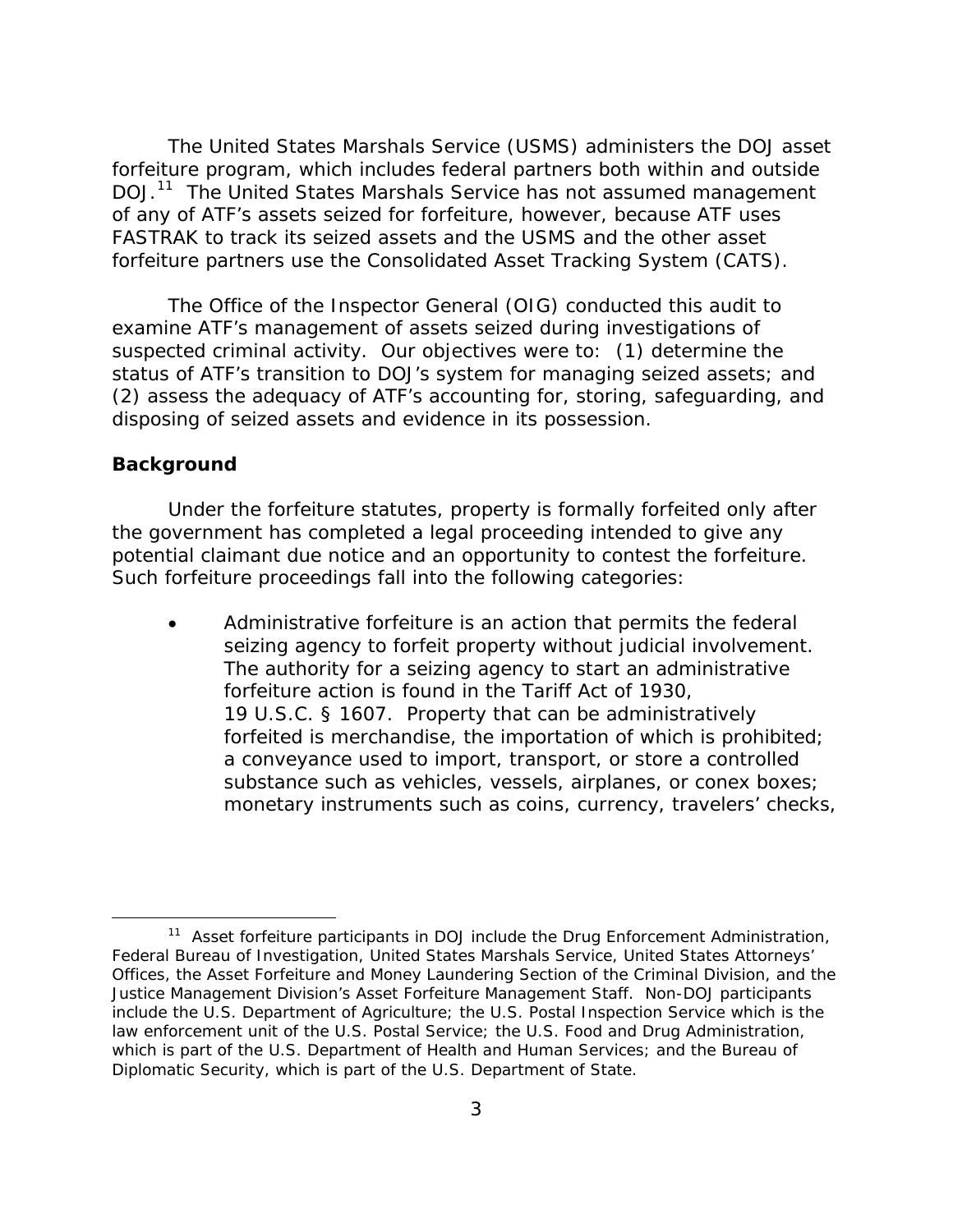<span id="page-14-0"></span>bearer instruments, or bearer securities regardless of value; or other property that does not exceed \$500,000 in value.<sup>[12](#page-14-1)</sup>

- Criminal judicial forfeiture is an action included as part of a criminal prosecution. In a criminal judicial forfeiture, the defendant is charged with an offense for which forfeiture is authorized, and an additional count or forfeiture allegation describing the property and its relationship to the criminal offense is included in the indictment. Upon conviction for the underlying offense, the court may order the involved property forfeited to the government.
- Civil judicial forfeiture is an action in a U.S. District Court against a specific piece of property (no person is named as a defendant). Civil judicial forfeitures are pursued independent of any criminal prosecution of the offense that justified the seizure. A judicial forfeiture (either criminal or civil) is always utilized when the value of the personal property involved is in excess of \$500,000 (with the exception of cash), when the property is real estate, when ATF lacks administrative forfeiture authority, or a claim has been filed as a result of an administrative forfeiture.

### **Items Seized by ATF**

 $\overline{a}$ 

 In fiscal year (FY) 2005, ATF seized 199,284 property items at an estimated value of \$24,307,331. As of June 30, 2006, an additional 22,030 items were seized at an estimated value of \$17,345,448. Valued properties are items that can be legally sold in the United States such as vehicles, vessels, real property, jewelry, and alcohol. Non-valued properties are items that either do not have a legal market in the United States or a saleable value to the federal government such as firearms, silencers, ammunition, explosives, and tobacco.<sup>[13](#page-14-2)</sup> These non-valued items are disposed of using ATF-approved methods. In general, both valued and nonvalued items are assigned an estimated fair market value in accordance with Federal Accounting Standards, the Government Accountability Office, and Office of Management and Budget guidelines. The values assigned are for

<span id="page-14-1"></span><sup>&</sup>lt;sup>12</sup> Bearer instrument – a document that indicates the bearer has title to property, such as shares or bonds. Bearer security – possession of the security confers ownership as there is no register of ownership.

<span id="page-14-2"></span><sup>&</sup>lt;sup>13</sup> Title 26 U.S.C. Chapter 53 § 5872 states that any firearm involved in a violation of the chapter shall not be sold at public sale.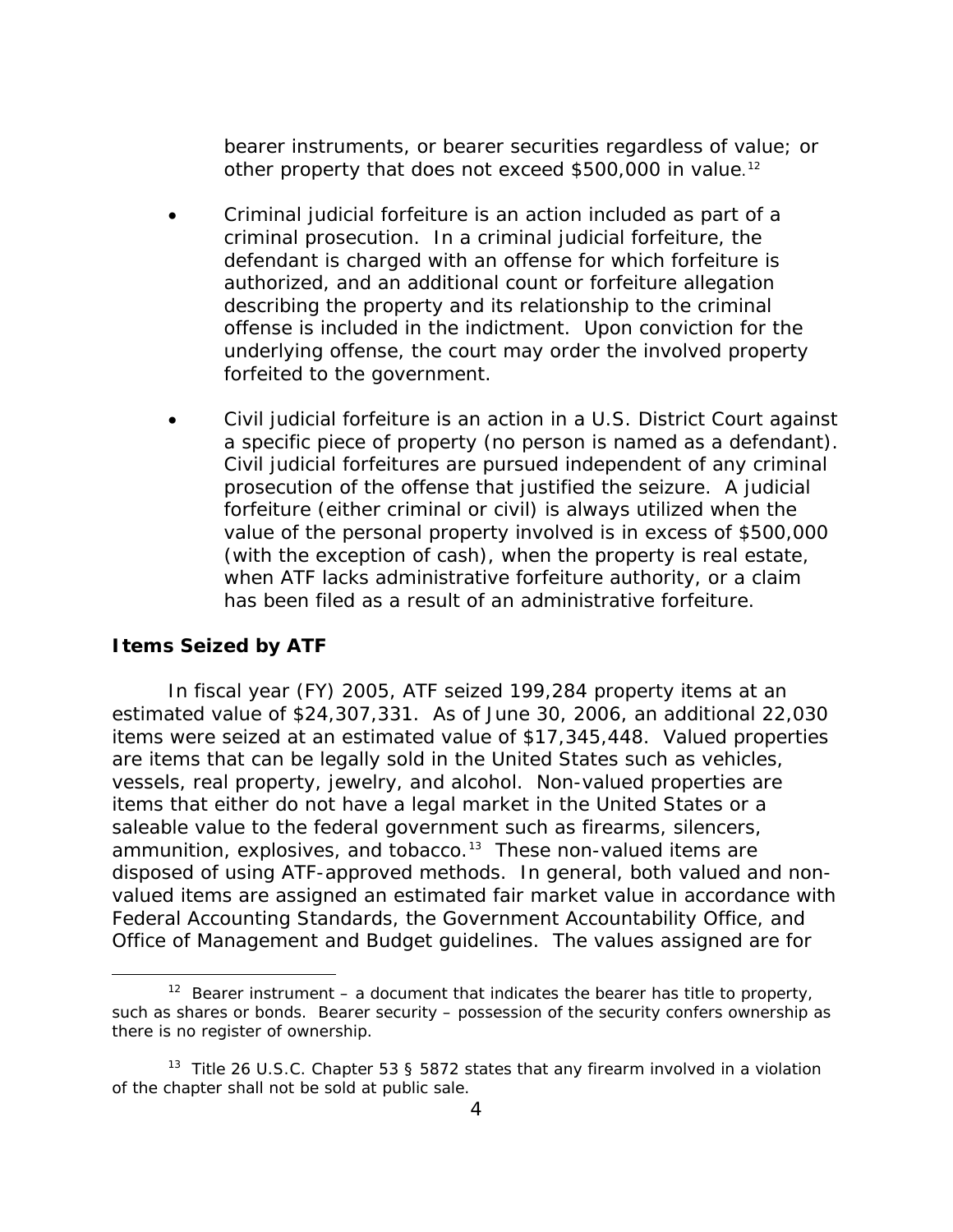accounting recognition purposes only and are not necessarily the amount realized upon final disposal. Although all items seized are assigned a fair market value, the majority of the items are deemed non-valued property.

Examples of items seized by ATF are:

- Firearms handguns, rifles, shotguns, machine-guns, sawed-off rifles or shotguns, machine-gun conversion kits, or assault weapons
- Silencers devices placed on firearms that are used to suppress the noise from discharges
- Ammunition cartridges, or cartridge cases, and cartridge components that can be used in any firearm
- Explosives blasting caps, detonation cords, bomb debris, and destruction devices
- Vehicles automobiles, motorcycles, aircraft, and vessels
- Arson materials arson debris, incendiary devices, and any other material related to the arson under investigation
- Alcohol legally and illegally acquired liquor, mash, stills, and other related equipment
- Tobacco cigarettes (contraband, stolen, or no tax paid)
- Other currency or other monetary instruments, jewelry, drugs, financial records, documents, computer equipment, general merchandise, real property, and electronic intercepts.

As detailed in the following table, the quantity and value of items seized varies widely from year to year.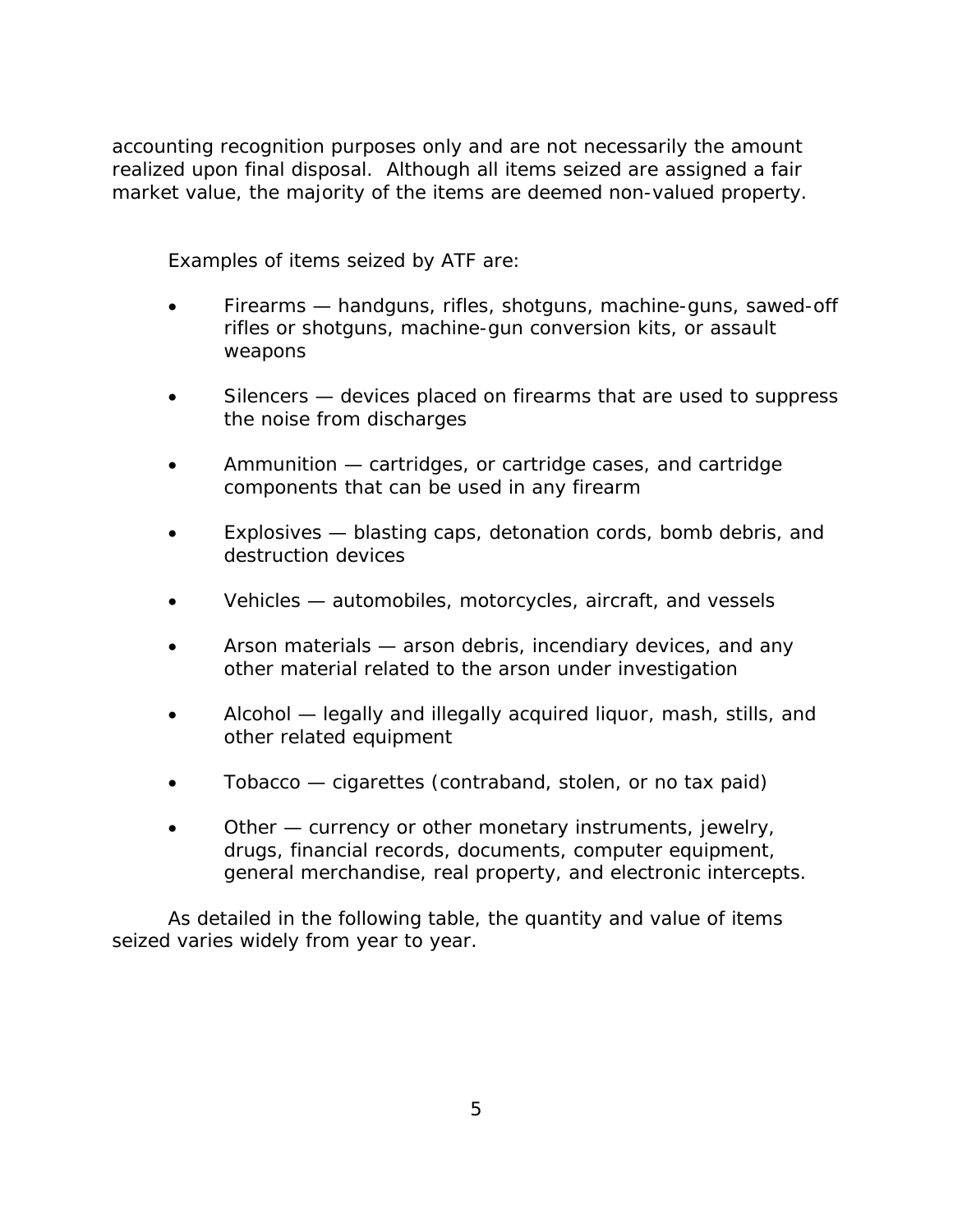|                                |                       | <b>FY 2004</b> | <b>FY 2005</b>        |              | <b>FY 2006</b><br>$(1st, 2nd, and 3rd Qtrs)$ |              |
|--------------------------------|-----------------------|----------------|-----------------------|--------------|----------------------------------------------|--------------|
| <b>Seized</b><br><b>I</b> tems | Quantity<br>of I tems | <b>Value</b>   | Quantity<br>of I tems | <b>Value</b> | Quantity<br>of I tems                        | <b>Value</b> |
| Firearms                       | 12,783                | \$3,825,809    | 27,656                | \$9,770,314  | 14,576                                       | \$5,255,157  |
| Ammunition                     | 5,312                 | 166,833        | 12,456                | 487,962      | 5,976                                        | 155,447      |
| Explosives                     | 530                   | 118,029        | 1,964                 | 1,214,217    | 629                                          | 74,363       |
| <b>Vehicles</b>                | 43                    | 624,134        | 89                    | 122,657      | 103                                          | 213,779      |
| <b>Vessels</b>                 |                       | 5,000          | 0                     | O            | O                                            |              |
| Alcohol                        | 26                    | 2,283          | 14                    | 3,444        | 46                                           | 155          |
| Tobacco                        | 572                   | 2,370,324      | 156.767               | 3,588,767    | 376                                          | 593,364      |
| Other <sup>1</sup>             | 221                   | 8,745,181      | 338                   | 9,119,970    | 324                                          | 11,053,183   |
| <b>Totals</b>                  | 19,488                | \$15,857,593   | 199,284               | \$24,307,331 | 22,030                                       | \$17,345,448 |

#### **ATF SEIZED ITEMS AND THEIR ESTIMATED VALUES**

Source: Bureau of Alcohol, Tobacco, Firearms and Explosives

 $1$  Includes currency or other monetary instruments, real property, and general merchandise.

Since forfeited assets are not necessarily disposed of in the same fiscal year or at the value they were originally assigned when they were seized, the amounts shown in the previous table and the one below will not reconcile. The table below lists both assets seized and forfeited by ATF and their associated disposal values.

#### **NET PROCEEDS FROM ASSETS SOLD**

|                                                  | <b>FY 2004</b>        |              | <b>FY 2005</b>        |               | <b>FY 2006</b><br>$(1st, 2nd, and 3rd Qtrs)$ |                  |
|--------------------------------------------------|-----------------------|--------------|-----------------------|---------------|----------------------------------------------|------------------|
| <b>Forfeited</b><br><b>Assets</b>                | Quantity<br>of I tems | <b>Value</b> | Quantity<br>of I tems | <b>Value</b>  | Quantity<br>of I tems                        | <b>Value</b>     |
| <b>Firearms</b>                                  | 761                   | \$0          | 7,591                 | \$0           | 6,642                                        | \$0              |
| Ammunition                                       | 4,059                 | 0            | 4,229                 | $\Omega$      | 3,425                                        |                  |
| Explosives                                       | 9,492                 | $\Omega$     | 502                   | $\Omega$      | 325                                          |                  |
| <b>Vehicles</b>                                  | 19                    | 135,895      | 27                    | 270,280       | 33                                           | 306,145          |
| <b>Vessels</b>                                   | 0                     | Ω            | $\Omega$              | O             | O                                            |                  |
| Alcohol                                          | 2                     | 6,400        | 33                    | $\Omega$      | 8                                            | $\left( \right)$ |
| Tobacco                                          | 20                    | 197,146      | 33                    | Ω             | 232                                          | 134,909          |
| Other $1$                                        | 67                    | 4,296,545    | 161                   | 2,515,647     | 108                                          | 1,940,064        |
| Actual and<br>Estimated<br>Expenses <sup>2</sup> |                       | (2,656,199)  |                       | (1, 745, 080) |                                              | (914,529)        |
| <b>Totals</b>                                    | 14,420                | \$1,979,787  | 12,576                | 1,040,847     | 10,773                                       | \$1,466,589      |

Source: Bureau of Alcohol, Tobacco, Firearms and Explosives

<sup>1</sup> Includes monetary instruments, real property, and general merchandise.

<sup>2</sup> Primarily for storage and disposal costs.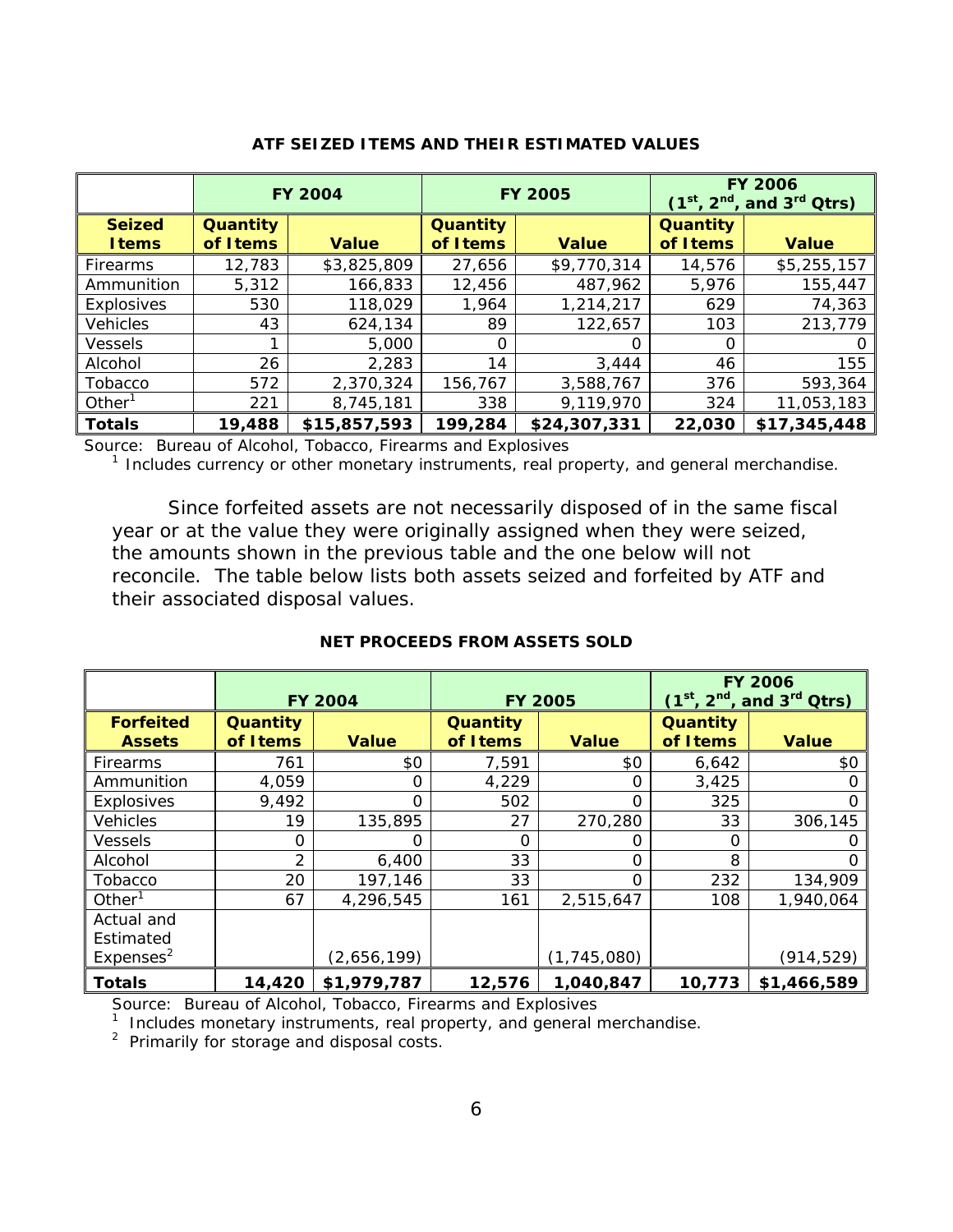# <span id="page-17-0"></span>**History**

 $\overline{a}$ 

In 1990, the DOJ Deputy Attorney General approved the implementation of three specific recommendations related to DOJ's need for the most cost-effective and accurate means to manage and improve the DOJ asset forfeiture program. The three recommendations were:

- The Executive Office for Asset Forfeiture was directed to use the Asset Forfeiture Fund for the design and development of a single, integrated asset forfeiture information system for DOJ.<sup>[14](#page-17-1)</sup>
- All DOJ organizations participating in the asset forfeiture program were directed to revise their automation planning, development, and installation efforts to incorporate the integrated DOJ-wide system as the primary source of operational support and management information for the asset forfeiture program.
- All DOJ organizations were directed to develop plans for orderly transition to the new integrated asset forfeiture system from any automated system that competed with the new system in scope, function, or purpose. The transition plan was to be submitted for approval to the Office of the Deputy Attorney General. Any investment to enhance the existing systems, regardless of the source of funding, was to be consistent with the transition plan and submitted for approval to the Office of the Deputy Attorney General.

### **Analysis of Seized Property Asset Management Systems**

As noted earlier, DOJ asset forfeiture participants use CATS and ATF uses FASTRAK to track the life cycle of property seized for forfeiture. Data maintained within both systems identify specific pieces of property and provide details about the items, such as the seizing office; seizing agent; case number; the type, description, and value of the property; and any other facts necessary to ensure proper monitoring and disposition of the property.

<span id="page-17-1"></span><sup>&</sup>lt;sup>14</sup> The Department reassigned the policy functions of the Executive Office for Asset Forfeiture to the Criminal Division in 1994. At the same time, the financial and administrative functions were transferred to the Justice Management Division.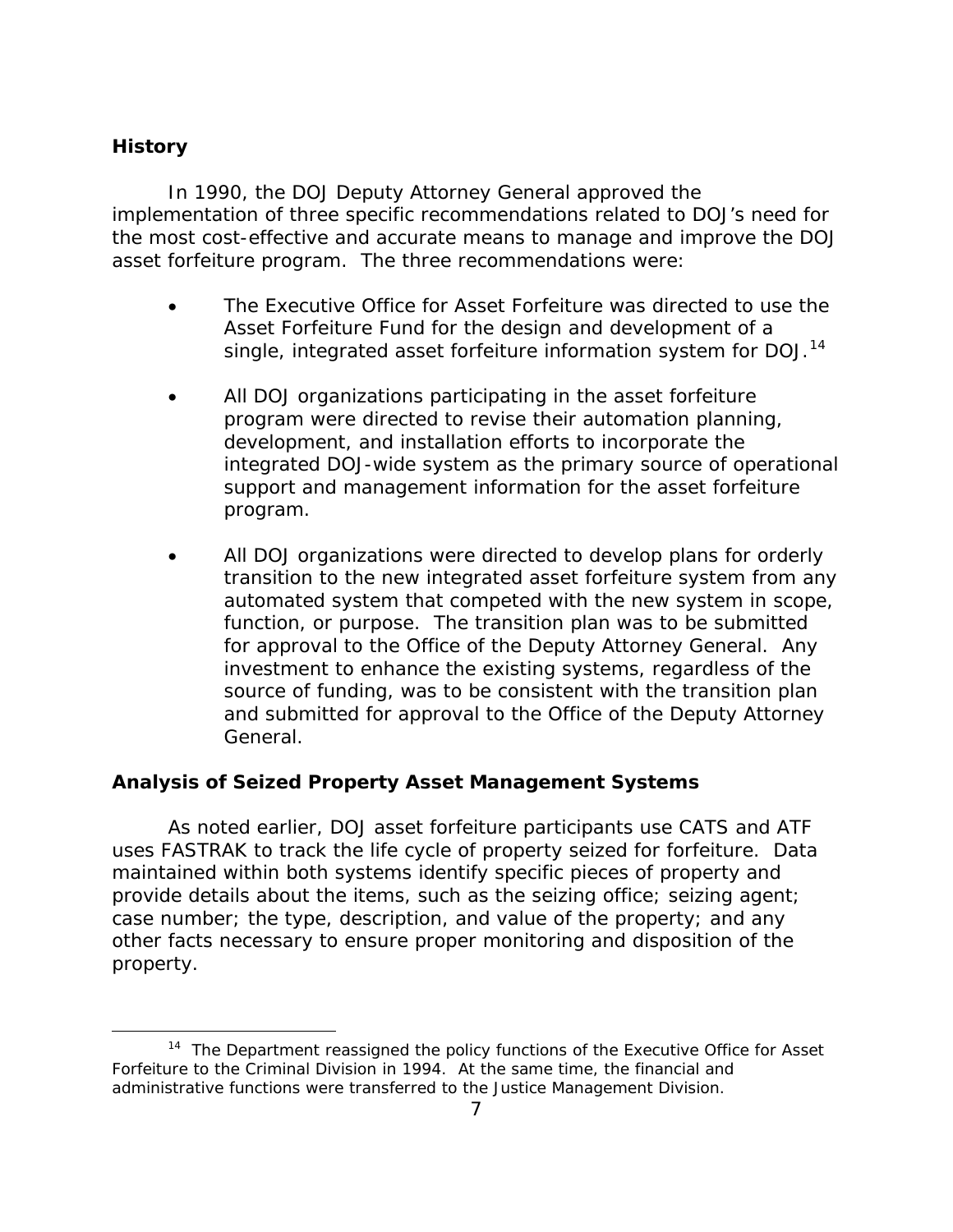When ATF transferred to DOJ in January 2003, the Asset Forfeiture Management Staff (AFMS) and ATF's Asset Forfeiture and Seized Property Branch reached a verbal agreement to suspend the planned migration of ATF's seized asset data into the Department's CATS because the AFMS was upgrading its system. The upgrade changed the CATS system from dedicated terminals in user offices to a browser-based system allowing authorized users to access the system using non-dedicated computers on the Intranet. AFMS officials were concerned that injecting ATF's system requirements into CATS would delay the upgrade schedule, adversely affecting asset forfeiture participants. The suspension was intended to allow the AFMS time to complete the upgrade of CATS prior to migrating ATF data and its system requirements.

After ATF transferred to DOJ, the AFMS contracted with a non-profit corporation for an analysis of the functional differences between CATS and FASTRAK. In June 2003, the results of the analysis were reported in the *CATS-FASTRAK Gap Analysis,* and included the following:

- CATS and FASTRAK function on different operating systems, use different software applications, and have different network environments.
- There are significant differences in the two systems for data elements, data definitions, and the structure of data tables.
- FASTRAK can create detailed reports for firearms and ammunition that CATS cannot produce.

The AFMS contractor also provided an evaluation of alternative asset tracking approaches that would support the management of ATF's seized and forfeited assets within DOJ. A second report issued in July 2003, entitled *CATS-FASTRAK Alternatives Analysis and Recommendations*, presented five alternatives for ATF's use of CATS.

• Alternative 1 — ATF would continue to use FASTRAK and would continue to realize the benefits of the full complement of FASTRAK capabilities. DOJ would not have a common database of seized and forfeited assets and the tracking process would likely be cumbersome and inefficient.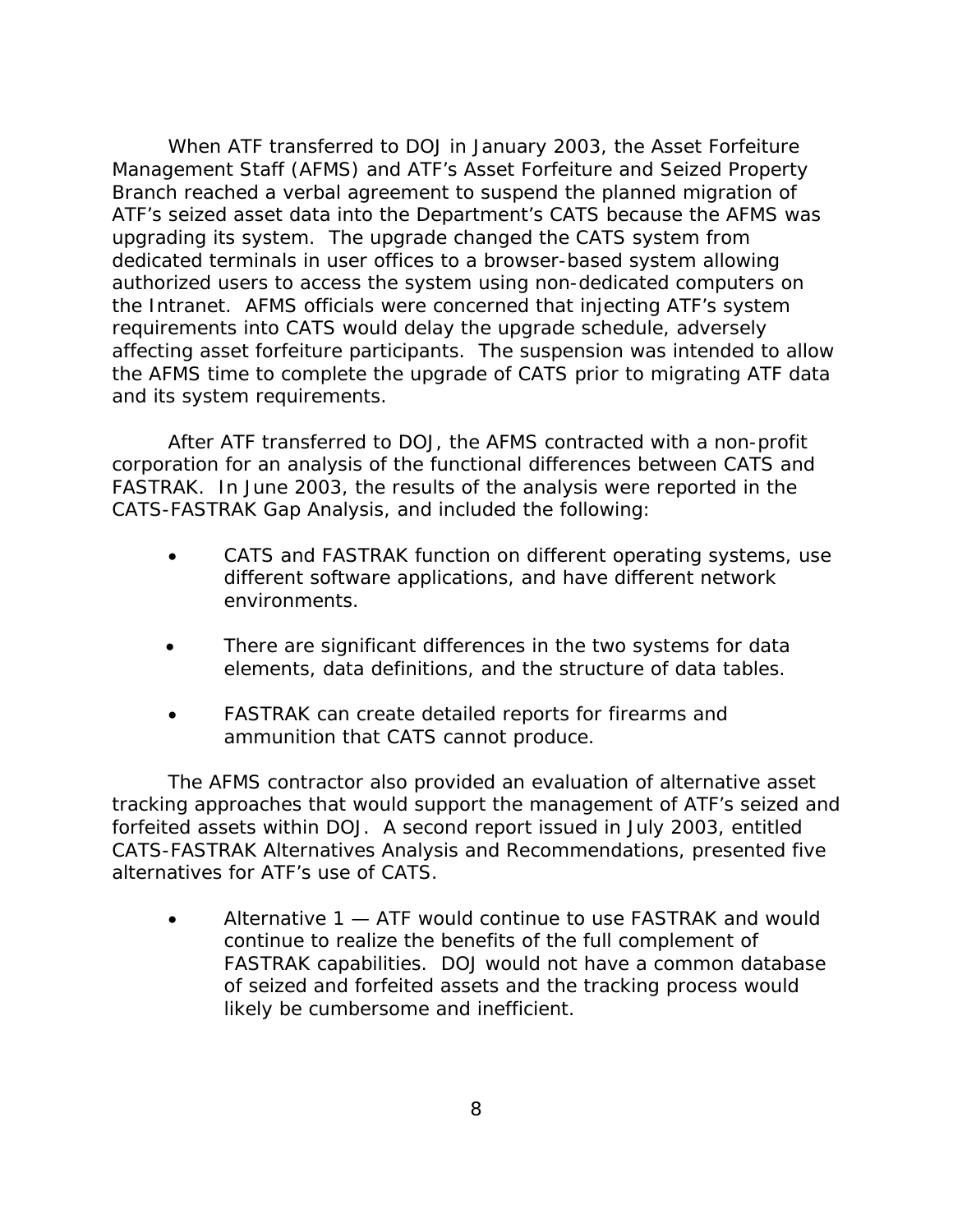- Alternative 2 ATF would be required to use CATS and a common database would exist for all DOJ-seized and forfeited assets.
- Alternative 3 FASTRAK would be integrated with CATS and all of the current FASTRAK functions and capabilities would be supported by CATS. Incorporating this functionality would require a significant software development effort.
- Alternative 4 FASTRAK would have an electronic interface with CATS, and ATF would continue to realize the benefits of the full complement of FASTRAK capabilities. CATS and FASTRAK also would share a common database accessible to all DOJ asset forfeiture participants. The development of an electronic interface between CATS and FASTRAK would likely be a costly endeavor, given the significant differences in the database design of the two systems.
- Alternative 5 FASTRAK and CATS would migrate to the browser-based CATS, fully integrating FASTRAK functions and capabilities. FASTRAK and CATS would exist as parallel systems for a period of time, requiring maintenance of both systems.

The report recommended Alternative 5 for managing DOJ seized and forfeited asset tracking processes.

AFMS utilized an existing ATF support contractor to assess 658 individual ATF system requirements. A third report issued in June 2005, *ATF-FASTRAK – Version 7.0.9/DOJ BBC Gap Analysis Summary 3.0*, identified 99 ATF data requirements that CATS could not satisfy. ATF requires more detailed information for its forfeiture case management system than CATS provides. Some of the unsatisfied requirements are related to cases, seizures, assets, firearms, forfeitures, disposition of items, and legal counsel information. Examples are the ability to enter and maintain an Agent ID and the ability to enter and maintain the item seizure number. As of June 14, 2006, 38 of the original 99 requirements remained unresolved. The remaining 38 requirements are expected to be resolved by October 2006.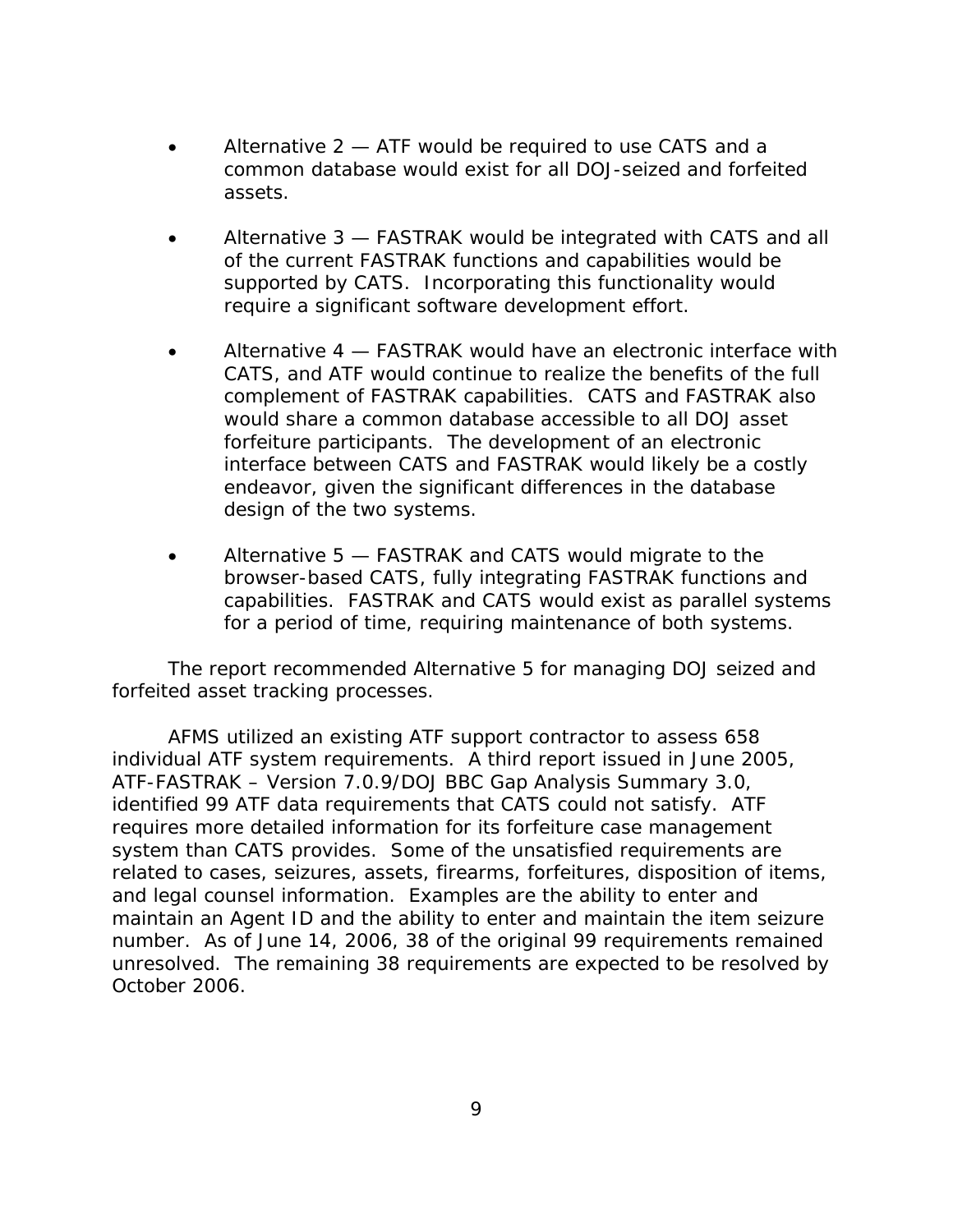### <span id="page-20-0"></span>**Prior Audits**

In June 2002, the Department of the Treasury, Office of the Inspector General, conducted an audit of ATF's controls over selected property items that if lost or stolen, might compromise national security, the public's safety, or ongoing investigations. The report, entitled *Protecting the Public: Bureau of Alcohol, Tobacco and Firearms' Control Over Sensitive Property is Adequate,* made three recommendations related to the area of seized and forfeited property. The report recommended: (1) adequate physical security measures be in place at all facilities – both ATF and contractor controlled – that store seized and forfeited property; (2) all seized and forfeited property storage vaults maintain entry logs; and (3) all seized and forfeited property be entered into the tracking system in a timely manner.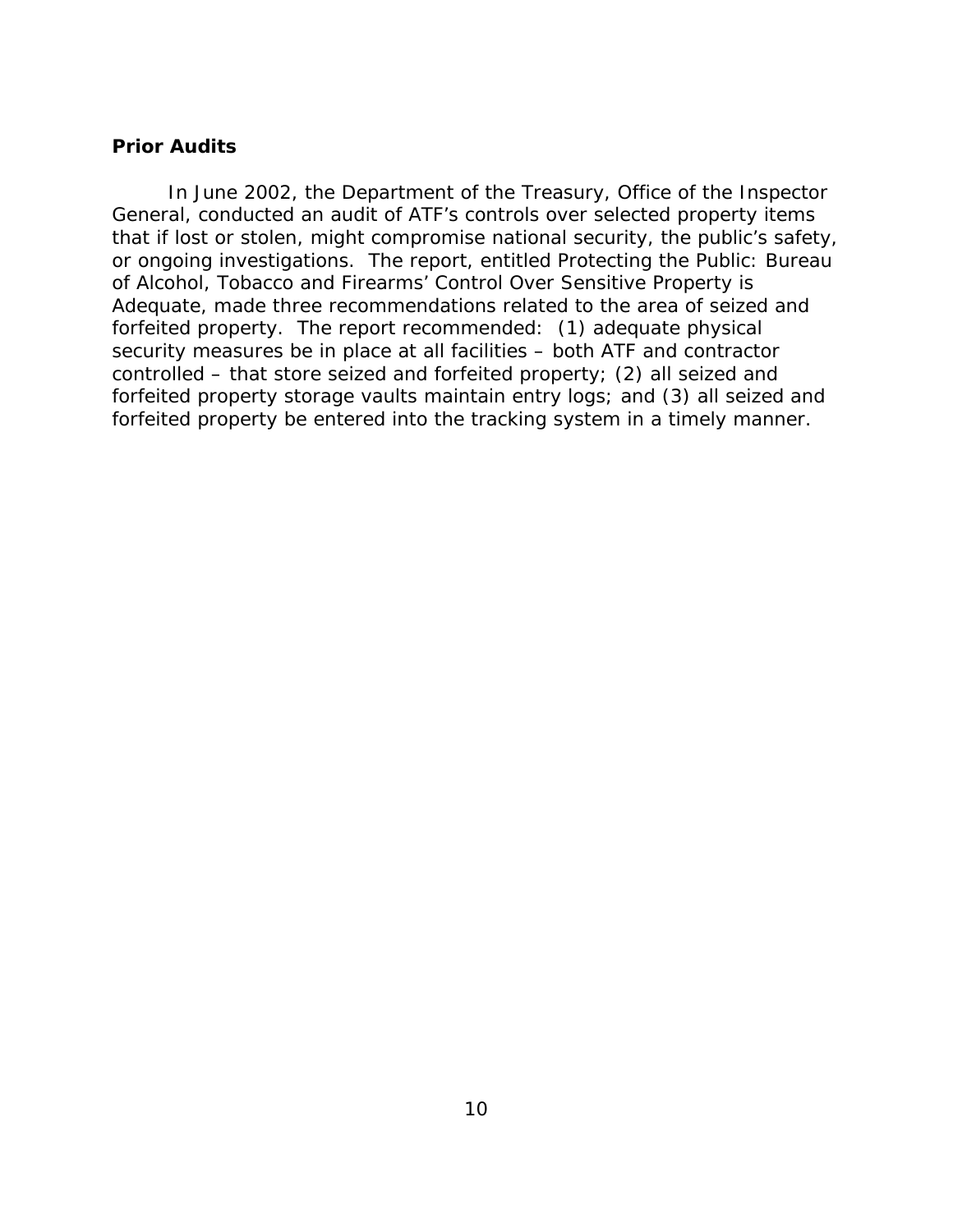# **FINDINGS AND RECOMMENDATIONS**

#### <span id="page-21-0"></span>**1. FASTRAK INTEGRATION WITH CATS REMAINS DELAYED**

ATF and DOJ have delayed incorporation of ATF's asset management functions and data into DOJ's new browser-based CATS because AFMS was currently in the process of upgrading the system. The two offices are still working on resolving ATF's data requirements of CATS. As a result, DOJ has continued to fund the maintenance of two asset management systems. In FY 2004 and 2005, it cost DOJ \$357,000 to maintain ATF's FASTRAK. Additionally, \$300,000 was funded to run FASTRAK for FY 2006. As of August 26, 2006 ATF had expended approximately \$76,000 and the balance will be obligated prior to the end of the fiscal year.

To determine the status of the transition and the planned schedule for completion of the process, we interviewed officials from DOJ's AFMS and ATF's Asset Forfeiture and Seized Property Branch. We reviewed ATF's data management requirements for CATS, the FASTRAK requirements that CATS did not support, and actions necessary to resolve the unsatisfied requirements. Additionally, we reviewed DOJ policies and procedures that apply to seized and forfeited assets.

The Director of the AFMS informed the OIG that AFMS had been working with ATF management since its transfer to DOJ in 2003 to facilitate the migration of ATF's seized and forfeited property data into the CATS system to meet the Deputy Attorney General's mandate. In November 2005, the AFMS submitted a technical proposal to ATF requesting review and comments. The proposal offered to move ATF's FASTRAK users to CATS in a phased migration, eliminating the need for ATF to enter the same data into the two separate asset management systems. The first phase proposed an electronic migration of all valued assets currently maintained in ATF's FASTRAK system to CATS and to redirect all future valued asset data to it as well. FASTRAK users would then use CATS to manage and administer all valued assets, while continuing to use FASTRAK to manage and administer all non-valued assets. The second phase focused on the automated migration of non-valued asset data and the incorporation of the FASTRAK functions into CATS that were required by ATF but currently not satisfied by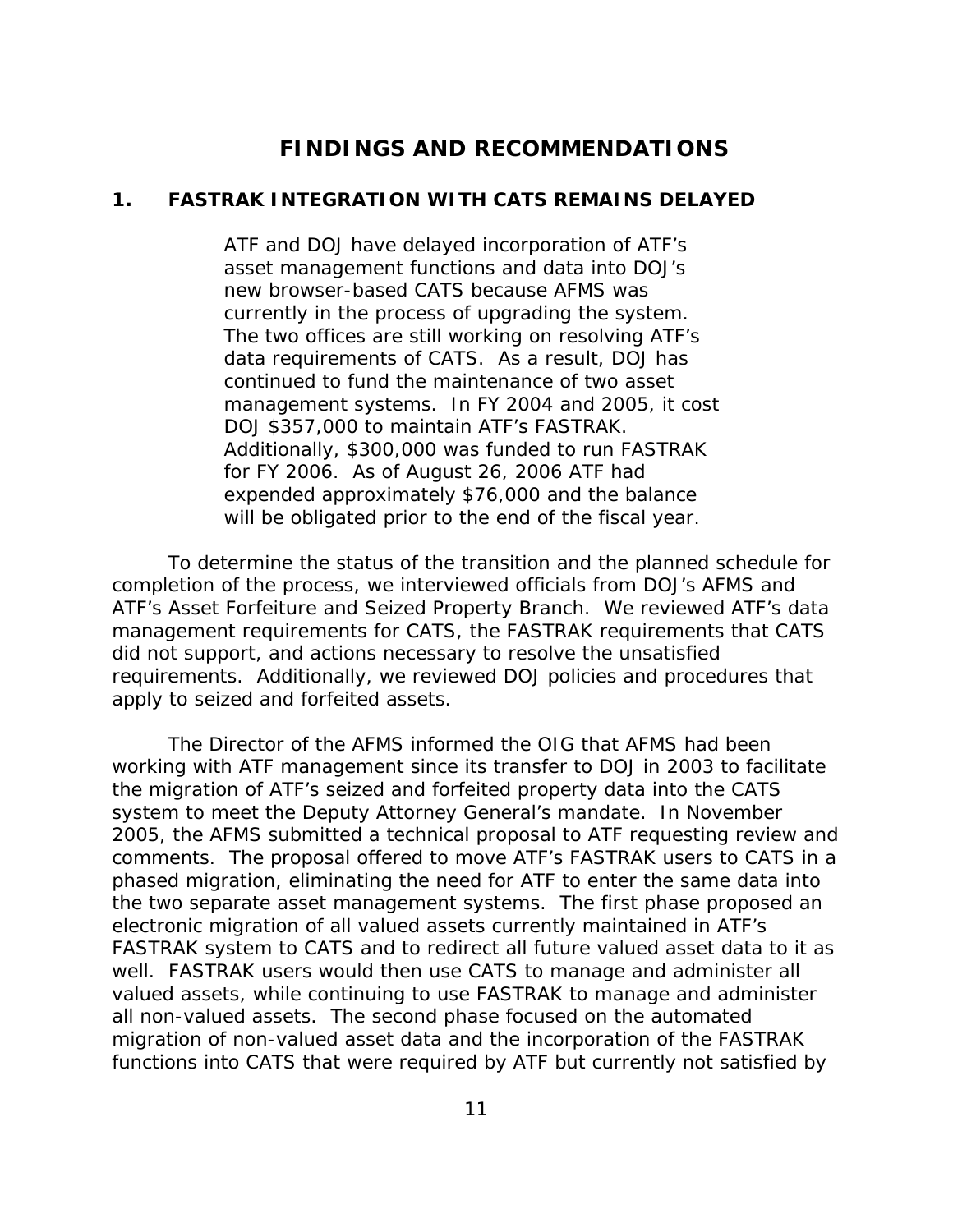<span id="page-22-0"></span>CATS. The proposal stated that work on the project would begin in December 2005.

 ATF's Asset Forfeiture and Seized Property Branch reviewed the draft technical proposal and the Assistant Director of the ATF's Office of Management requested a meeting with AFMS to discuss the 99 unsupported requirements that needed to be resolved from the June 2005 *ATF-FASTRAK – Version 7.0.9/DOJ BBC Gap Analysis Summary 3.0*. The unsupported requirements were ATF elements that are currently in the FASTRAK system but not in CATS. The AFMS and ATF are collectively analyzing the unsatisfied requirements. There were approximately 111 elements that were determined to be alternatively satisfied by other CATS applications or ultimately deemed unnecessary by ATF. The remaining 99 unsatisfied requirements were related to items such as cases, seizures, assets, firearms, forfeitures, disposition of items, and legal counsel information. Examples are the ability to enter and maintain an Agent ID and the ability to enter and maintain the item seizure number.

The AFMS and ATF Asset Forfeiture and Seized Property Branch worked together to ensure the new modules developed in CATS reflected ATF's requirement specifications. As of June 14, 2006, 38 of the original 99 unsatisfied requirements remained unresolved. The AFMS and ATF Asset Forfeiture and Seized Property Branch expect the remaining 38 requirements to be resolved by October 2006.

 A preliminary schedule to move FASTRAK data to CATS was agreed to by the AFMS and ATF on February 14, 2006, and the first phase of the FASTRAK migration to CATS began March 9, 2006. ATF and DOJ expect to complete this phase by September 21, 2006. The final conversion and migration of ATF data from FASTRAK to CATS is on schedule and expected to be completed by June 30, 2007.

### **Maintenance Costs and Funds Remaining at Treasury**

 Operating and maintaining FASTRAK cost DOJ \$147,000 in FY 2004 and \$210,000 in FY 2005. Additionally, \$300,000 was funded for FASTRAK in FY 2006. As of August 26, 2006 ATF had expended approximately \$76,000 and the balance will be obligated prior to the end of the fiscal year. As of June 2006, the requirements for FASTRAK still were not being met by CATS, and ATF continued to use its FASTRAK system.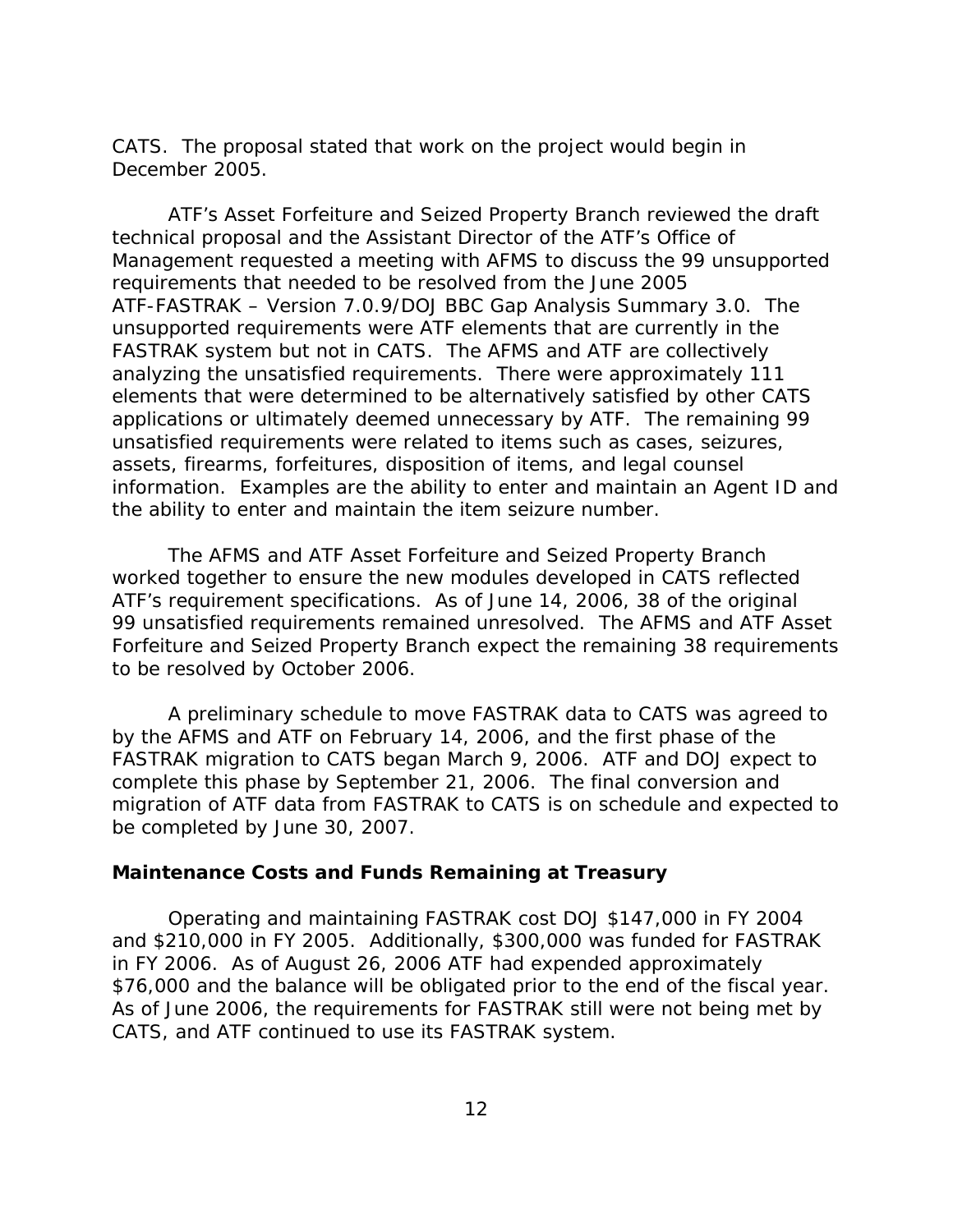As a result of the delay in migrating FASTRAK data into CATS, proceeds from the sale of forfeited seized assets remained on deposit with Treasury, rather than being deposited directly into the DOJ Asset Forfeiture Fund. ATF reported that Treasury was holding \$21,166,103 in combined seized and forfeited funds due DOJ as of June 30, 2006.<sup>[15](#page-23-0)</sup> Of that amount, \$16,164,234 represents seized currency pending forfeiture. The remaining balance of \$5,001,869 has already been forfeited, and once it is deposited into the Asset Forfeiture Fund will be available for use by DOJ.

The table below shows a breakdown of the funds deposited at Treasury as of June 30, 2006, that are due DOJ.

| <b>Types of Funds</b>                 |             | 6/30/06      |
|---------------------------------------|-------------|--------------|
| Seized Currency Pending Forfeiture    |             | \$16,164,234 |
| <b>Forfeited Currency</b>             |             |              |
| Net of Sharing Payable                | \$4,637,262 |              |
| Sales Proceeds                        |             |              |
| Net of Sharing Payable                | \$364,607   |              |
| Sub-total of                          |             |              |
| Forfeited Currency and Sales Proceeds |             | \$5,001,869  |
| <b>Net Monies Due to DOJ</b>          |             | \$21,166,103 |

#### **FUNDS AT TREASURY DUE DOJ**

Source: Bureau of Alcohol, Tobacco, Firearms and Explosives

The Department's AFMS and ATF's Asset Forfeiture and Seized Property Branch established a comprehensive record to serve as the detailed accounting for all amounts due to DOJ and Treasury under the MOU. Until May 2006, there was disagreement between the two offices regarding the documentation provided by ATF. The Assistant Director of the AFMS informed the OIG that as of May 8, 2006, ATF had not provided adequate supporting documentation regarding the number of cases, gross amounts, and sources of expense and revenue attributable to the dollar amounts of each item included in the forfeited currency and sales activity through September 30, 2005. ATF's Asset Forfeiture and Seized Property Branch staff disagreed and asserted that it had provided the AFMS with the necessary detailed accounting records.

In June 2006, the AFMS informed the OIG that ATF's Asset Forfeiture and Seized Property Branch had provided it with the necessary documentation and certification of completeness so that it could start the

<span id="page-23-0"></span><sup>&</sup>lt;sup>15</sup> The \$21,166,103 has accumulated at Treasury since ATF's transfer to DOJ in January 2003. Litigation has been completed on the forfeited funds portion.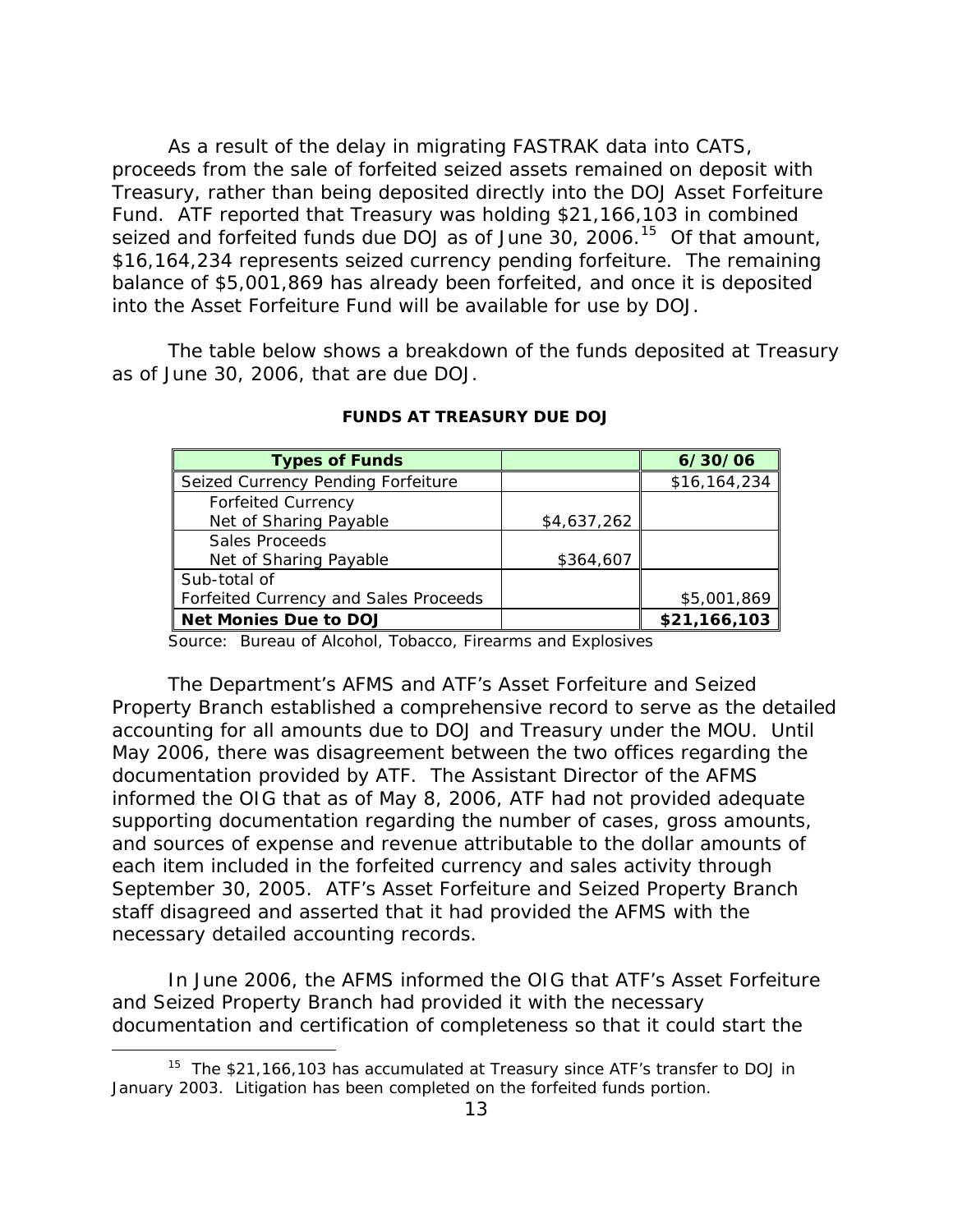<span id="page-24-0"></span>process of the initial transfer of funds from Treasury. The initial transfer request sent to Treasury was for \$2,361,907, based on data as of March 31, 2006. The two offices are still reconciling the remaining balance of \$2,639,962 (\$5,001,869 minus \$2,361,907), and will initiate transfer of those funds once the reconciliation process is complete. Both offices expect ongoing reconciliations of any future funds that become available. The ongoing reconciliation will facilitate quarterly transfer requests to Treasury.

#### **Conclusion**

More than three years after being transferred into DOJ, ATF continues using its own asset management tracking system, FASTRAK, instead of the Department's CATS. While ATF's Asset Forfeiture and Seized Property Branch and the Department's AFMS have been working to resolve ATF's management tracking requirements, DOJ continues to spend additional funds for the maintenance of the two separate systems.

As a result of ATF's delayed migration to CATS, \$5,001,869 in forfeited funds has remained on deposit with Treasury rather than in the DOJ Asset Forfeiture Fund. The key problem – that ATF has not migrated its forfeited asset data to CATS – remains the underlying issue. In addition, the disagreement between the AFMS and ATF's Asset Forfeiture and Seized Property Branch concerning the reconciliation and accounting for the funds at Treasury has resulted in those same funds remaining at Treasury. As a result, the net proceeds of forfeited asset funds are not available for immediate use by DOJ to fund the Asset Forfeiture Fund program operating costs and related law enforcement programs.

#### **Recommendations**

We recommend that ATF:

- 1. Continue to work with the AFMS to resolve the outstanding ATF system's compatibility requirements and complete the migration of ATF's data from FASTRAK to CATS by the scheduled completion date of April 13, 2007.
- 2. Provide appropriate supporting documentation to the AFMS for forfeited funds deposited with Treasury so that current and future funds can be expeditiously reconciled with Treasury and transferred to the DOJ Asset Forfeiture Fund.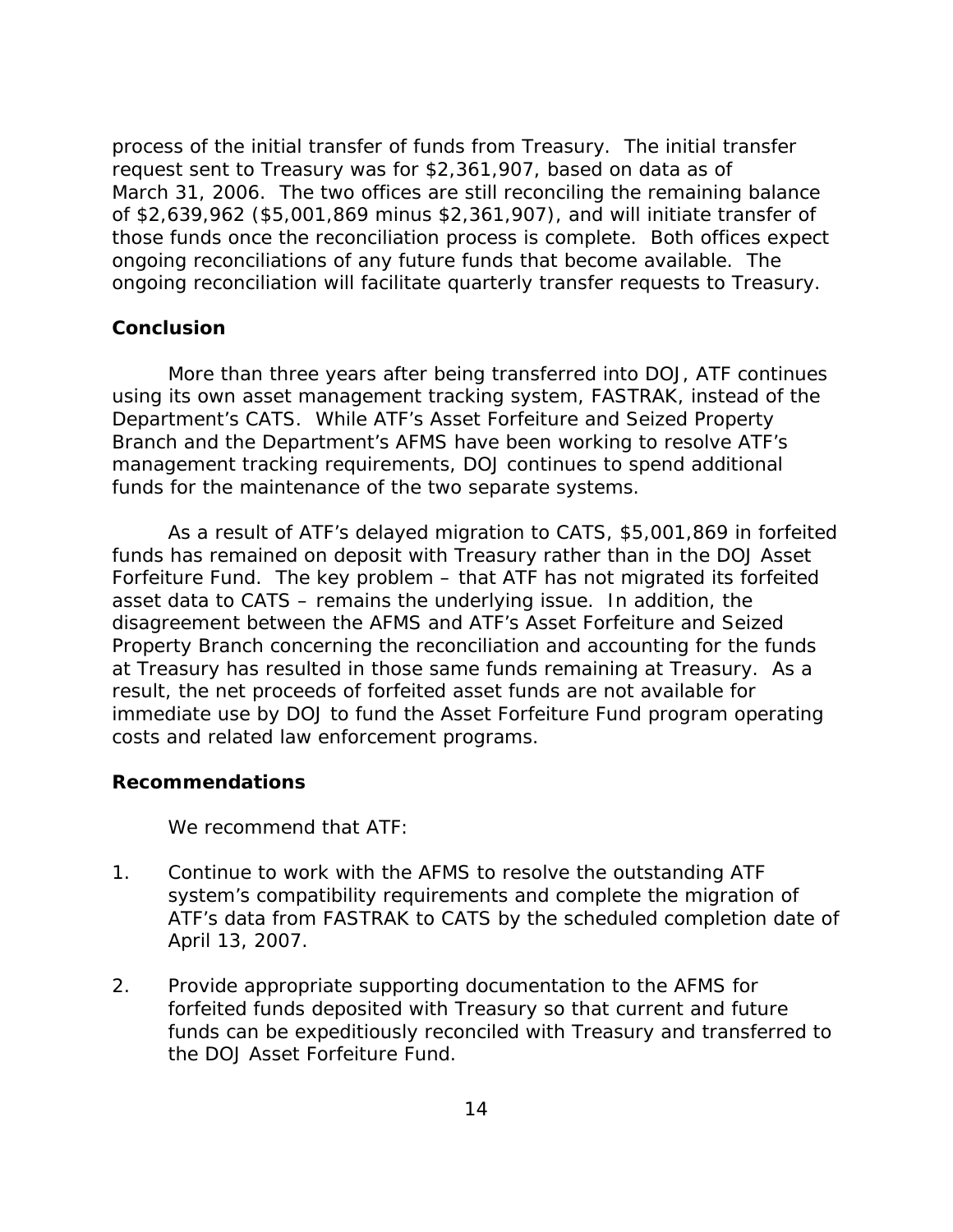# <span id="page-25-0"></span>**2. INADEQUATE CONTINGENCY PLAN AND CONTROLS FOR STORING AND SAFEGUARDING SEIZED ASSETS**

ATF's contingency plan does not address safeguarding seized assets and evidence in the event of a natural disaster or other significant event. In addition, ATF management did not fully enforce ATF Order 3400.1B, *Property Taken Into Bureau Custody,*  which prescribes the basic procedures governing the reporting and controlling of property taken into custody, from the time of initial acquisition to its final disposition. As a result, ATF faces a risk of seized assets and evidence being lost, stolen, or destroyed.

To assess the adequacy of ATF's accounting for, storing, safeguarding, and disposing of seized assets and evidence in its possession, we reviewed its *Critical Incident Management System (CIMS)* handbooks and ATF Order 3400.1B. The *CIMS* establishes ATF guidelines, objectives, and procedures for managing major complex investigations or other designated operations and for responding to and resolving various kinds of critical incidents. It also describes ATF's involvement in post-critical incident activities, such as continuing investigations, subsequent trials, and general recovery activities. The ATF Order 3400.1B prescribes basic procedures governing reporting and controlling of property taken into ATF custody and sets forth facility and equipment requirements, access requirements and restrictions, inventory procedures, and property control. We also met with ATF's Asset Forfeiture and Seized Property Branch and respective Agents-in-Charge in the Gulf Coast region to determine whether a plan was in place that addressed safeguarding seized assets and evidence in the event of a natural disaster or other significant event. In addition, we conducted compliance testing for seized assets and evidence.

#### **Controls for Storing and Safeguarding Seized Assets**

 While ATF has a Critical Incident Management System, it does not specifically address how seized assets and evidence should be safeguarded in the event of a natural disaster or other significant event.We believe having a plan in place specifying how seized assets and evidence should be safeguarded in the event of a natural disaster or other significant event is a prudent management practice. If evidence were lost, in our opinion, ATF would not be able to fully support its mission and may result in ATF being unable to pursue a criminal case in federal court. During our May 10, 2006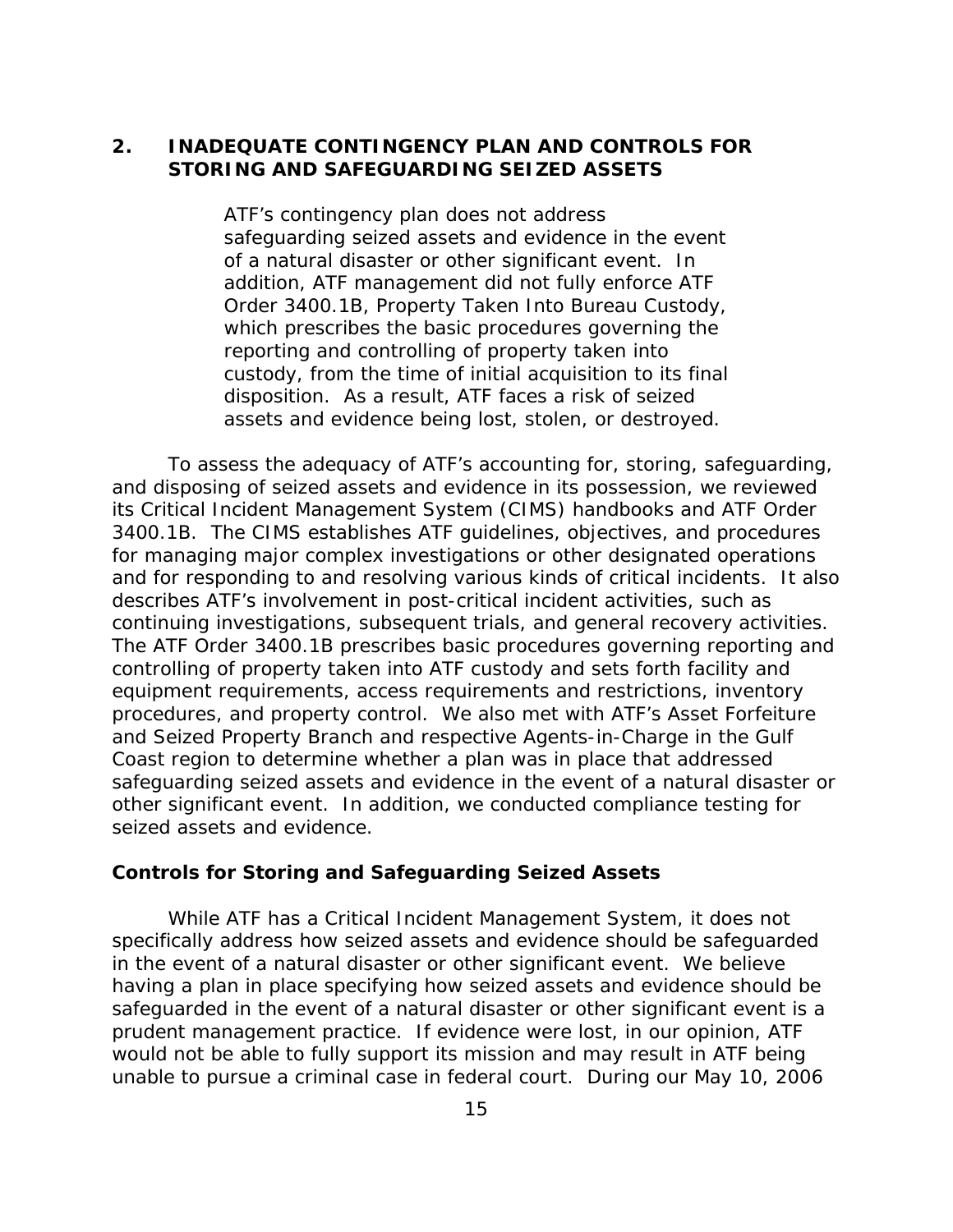follow-up work at ATF Headquarters, we asked the SAC of the Asset Forfeiture and Seized Property Branch why evidence security is not considered an essential function of the ATF. The SAC informed the OIG that she was not sure and that it would make sense to have evidence security as an essential function. Doing so would be directly related to supporting ATF's mission. We also asked what would happen to a case if a seized item was lost, stolen, or damaged. ATF told the OIG that the worst case scenario would result in having a case excluded from being tried in Federal court. Lastly, the SAC agreed when the OIG asked whether ATF should have a plan in place that addresses safeguarding evidence in the event of a natural disaster or other significant event. Furthermore, ATF Order 3400.1B does not address safeguarding seized assets or evidence in preparation for or in response to a natural disaster. According to the Chief of the Security and Emergency Programs Division, "Seized evidence security is a component of ATF's ability to successfully investigate firearms, arson, and explosives cases." In meeting its mission during criminal investigations, ATF obtains seized evidence that requires close control and a high level of security.

During our field work and shortly after Hurricane Katrina hit the Gulf Coast, we contacted the Acting Special Agent-in-Charge of the Seized Assets and Forfeited Property Branch at ATF headquarters to determine the extent to which field office vaults containing seized evidence were impacted by the hurricane. He informed the OIG that the New Orleans, Louisiana; Biloxi, Mississippi; and Mobile, Alabama, field offices were affected to varying degrees, but he was not aware of any seized assets and evidence impacted by the hurricane.

Two of the three office buildings (in New Orleans and Mobile) sustained rain or flood water damage causing environmental issues with black mold or raw sewage. The third office in Biloxi lost the entire first floor of the building, and became structurally unstable. The following is a photograph of the Biloxi Field Office and the damage sustained.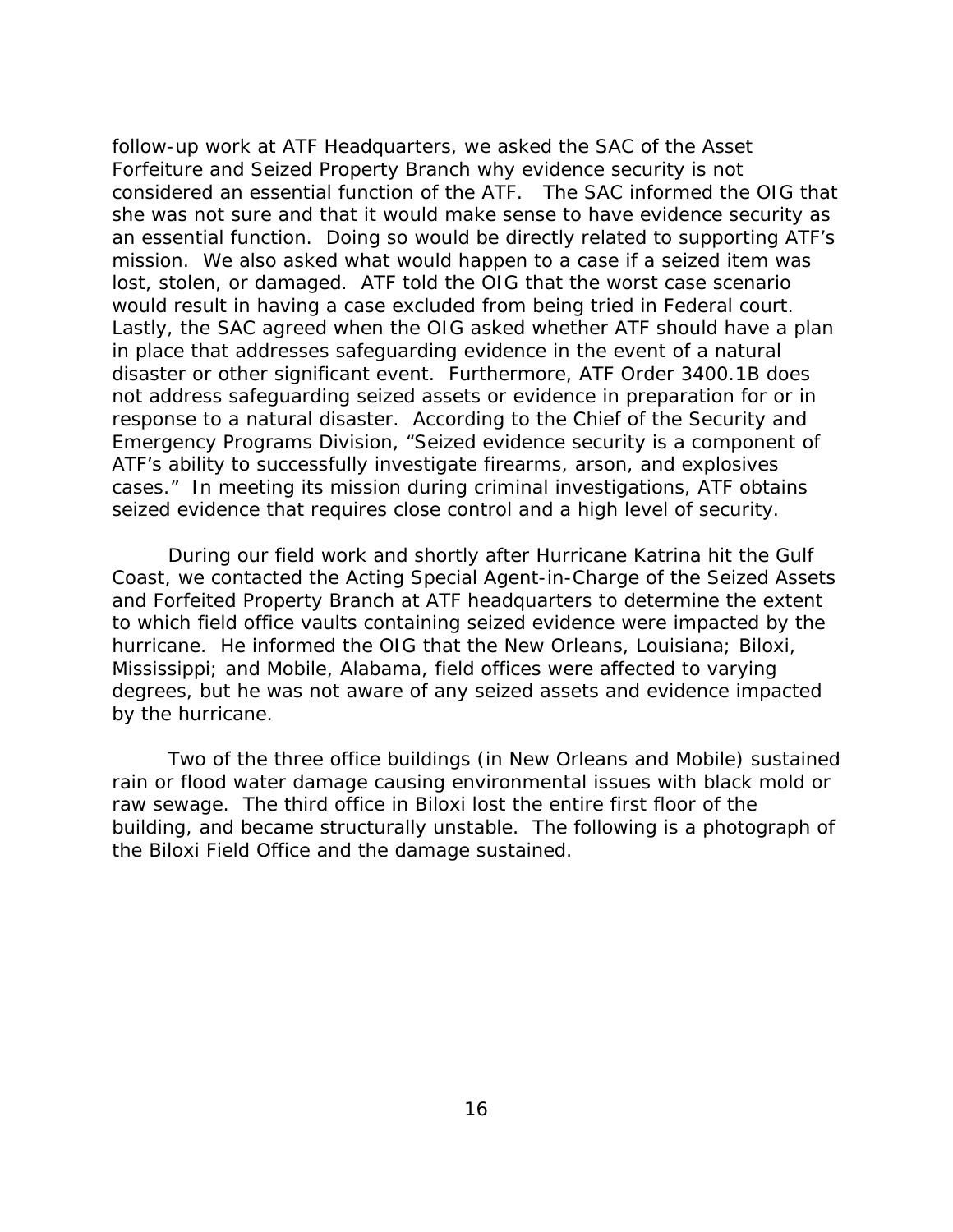

**Biloxi, Mississippi, Field Office** 

Source: Bureau of Alcohol, Tobacco, Firearms and Explosives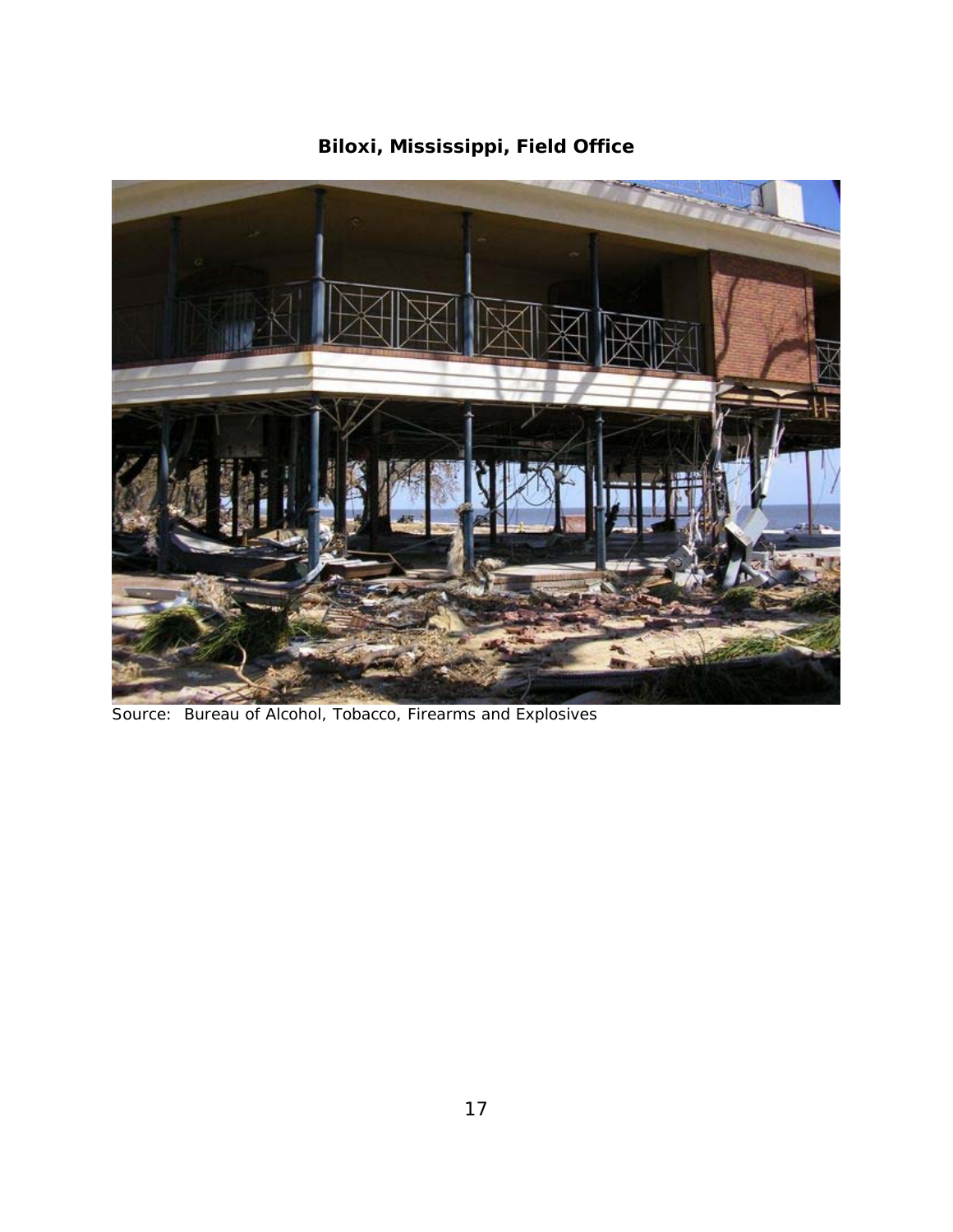<span id="page-28-0"></span>Since ATF did not have a contingency plan in place establishing alternate locations in which to house vault contents, seized assets and evidence had to be recovered from the structurally unstable Biloxi Field Office and relocated to various alternate sites that were not always approved storage facilities. Items recovered from the Biloxi vault included firearms, ammunition, electronic intercepts, drugs, silencers, documents, and arson evidence. ATF officials in the field told the OIG they originally moved firearms to the Biloxi Police Department's evidence closet. ATF officials also told the OIG the firearms were subsequently moved, along with the remaining items left in the Biloxi field office vault, to Jackson, Mississippi where they were placed in a U-Haul trailer and parked in the federal building garage basement. The garage basement does not comply with federal storage security requirements. Therefore, we believe the facility presented a risk of loss. The remaining two moves for Biloxi items involved using a national contractor storage facility. By the time we conducted our testing for the Biloxi contents, the items had been moved from one national contractor location in Memphis, Tennessee to another in Mobile, Alabama. These four moves mentioned above required transporting the items approximately 795 miles. We conducted our verification of Biloxi's items in Mobile, Alabama. No risks were noted while on site at the national contractor storage facility being utilized in Mobile, Alabama.The New Orleans office did not originally move items from the vaults since the structure was in-tact. The only risk noted for New Orleans was related to black mold contamination, but the items were not affected. However, after securing a temporary office location and constructing a new temporary vault that met federal specifications, they moved all items to Covington, Louisiana without incident. All items tested were accounted for. The Mobile office did not move any items from the Mobile vault before or after Hurricane Katrina. All items tested were accounted for.

#### *Critical Incident Management System* **and ATF Order 3400.1B**

We asked the Special Agent-in-Charge (SAC) of the Asset Forfeiture and Seized Property Branch whether ATF had a written contingency plan in place prior to Hurricane Katrina. During our follow-up work, the SAC confirmed that the plan used by ATF did not address securing seized assets and evidence in the event of a natural disaster or other significant event. However, we were informed that ATF had been utilizing the *Critical Incident Management System (CIMS)* since 1998 to handle critical incidents ranging from criminal enforcement to natural disasters.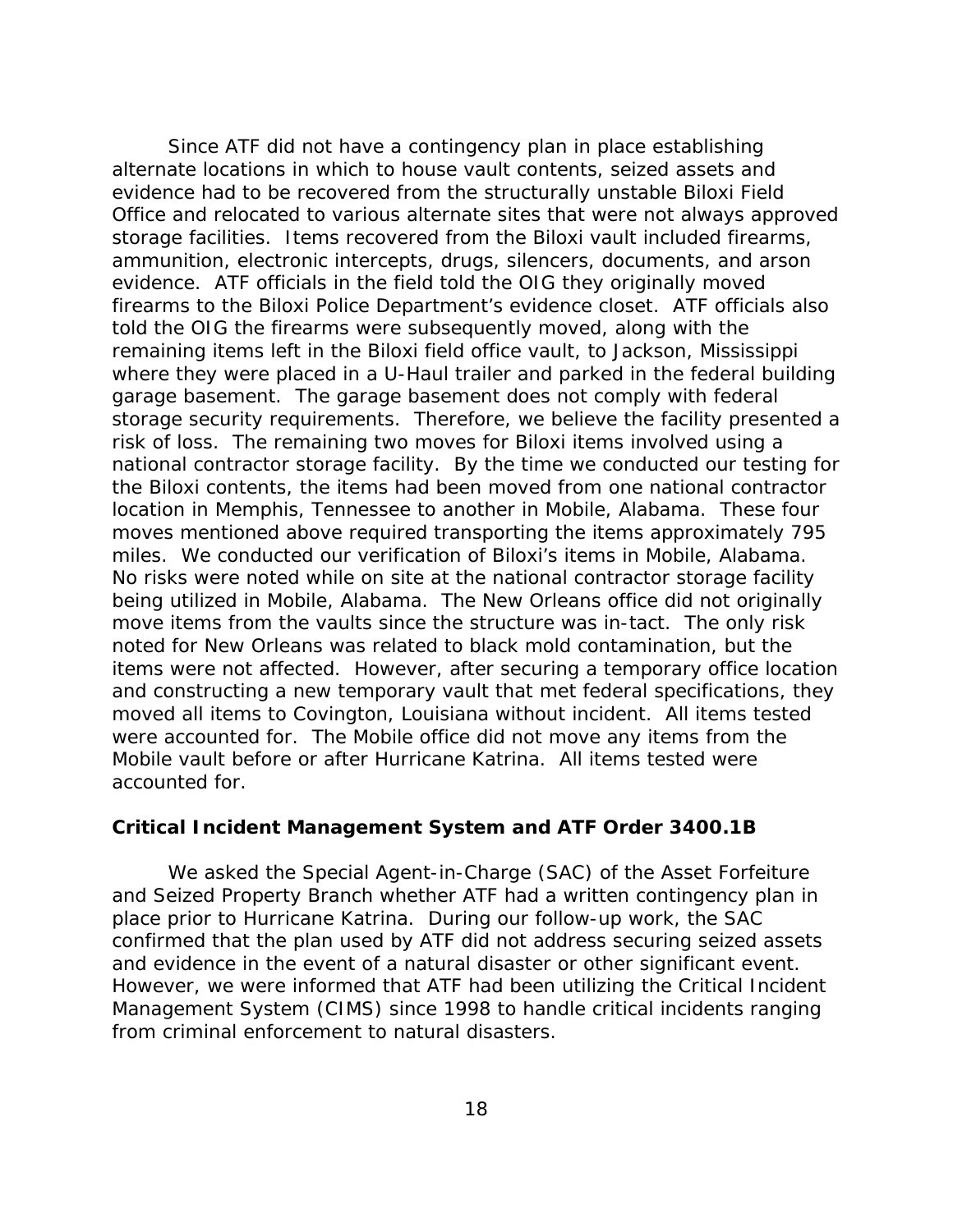ATF's Chief of the Security and Emergency Programs Division and the SAC of the Asset Forfeiture and Seized Property Branch both stated that ATF followed the *CIMS* guidance in responding to Hurricane Katrina. The *CIMS* establishes ATF guidelines, objectives, and procedures for managing major complex investigations or other designated operations and for responding to and resolving various kinds of critical incidents. It also describes ATF's involvement in post-critical incident activities, such as continuing investigations, subsequent trials, and general recovery activities. Other jurisdictional, legal, and media relations issues are addressed as well. The *CIMS* did not discuss specifically the topic of securing seized assets or evidence.

According to the *CIMS*, three levels of standardized responses exist within ATF. The first level is activated for critical incidents that have only local impact and limited sensitivity, such as conducting joint search and arrest warrants with other law enforcement agencies, exercising multiple arrest and search warrants over a diverse geographical area involving multiple ATF teams, conducting a long-term, relatively low profile investigation with other participating jurisdictions from within the field division area in an environment of increased risk and intensity. The second level of response is activated for critical incidents having a broader or more regional impact and possessing a higher degree of sensitivity or significance, such as requirements for a unified command group as opposed to a single incident commander, requirements for dedicated manpower and committed resources beyond that available to the division director, an increased potential for collateral problems requiring additional consideration (a second crisis site, crowd control, or increased media attention). The third level of response is activated for critical incidents that have national impact, a high degree of visibility and sensitivity, and for events that require a significant commitment of ATF resources and those of federal, state, and local agencies. The Deputy Assistant Director of Field Operations stated that the response to Katrina required a Level III response.<sup>[16](#page-29-0)</sup>

 We reviewed ATF Order 3400.1B because it prescribes the basic procedures governing the reporting and controlling of property taken into custody, from the time of initial acquisition to its final disposition.<sup>[17](#page-29-1)</sup>

 $\overline{a}$ 

<span id="page-29-0"></span> $16$  In a Level III critical incident, a response team will always have a support team. In a lower level incident, a support team may not be used.

<span id="page-29-1"></span> $17$  This is an ATF Order that is a standalone document independent of the CIMS, or any other ATF document.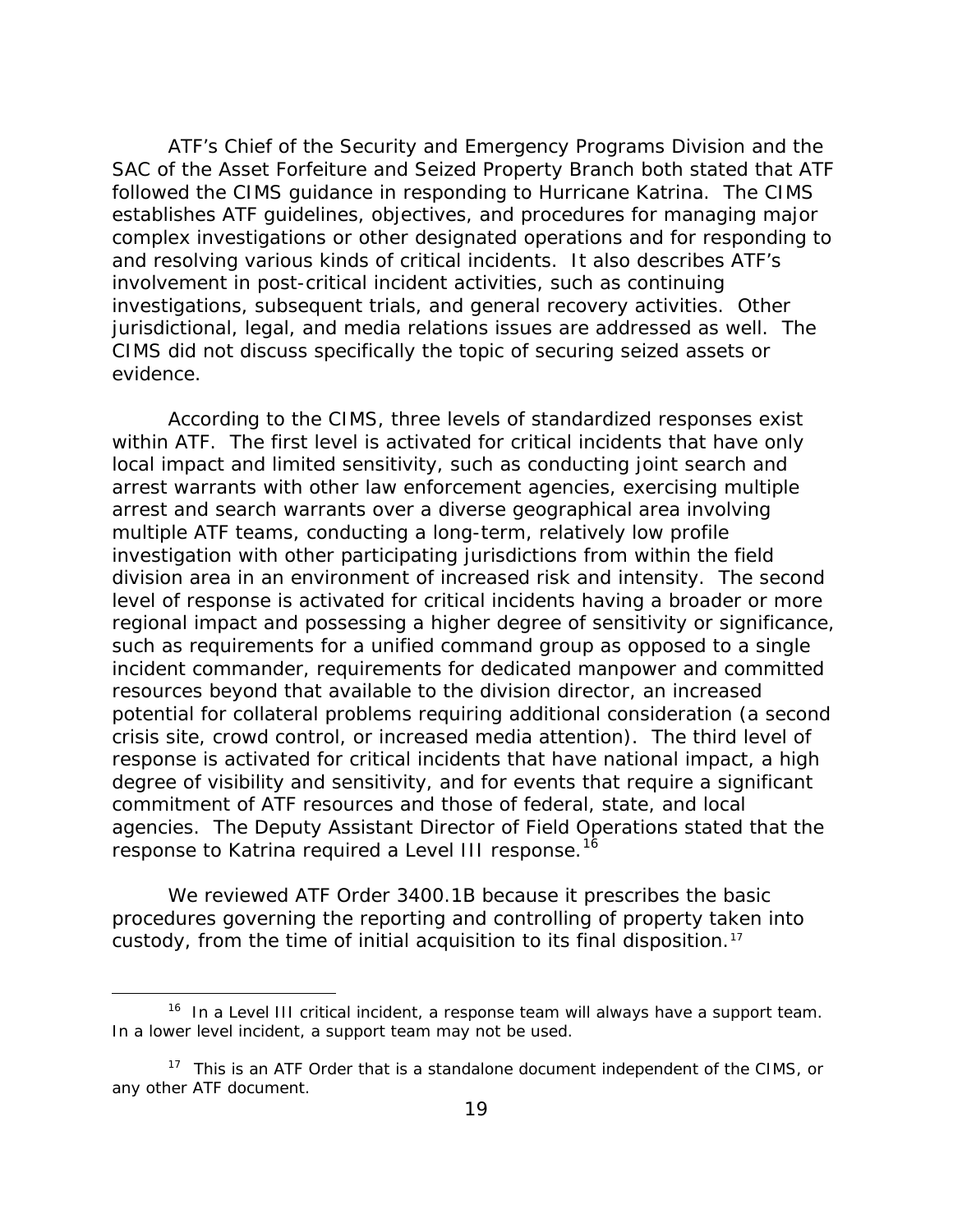<span id="page-30-0"></span>Although the Order outlines the seizing agent's responsibilities when seizing or otherwise taking personal property into ATF custody, it does not provide guidance for safeguarding seized assets or evidence in the event of a natural disaster or other significant event.

None of the three field offices proactively identified alternate storage locations to safeguard seized assets and evidence in the event primary locations became unavailable. Although not included in ATF Order 3400.1B, or any other ATF Directive or Order, the SAC of the Asset Forfeiture and Seized Property Branch stated using another evidence vault within this division would be left up to the field division SAC.<sup>18</sup> In order to better safeguard seized evidence from theft, loss, or destruction, we believe ATF should have a contingency plan in place to proactively identify alternate storage locations where seized assets and evidence can be stored in the event of a natural disaster or other significant event.

#### **Compliance Testing**

 $\overline{a}$ 

To provide insight into ATF's management of seized property, we reviewed eight field offices, eight vaults, and six explosive storage bunkers within three field divisions. Our testing was designed to determine if ATF had effective controls over storing and safeguarding seized assets and evidence, including vault construction security requirements and tracing firearms through the National Tracing Center.<sup>[19](#page-30-2)</sup> We randomly selected items from ATF's inventory system and compared those with the items in the vaults. We also judgmentally selected items in the vaults and compared them to the vault inventory system listings. We then selected items approved for disposal and traced them through the process to final disposition.

The results of testing did not disclose any material weaknesses in ATF's storing of seized assets and evidence, but did reveal two significant issues listed below. Appendix IV contains the comprehensive results of our testing.

<span id="page-30-1"></span><sup>&</sup>lt;sup>18</sup> The Asset Forfeiture and Seized Property Branch indicated a field division has the option to request ATF's national contractor to provide storage before seeking division space.

<span id="page-30-2"></span><sup>&</sup>lt;sup>19</sup> ATF's National Tracing Center Division is the only organization authorized to trace U.S. and foreign manufactured firearms for international, federal, state, and local law enforcement agencies. Its purpose is to provide investigative leads in the fight against violent crime and terrorism and to enhance public safety.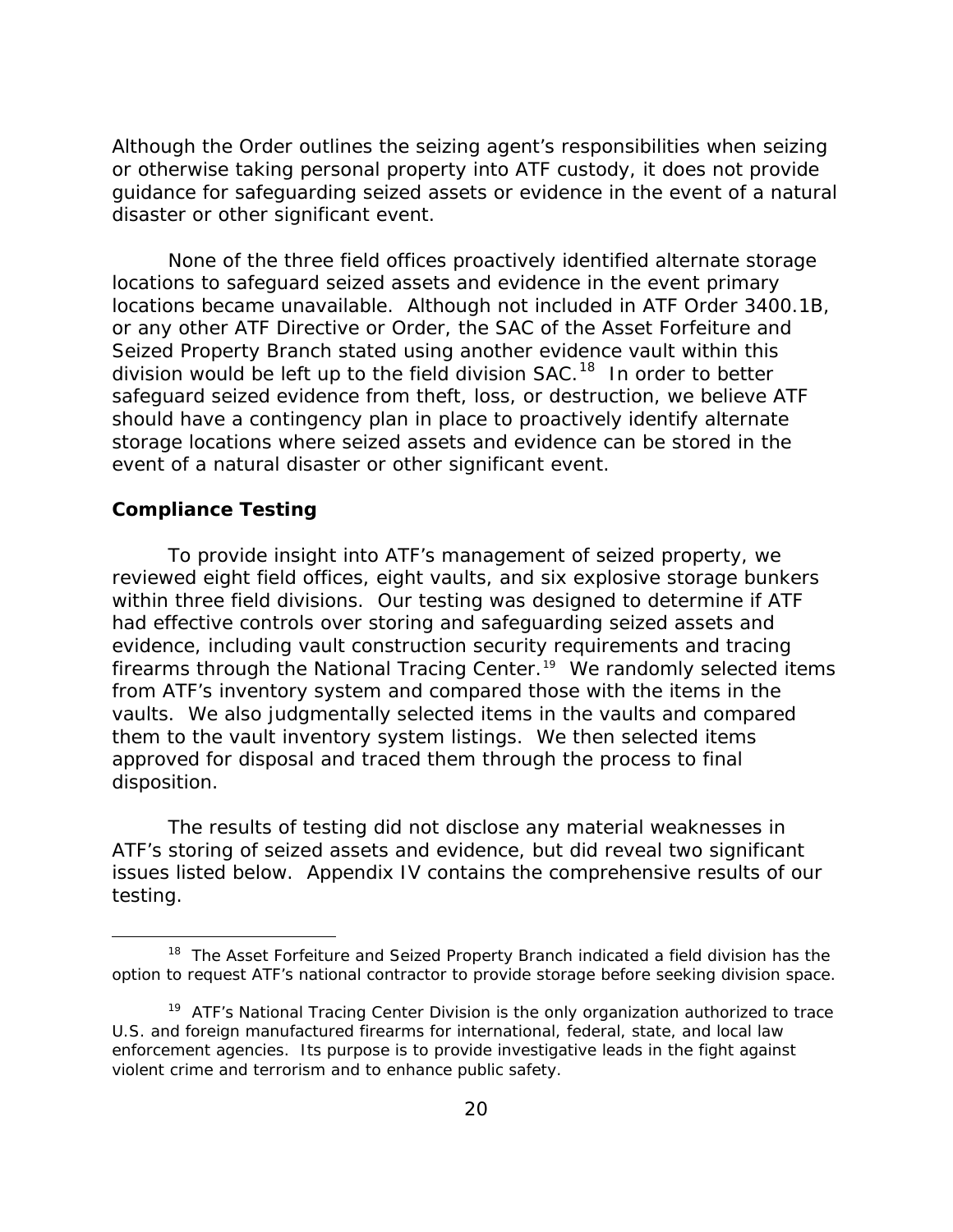#### *Minimum Security Structure Requirements*

 One of the eight evidence vaults tested (Beaumont, Texas) did not meet minimum security structure requirements.<sup>[20](#page-31-0)</sup> A wire-mesh barrier above the chain-link fence to prevent unauthorized entry from the ceiling was not installed. Although local management raised concerns regarding the vault meeting the minimum security vault requirements, ATF has not taken corrective action. This condition was also noted as an exception to the requirements of ATF Order 3400.1B in 1997, 2000, and 2003 ATF Office of Field Operations inspection reports. The condition leaves the vault vulnerable to unauthorized entry and increases the risk of theft of seized property and evidence.

#### *National Tracing Center*

 $\overline{a}$ 

Effective July 2005, every firearm coming into ATF custody or being investigated by ATF is required to be traced through the ATF National Tracing Center. We found 6 of 130 firearms we tested, or 5 percent were not traced through the National Tracing Center.

During our field work, we determined that the seizing agents either did not request a trace of the seized firearms through the National Tracing Center or traced them with an incorrect serial number. All firearms manufactured in 1968 or after have unique serial numbers. Not tracing a firearm or submitting a wrong serial number through the National Tracing Center equates to not accounting for the correct firearm. Further, this situation prevents the correct information from being received in an accurate and timely manner. It also potentially prevents ATF from linking a suspect to a firearm in a criminal investigation; identifying potential traffickers; detecting intrastate, interstate, and international patterns in the sources and kinds of firearms used in crimes; thus increasing the risk to the public until the individual allegedly responsible for the crime is identified and taken into custody. This issue was corrected by ATF during our field work by requesting a new trace on the 6 firearms through the National Tracing Center.

<span id="page-31-0"></span><sup>&</sup>lt;sup>20</sup> The Beaumont, Texas, office was struck by Hurricane Rita in 2005. Damage to the building forced ATF staff at the office to temporarily relocate. The contents of the vault were moved into temporary storage and remain there as of June 5, 2006.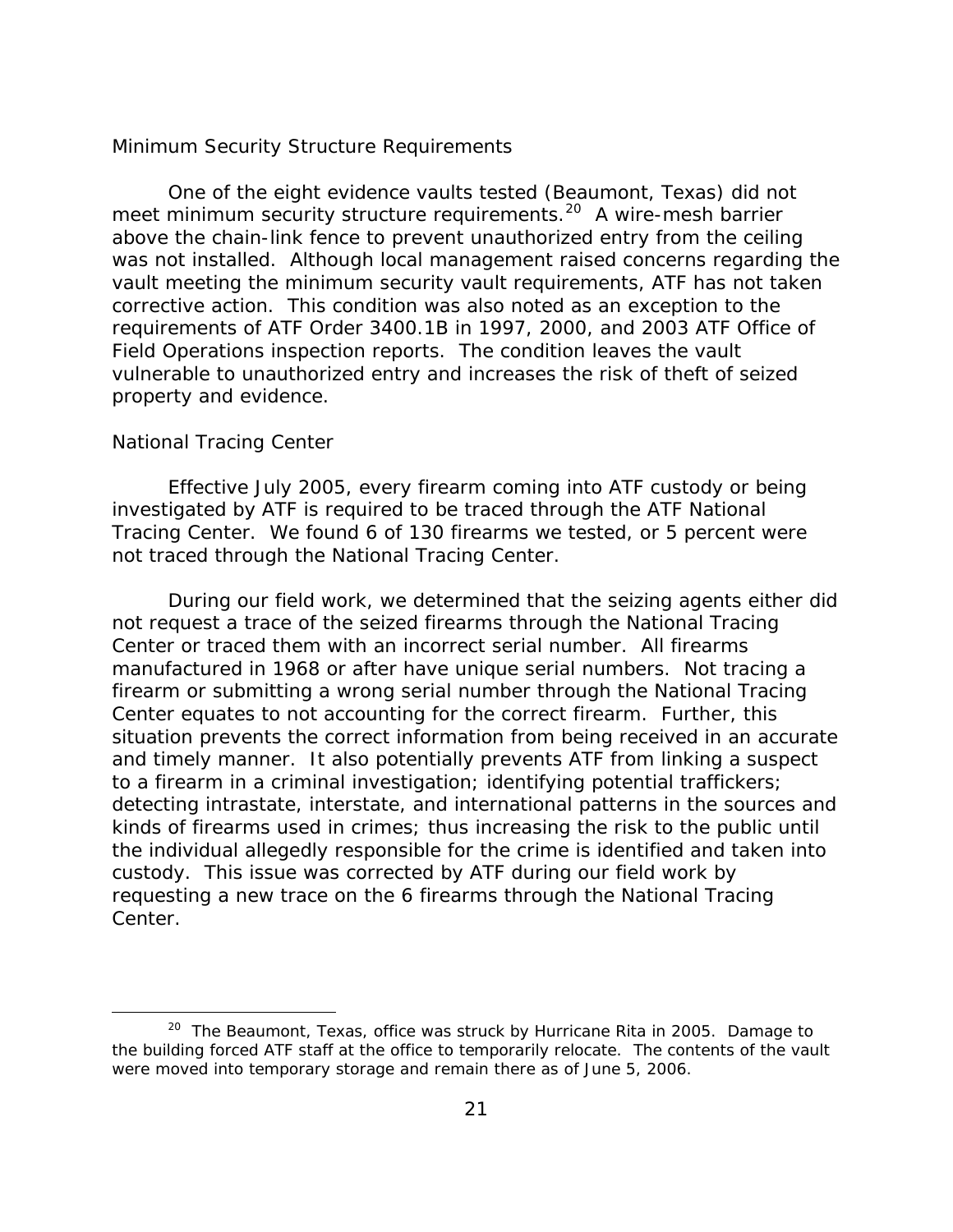# <span id="page-32-0"></span>**Conclusion**

ATF lacks a proactive contingency plan that specifically addresses accounting for, storing, and safeguarding seized assets and evidence in the event of a natural disaster or other significant event. After Hurricane Katrina impacted the Gulf Coast region, items contained in the Biloxi Field Office vault had to be moved multiple times before reaching their current location in Mobile, Alabama. In our judgment, ATF was fortunate that no significant damage to seized assets and evidence was sustained. Therefore, we believe additional direction for preparedness should be developed to ensure that all ATF field components have the necessary written guidance for safeguarding seized assets and evidence.

 ATF management did not fully enforce ATF Order 3400.1B which prescribes the basic procedures governing the reporting, controlling, and safeguarding property taken into custody, from the time of initial acquisition to its final disposition. One vault did not meet the minimum security requirements and all firearms taken into ATF custody were not traced through the National Tracing Center.

### **Recommendations**

We recommend that ATF:

- 3. Establish a plan that addresses safeguarding seized assets and evidence in the event of a significant act, such as a natural disaster.
- 4. Ensure that the vault at the Beaumont, Texas, Field Office meets the minimum structure security requirements.
- 5. Ensure that all firearms taken into custody since July 2005 are traced through the National Tracing Center.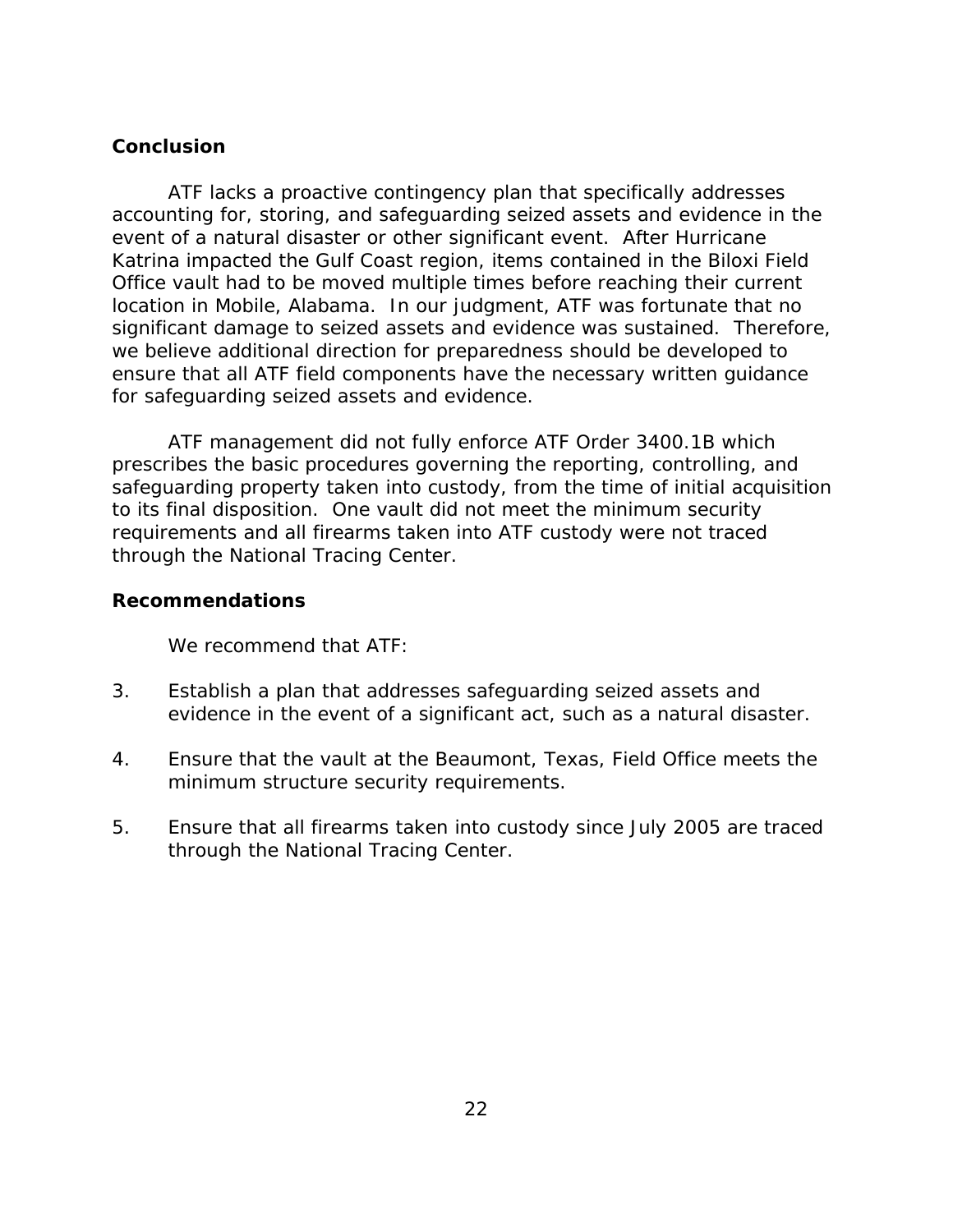# **STATEMENT ON MANAGEMENT CONTROLS**

In planning and performing our audit of ATF's management of seized assets and evidence, we considered the Asset Forfeiture and Seized Property Branch's and ATF field divisions' management controls for the purposes of determining our auditing procedures. However, the evaluation of management controls was not made for the purpose of providing assurance on ATF's internal control structure as a whole.

Reportable conditions, as defined by the *Government Auditing Standards*, involve matters coming to our attention relating to significant deficiencies in the design or operation of the internal control structure that, in our judgment, could adversely affect ATF's ability to administer and control seized assets and evidence. We noted some issues relating to ATF's procedures for handling seized assets and evidence and partial non-compliance with its Order 3400.1B. However, we did not consider these deficiencies to be reportable conditions as defined above or the result of systemic internal control deficiencies.

 Because we are not expressing an opinion on ATF's internal control structure as a whole, this statement is intended solely for the information and use of ATF.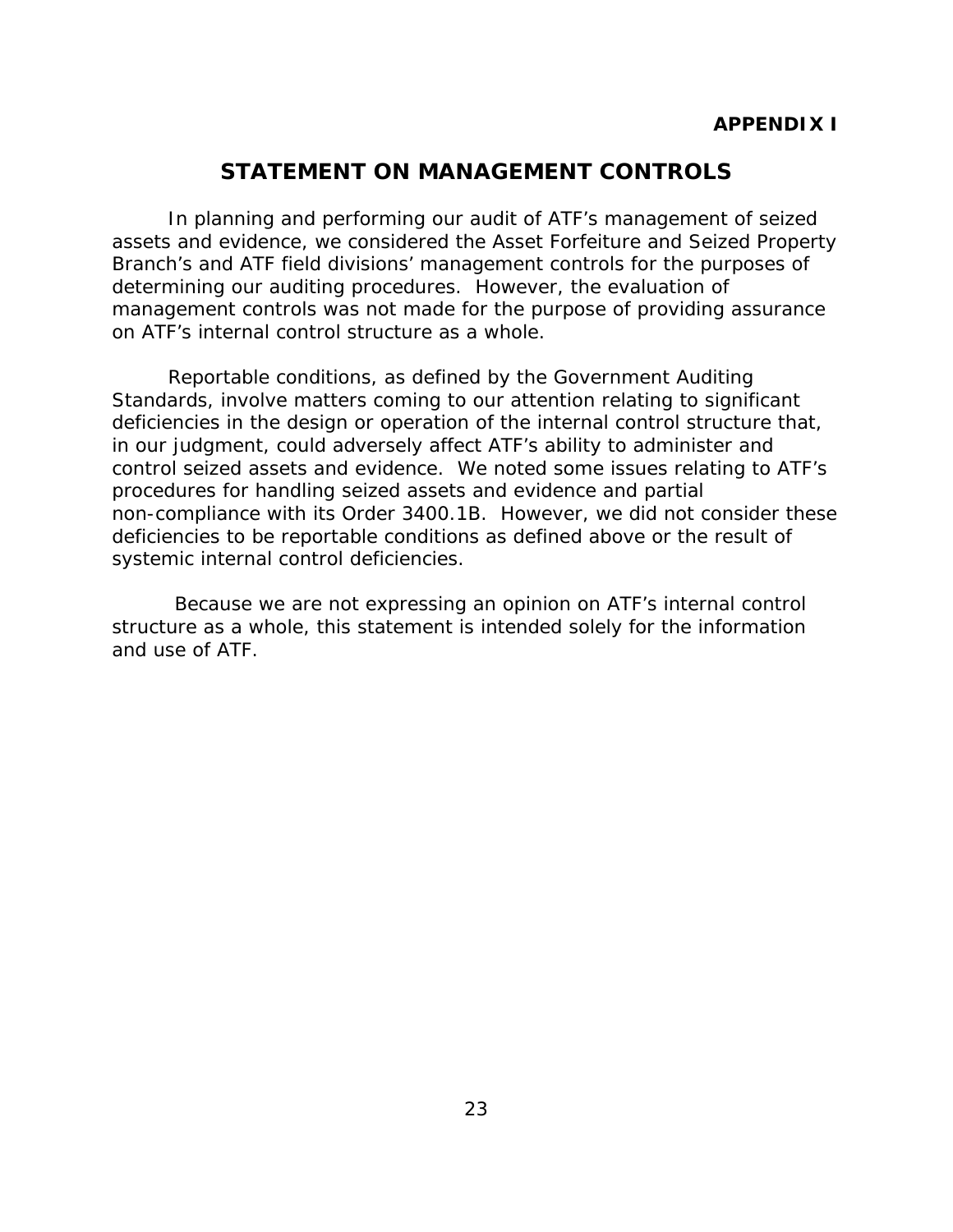# **STATEMENT ON COMPLIANCE WITH LAWS AND REGULATIONS**

We audited ATF's management of seized assets and evidence. We conducted fieldwork at headquarters offices of ATF, ATF's Asset Forfeiture and Seized Property Branch, the Department of Justice's AFMS, and at several ATF field division offices. We performed fieldwork between July 2005 and June 2006.

We conducted our audit in accordance with the generally accepted *Government Auditing Standards*. In connection with the audit, as required by the *Standards*, we reviewed procedures, activities, records, and seized assets and evidence to obtain reasonable assurance that the ATF Asset Forfeiture and Seized Property Branch and ATF's field divisions complied with federal laws, regulations, and DOJ policies and procedures that apply to seized assets and evidence that, if not complied with, in our judgment, could have a material effect on management of seized assets and evidence. Compliance with laws and regulations relating to seized assets and evidence is the responsibility of the ATF's Asset Forfeiture and Seized Property Branch and ATF's field divisions.

Our audit included examining, on a test basis, evidence about compliance with applicable federal laws, regulations, and DOJ policies and procedures contained in the relevant portions of:

- H.R. 5005 (An Act to establish the Department of Homeland Security*,* and for other purposes)
- 18 U.S.C. § 842
- 18 U.S.C. § 922
- 18 U.S.C. § 981
- 18 U.S.C. § 982
- 18 U.S.C. § 983
- 18 U.S.C. § 2342
- 21 U.S.C. § 881
- 26 U.S.C. § 5842
- 26 U.S.C. § 5861
- 26 U.S.C. § 5872
- 28 U.S.C. § 524
- 28 C.F.R. § 0.111(i)
- Executive Order 12656
- DOJ Asset Forfeiture Policy Manual, January 2005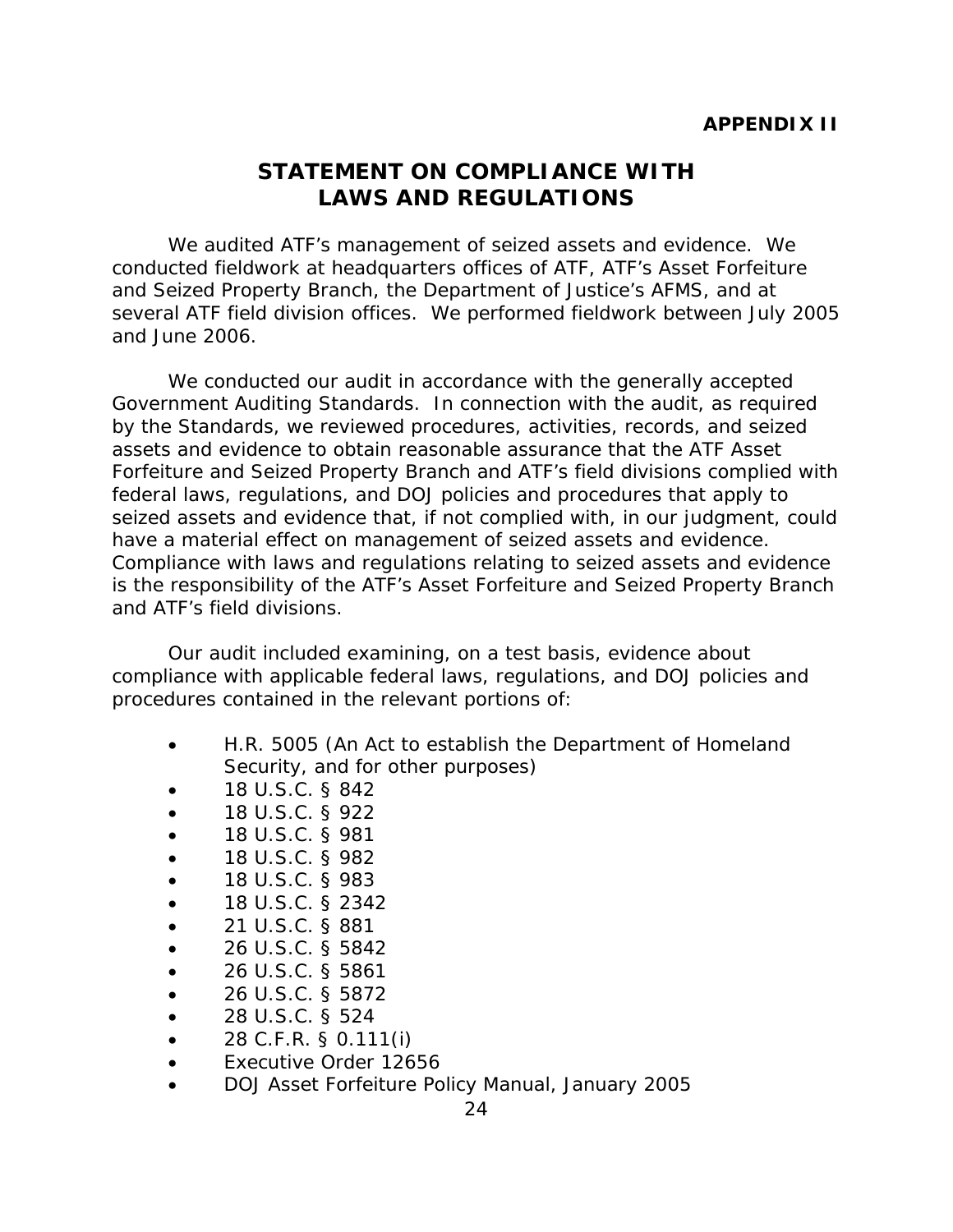- Alcohol, Tobacco, Firearms and Explosives' Order 3400.1B, July 2005
- Alcohol, Tobacco, Firearms and Explosives' Brief 3400.13
- Memorandum from the Associate Deputy Attorney General directing participation by all DOJ organizations to transition to the new integrated asset forfeiture system, September 1990
- Memorandum of Understanding between DOJ and the Department of the Treasury for the management and disposition of property seized for forfeiture by ATF, January 2003

Except for instances of non-compliance identified in the Findings and Recommendations section of this report, ATF's Asset Forfeiture and Seized Property Branch and ATF's field divisions were in compliance with the relevant portions of the specific laws, regulations, and DOJ policies and procedures previously named.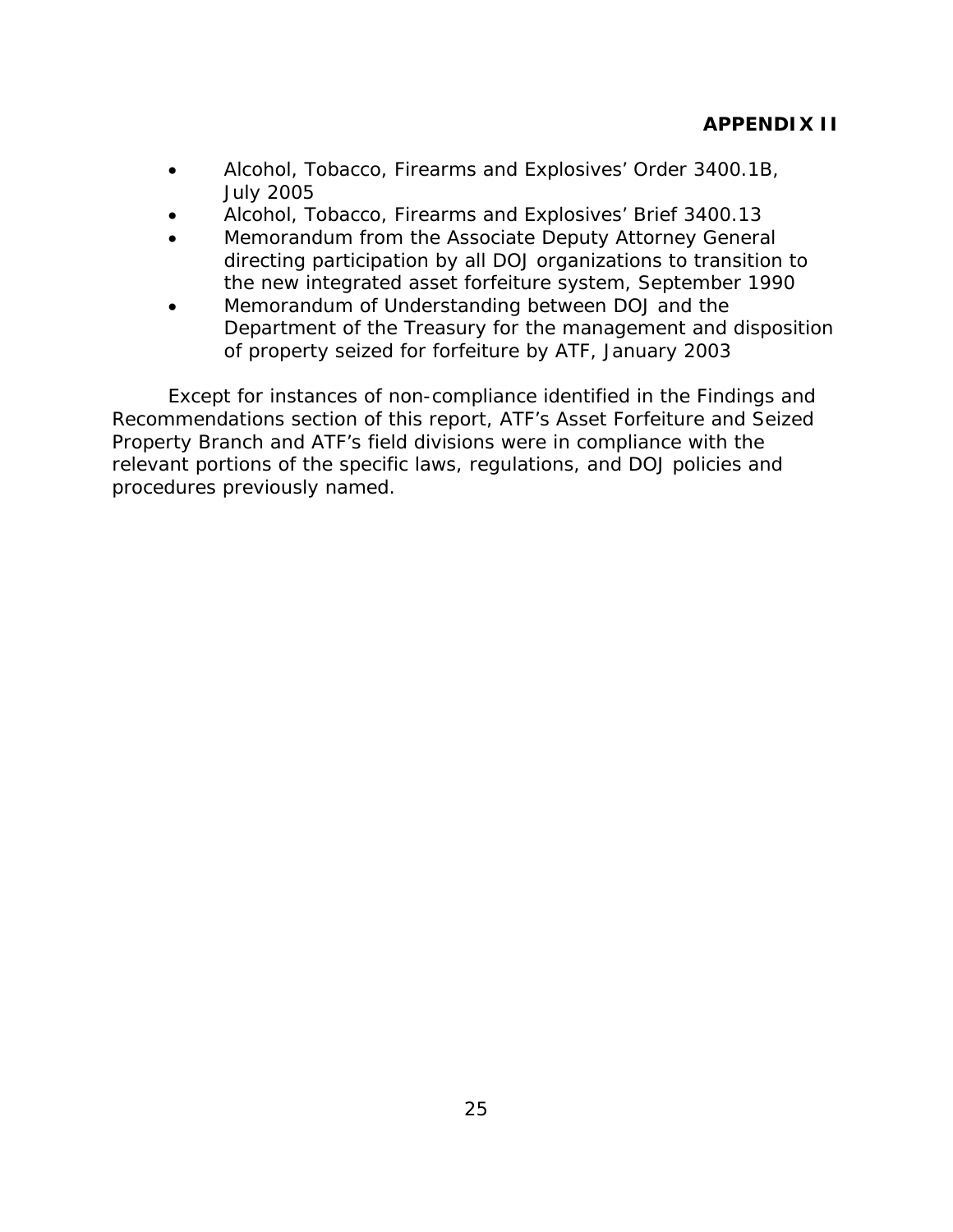# **OBJECTIVES, SCOPE, AND METHODOLOGY**

#### **Objectives**

Our objectives were to: (1) determine the status of ATF's transition to DOJ's system for managing seized assets; and (2) assess the adequacy of ATF's accounting for, storing, safeguarding, and disposing of seized assets and evidence in its possession.

#### **Scope and Methodology**

The audit covered the period from January 24, 2003, to June 30, 2006. As part of the audit, we reviewed federal laws, regulations, and DOJ policies and procedures applicable to seized assets and evidence, as well as inspection reports from ATF's Office of Field Operations for all 23 ATF field divisions. We reviewed the MOU between the Treasury and DOJ for the management and disposition of property seized for forfeiture by ATF. In addition, we reviewed the September 1990 memorandum from the Associate Deputy Attorney General, directing all DOJ organizations participating in the asset forfeiture program to develop plans for orderly transition to the new integrated asset forfeiture system. We also reviewed the non-profit corporation's reports, *CATS-FASTRAK Gap Analysis*, June 2003; *CATS-FASTRAK Alternatives and Recommendations*, July 2003; and *ATF FASTRAK – Version 7.09/DOJ BBC Gap Analysis Summary*, June 2005.

We interviewed officials from ATF's Asset Forfeiture and Seized Property Branch, Special Agents-in-Charge of field divisions, and Resident Agents-in-Charge of field offices where testing was conducted. We also interviewed contractor personnel responsible for securing items from ATF's assets seized for forfeiture in the areas of the Gulf Coast region affected by Hurricane Katrina.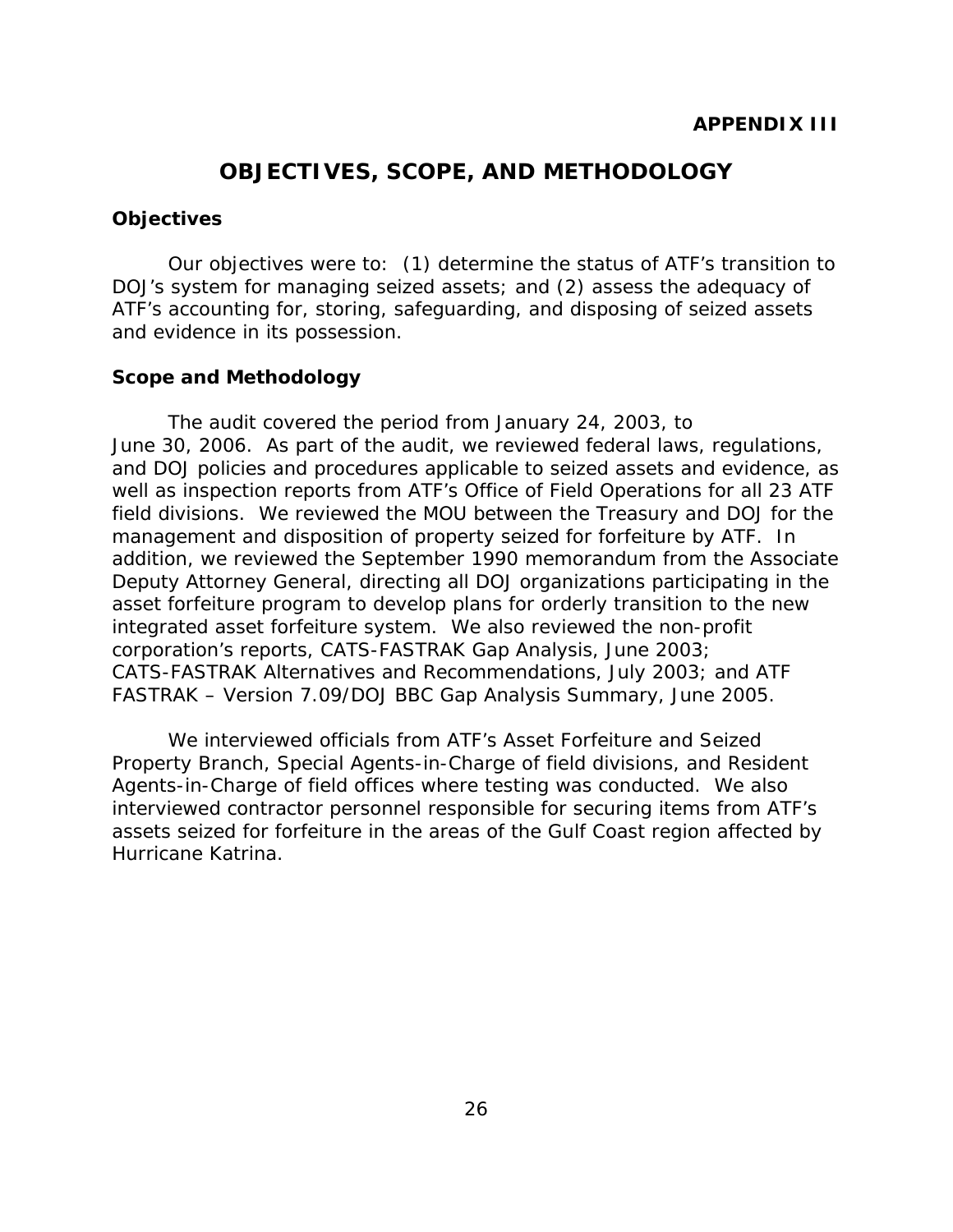# **APPENDIX III**

Louisiana

We performed on-site audit work at the following locations:

#### **Office Location**

| <b>ATF Headquarters</b>          | Washington, D.C.      |
|----------------------------------|-----------------------|
| Houston field offices            | Houston, Texas        |
| Group I, II, III, IV, and V      |                       |
| <b>Beaumont Field Office</b>     | Beaumont, Texas       |
| San Antonio Field Office         | San Antonio, Texas    |
| New Orleans Field Offices        | Covington, Louisiana  |
| Group I, II, IV, and V           |                       |
| <b>Biloxi Field Office</b>       | Gulfport, Mississippi |
| Mobile Field Office              | Mobile, Alabama       |
| United States Marshals Service   | Arlington, Virginia   |
| Asset Forfeiture Office          |                       |
| United States Marshals Service   | Dallas, Texas         |
| United States Attorneys' Offices | Dallas, Texas;        |
|                                  | New Orleans, Louisia  |
|                                  |                       |

Justice Management Division Asset Forfeiture Management Office Washington, D.C.

On September 16, 2005, the ATF Assistant Director, Office of Professional Responsibility and Security Operations requested a 60-day suspension of our audit due to ATF's involvement in responding to the Hurricane Katrina catastrophe. This request was granted.

# **Analysis and Testing**

To determine the status of ATF's transition to DOJ's asset management system for managing seized assets, we:

- reviewed ATF Order 3400.1B, which addresses property taken into ATF's custody;
- tested ATF's compliance with applicable federal laws and regulations and DOJ policies and procedures that apply to seized assets and evidence;
- interviewed ATF Asset Forfeiture and Seized Property officials, Special Agents-in-Charge of selected ATF field divisions, and Resident Agents-in-Charge of selected ATF field offices regarding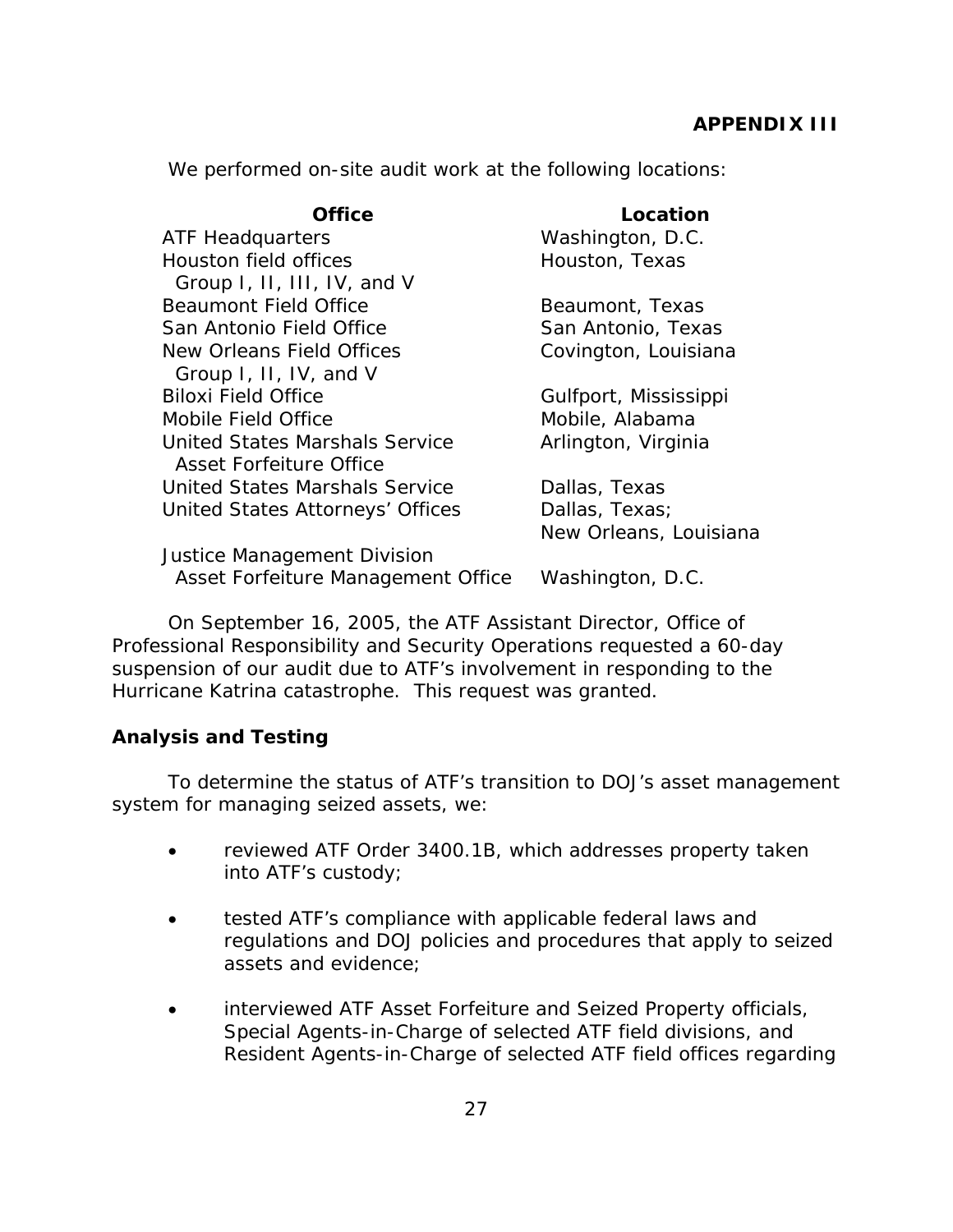their knowledge of federal laws and regulations and DOJ policies and procedures that apply to seized assets and evidence; and

• interviewed Justice Management Division AFMS regarding the CATS system and ATF's migration of forfeited asset data to the system.

To assess the adequacy of ATF's controls over accounting for, storing, safeguarding, and disposing of seized assets and evidence in its possession, we:

- obtained automated data from ATF;
- performed tests to ensure property items reported were appropriately accounted for and that property items in storage agreed with automated records;
- tested to determine if property items were stored in authorized and appropriate storage containers;
- analyzed whether property items were stored in facilities that met federal requirements and were appropriately safeguarded;
- performed tests to verify that items shown as disposed of in the automated system agreed with physical records; and
- tested physical disposal records to determine that required documentation was present to substantiate the final disposition of the property items.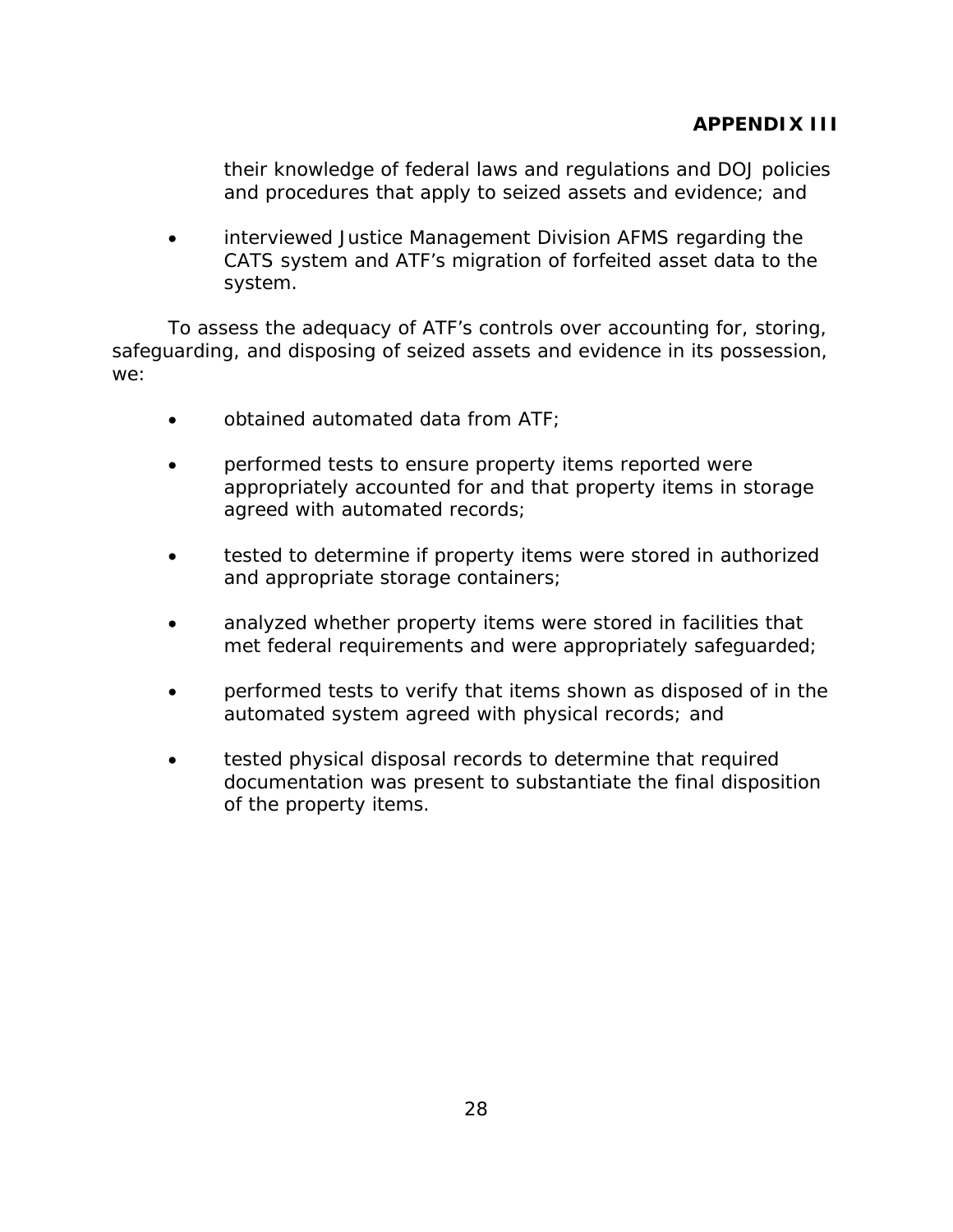# **RESULTS OF AUDIT TESTING**

During our audit testing of the eight vaults and six explosive storage bunkers, we noted several areas of non-compliance with ATF Order 3400.1B. However, we did not deem these exceptions to be the result of a systemic breakdown of internal controls. The results below are being provided to ATF Asset Forfeiture and Seized Property Branch management for action it deems appropriate.

- Ten of 201 firearms tested from a universe of 1,144 did not have the required "zip tie" placed on the firearm to make it inoperable.[21](#page-39-0) This issue was corrected by ATF during our field work at the office.
- Fifty-six of 124 firearm tracing results from a universe of 524 were not filed in Section 5 of the investigative file. According to ATF Order 3400.1B, Chapter G, Section 91.b, "Trace results will be placed in Section 5 of the field office case file."
- Ten of 604 items tested from a universe of 3,659 had a property tag attached that did not accurately identify the property. This issue was corrected by ATF during our field work.
- Two of 24 vault custodians did not meet the minimum grade level or minimum number of years as an ATF special agent.<sup>[22](#page-39-1)</sup> The two custodians that were not in compliance were subsequently replaced with custodians who met the requirements.
- In one of three instances where a change in vault custodian occurred, the required inventory was not conducted before the new custodian took responsibility for the contents of the vault.

 $\overline{a}$ 

<span id="page-39-0"></span> $21$  ATF defines a zip tie as a plastic wire wrap installed in a manner that causes the firearm to be inoperable.

<span id="page-39-1"></span> $22$  The minimum grade level for a custodian is a GS-12 with 3 years of service as a Special Agent.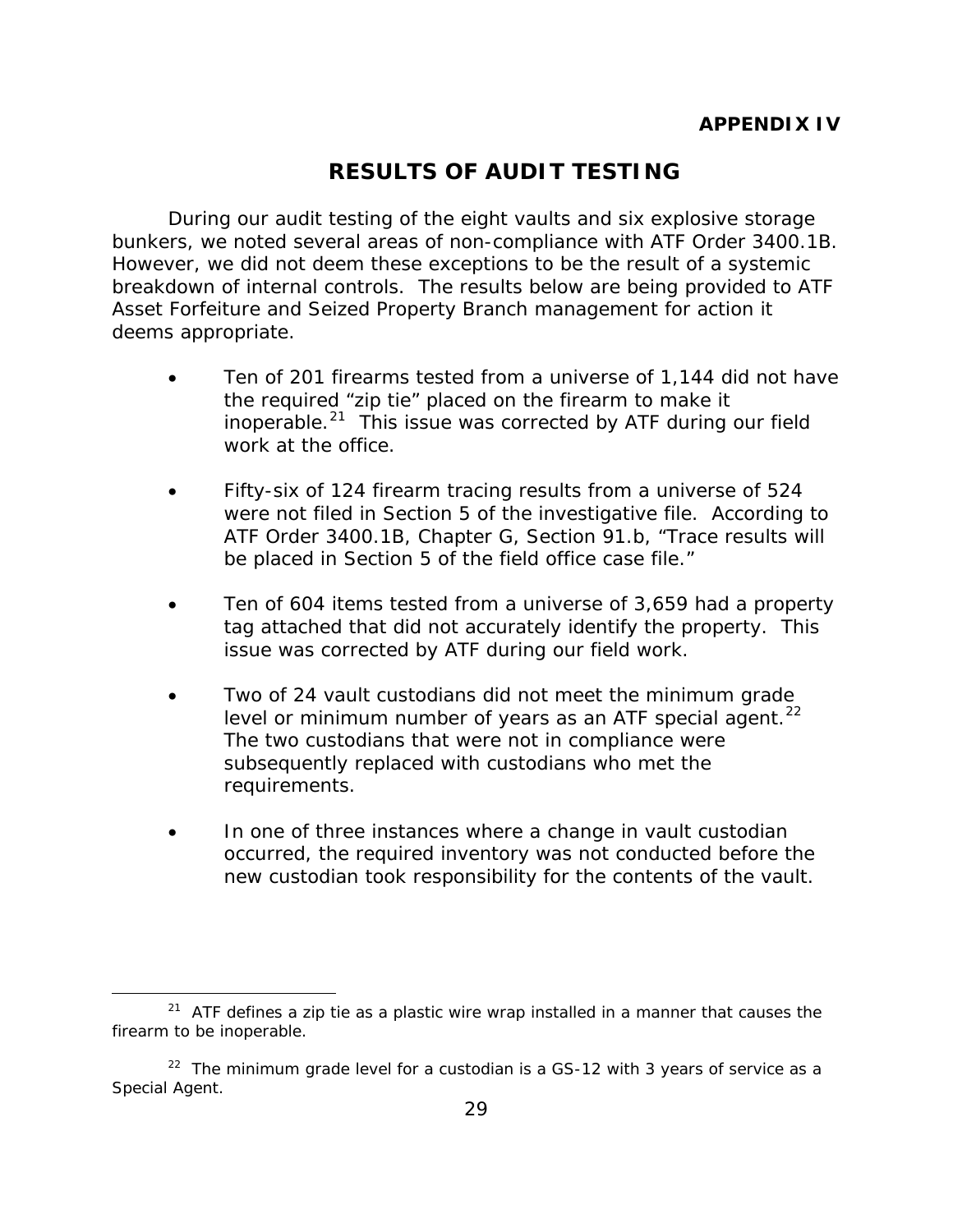• Four of 300 items tested from a universe of 509 were not destroyed within the 90-day authorization period.<sup>[23](#page-40-0)</sup> However, appropriate documentation was presented showing the items had ultimately been destroyed.

 $\overline{a}$ 

<span id="page-40-0"></span> $23$  ATF Order 3400.1B requires that seized assets approved for destruction be disposed of within 90 days from the approval date.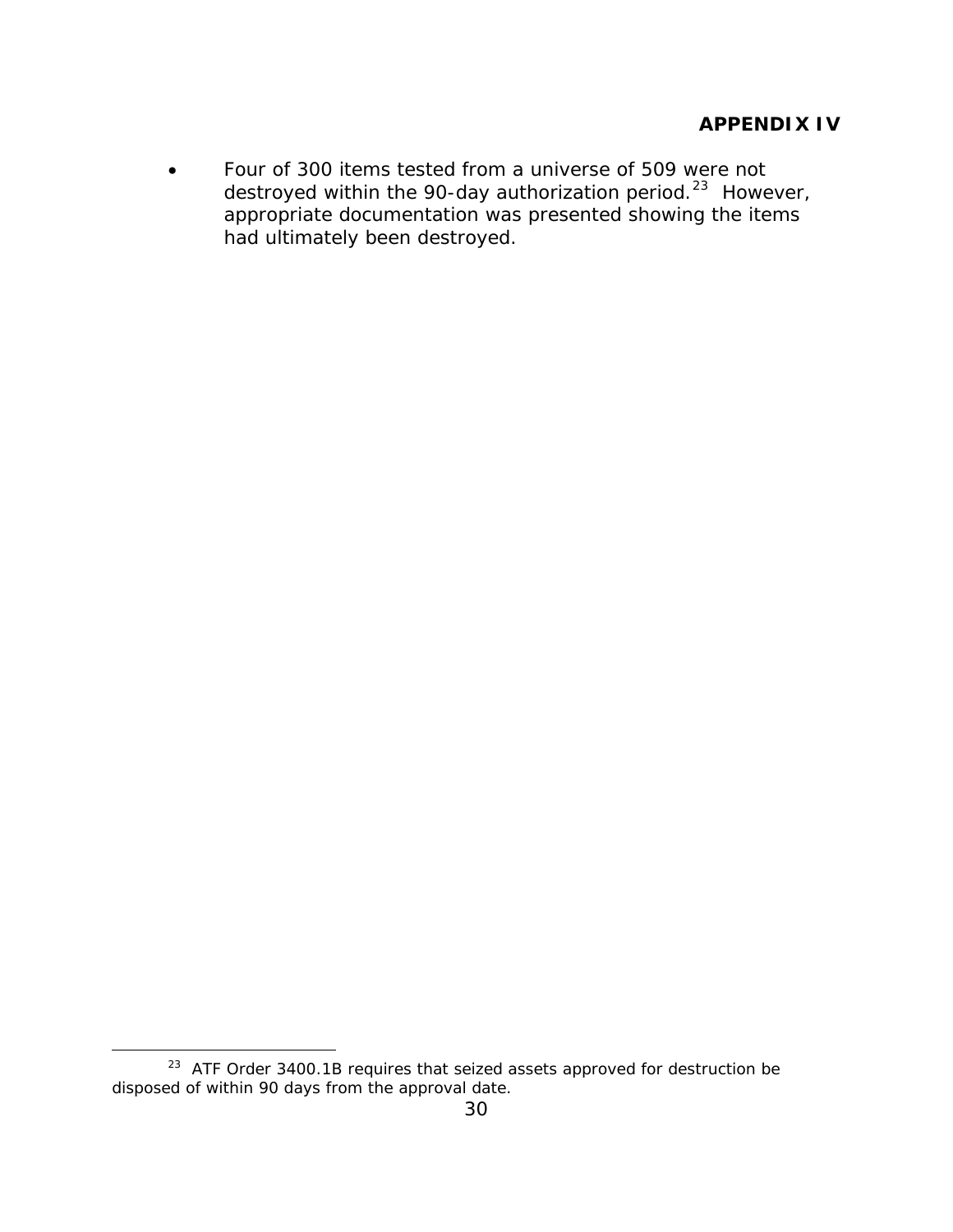# **ACRONYMS**

| <b>AFMS</b>    | Asset Forfeiture Management Staff                   |
|----------------|-----------------------------------------------------|
| <b>ATF</b>     | Bureau of Alcohol, Tobacco, Firearms and Explosives |
| <b>CATS</b>    | <b>Consolidated Asset Tracking System</b>           |
| <b>CIMS</b>    | <b>Critical Incident Management System</b>          |
| <b>DOJ</b>     | Department of Justice                               |
| <b>FASTRAK</b> | Forfeited and Seized Assets Tracking System         |
| FY.            | <b>Fiscal Year</b>                                  |
| <b>MOU</b>     | Memorandum of Understanding                         |
| <b>OIG</b>     | Office of the Inspector General                     |
| <b>SAC</b>     | Special Agent-in-Charge                             |
| Treasury       | Department of the Treasury                          |
| <b>USMS</b>    | <b>United States Marshals Service</b>               |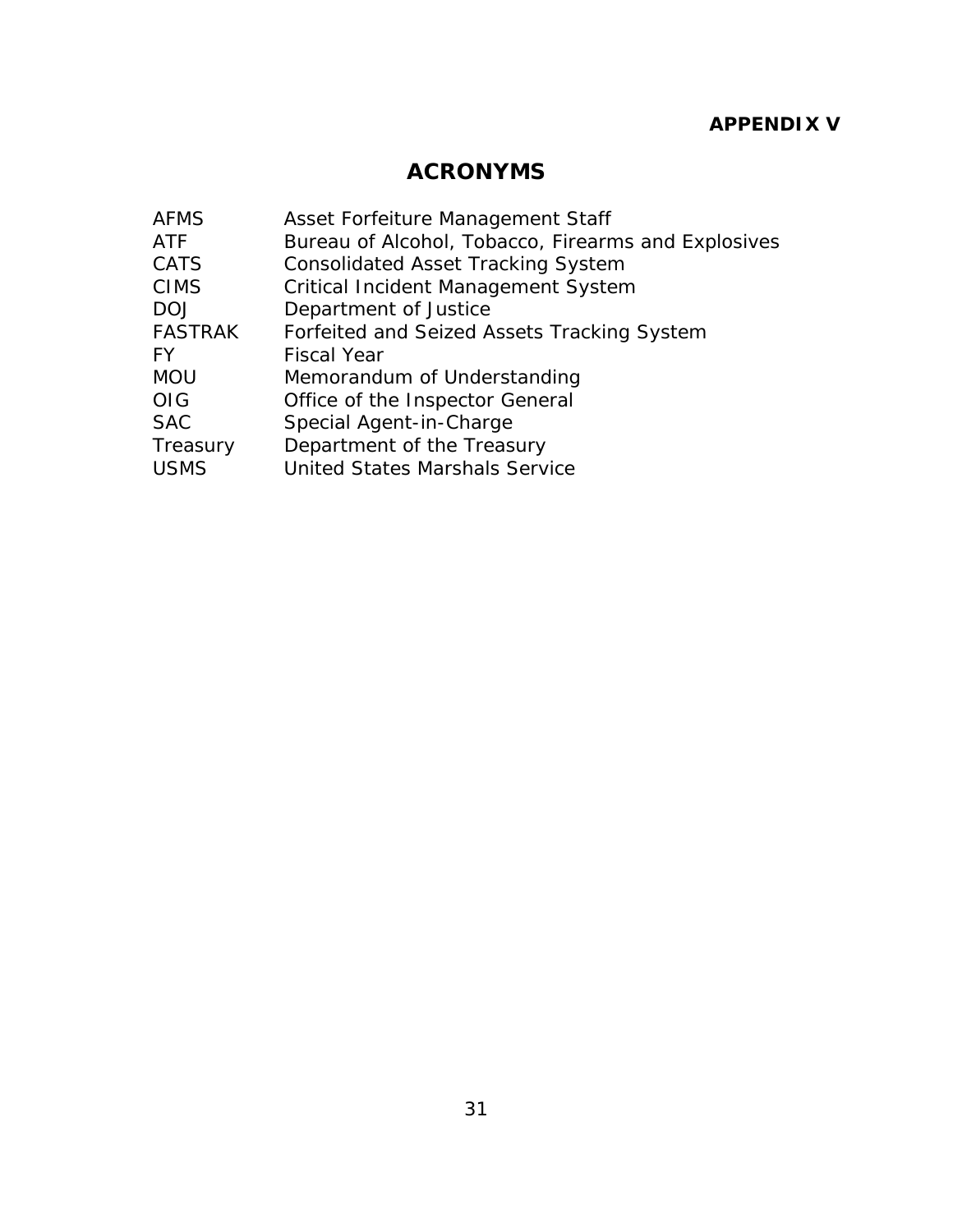# **APPENDIX VI**



Bureau of Alcohol, Tobacco, Firearms and Explosives

Office of the Director

SEP 2 1 2006

Washington, DC 20226

603000:GMD 8310

MEMORANDUM TO: Glenn A. Fine **Inspector General** 

FROM: Acting Director

SUBJECT: Response to the Office of the Inspector General (OIG) Draft Audit Report: Management of Seized Assets and Evidence by the Bureau of Alcohol, Tobacco, Firearms and Explosives

The Bureau of Alcohol, Tobacco, Firearms and Explosives (ATF) appreciates the opportunity to respond to the recommendations from the OIG's above-cited draft report. We welcome constructive criticism of our programs, as this independent review process typically helps us to improve our ability to plan and manage our resources more efficiently.

In general, ATF concurs with the findings and recommendations of your report and will address each recommendation in a corrective action plan. Our responses to your recommendations are as follows:

Recommendation Number 1: Continue to work with the Department of Justice (DOJ) Asset Forfeiture Management Staff (AFMS) to resolve the outstanding ATF system's compatibility requirements and complete the migration of ATF's data from FASTRAK to CATS by the scheduled completion date of April 13, 2007.

Response: We concur with this recommendation. ATF is working and will continue to work diligently with AFMS to resolve the outstanding ATF system's compatibility requirements toward the complete migration of ATF's data from FASTRAK to CATS. The scheduled completion date has been revised to June 30, 2007. This date is subject to change based on testing and development cycles, which are beyond the control of ATF and AFMS. ATF's Chief Financial Officer, Chief Information Officer (CIO) and Asset Forfeiture and Seized Property Branch (AFSPB) managers have regularly scheduled meetings with the DOJ CIO and the AFMS Director to assure that we remain on track with completing the migration in a timely manner.

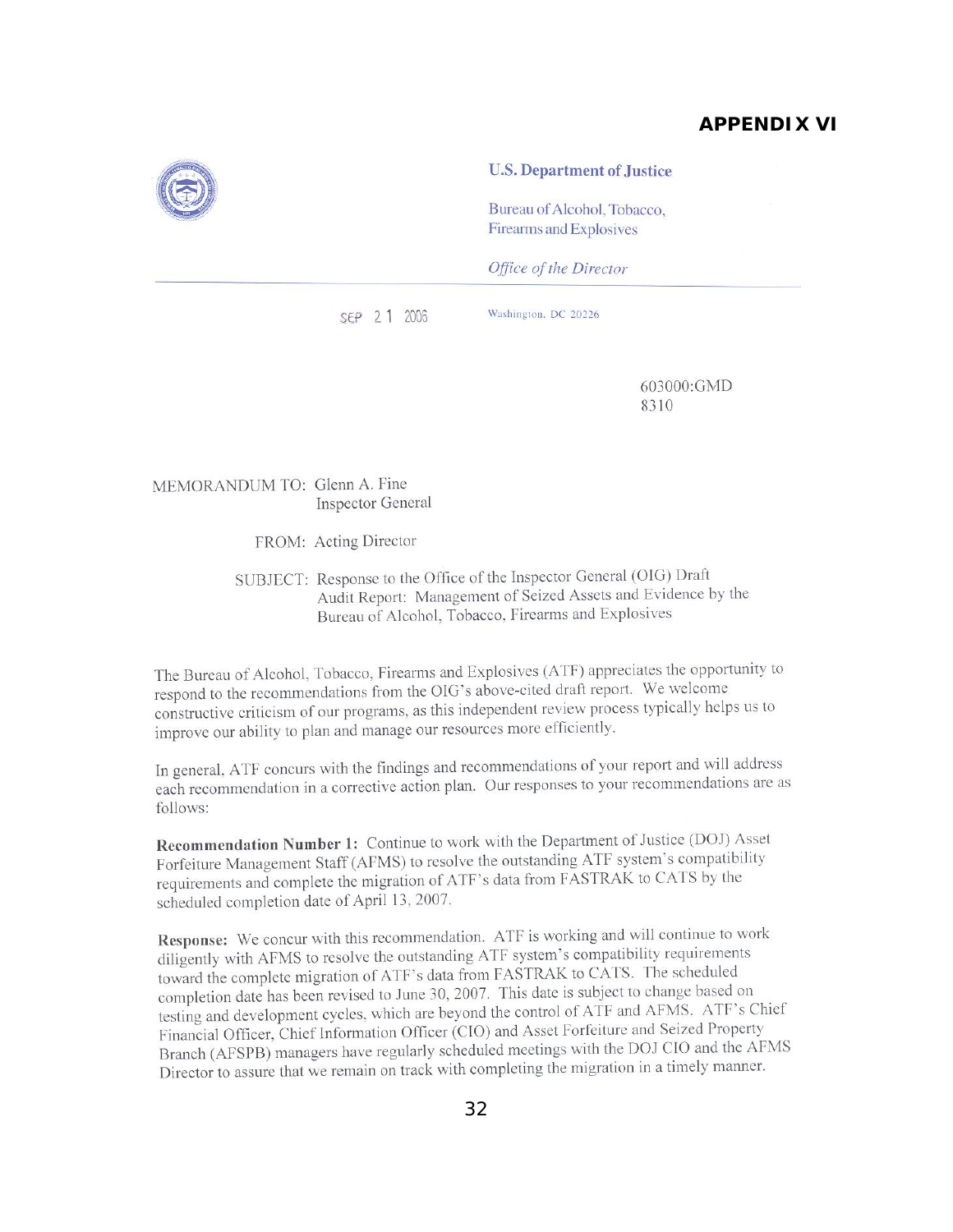## **APPENDIX VI**

Glenn A. Fine Inspector General for Audit

**Recommendation Number 2:** Provide appropriate supporting documentation to the AFMS for the forfeited funds deposited with Treasury so that current and future funds can be expeditiously reconciled with Treasury and transferred to the DOJ Asset Forfeiture Fund.

**Response:** We concur with this recommendation. ATF has provided and will continue to provide AFMS and the Treasury Executive Office for Asset Forfeiture (TEOAF) the appropriate supporting documentation so that current and future funds can be expeditiously reconciled and transferred. The Special Agent in Charge, AFSPB attended a meeting on September 5, 2006 with TEOAF representatives, who stated that funds from Fiscal Years 2003, 2004, and 2005 are ready to be transferred from TEAOF to AFMS. On September 15, 2006, TEOAF stated that they had been working on the figures and are planning to have the numbers finalized during the week of September 18, 2006. Once the numbers are finalized, TEOAF will initiate the electronic transfer to AFMS.

**Recommendation Number 3:** Establish a plan that addresses safeguarding seized assets and evidence in the event of a significant act, such as a natural disaster.

**Response:** We concur with this recommendation. A short term solution will include the relocation of the seized assets and evidence immediately or as soon as practical after a significant act. This relocation will be accomplished through the use of a large shipping container, which will be moved by a large commercial truck and trailer. The seized assets and evidence will be secured in the container and transported to the nearest safe warehouse, which is alarmed for intrusion and fire. The container will be unloaded and alarmed for intrusion and fire. A 100 percent inventory will then be conducted to ensure all seized assets and evidence is accountable. If anything is unaccounted for, the current policy, as outlined in ATF O 3400.1B for reporting such incidents, will be followed. This practice is currently in place for large scale seizures of assets and evidence that will not fit into ATF storage vaults.

As a long term solution, ATF will revise ATF O 3400.1B, Property Taken into Bureau Custody, ATF's Critical Incident Management System (CIMS) process, and the Continuity of Operations Plan (COOP) to provide for the prompt relocation of seized assets and evidence in the event of a significant act as outlined above.

**Recommendation Number 4:** Ensure that the vault at the Beaumont, Texas, Field Office meets the minimum structure security requirements.

**Response:** We concur with this recommendation. The entire Beaumont, Texas, Field Office, to include the evidence vault, was recently refurbished due to damage which occurred as a result of Hurricane Rita. The vault currently meets ATF minimum structure security requirements as defined by ATF O 3400.1B. The walls have reinforced mesh wire from floor to ceiling to be resistant to forced entry. The field office personnel moved back into the space on July 30, 2006. All evidence was returned to the vault and accounted for by a 100 percent inventory during the week of August 28, 2006.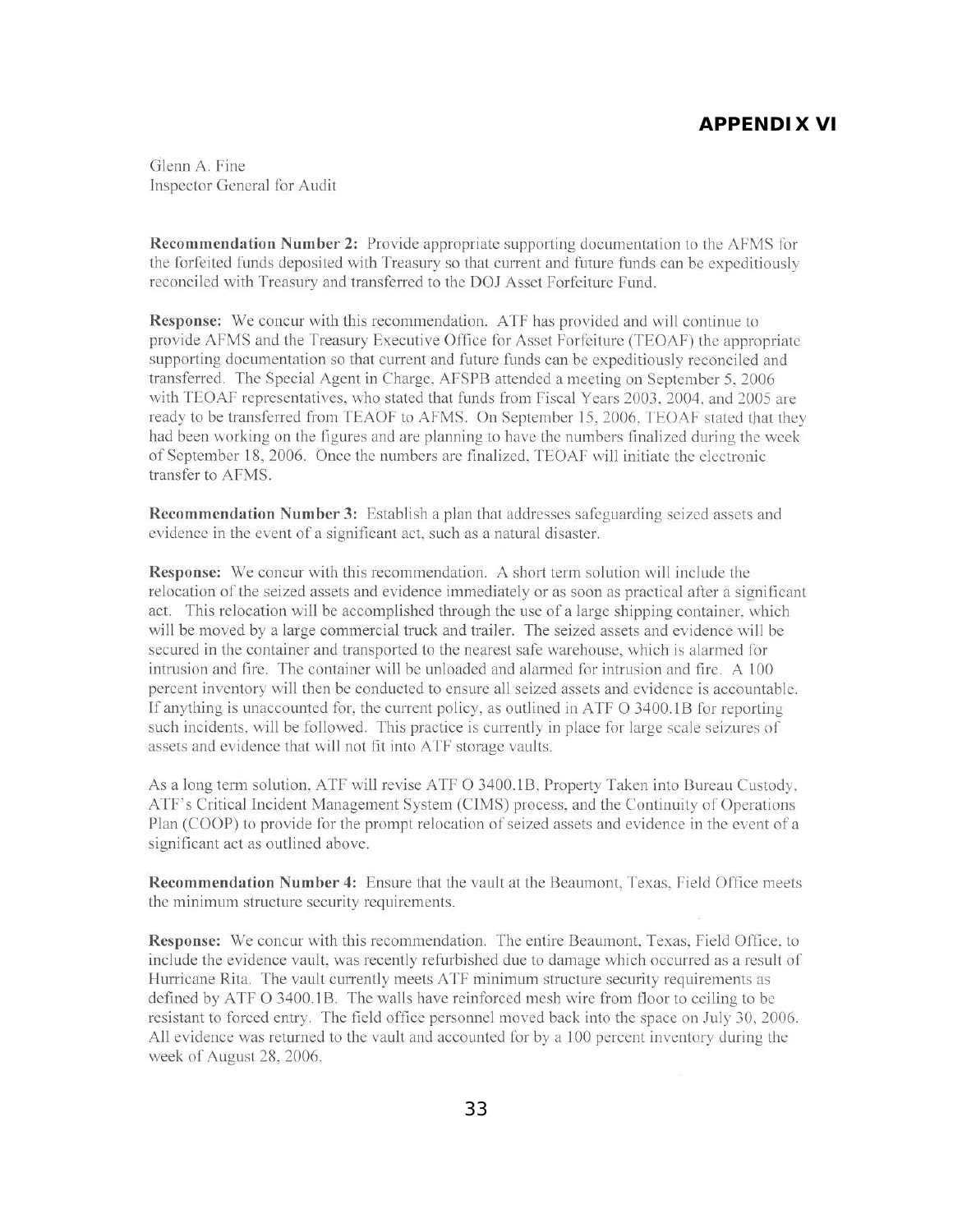# **APPENDIX VI**

Glenn A. Fine Inspector General for Audit

Recommendation Number 5: Ensure that all firearms taken into custody since July 2005 are traced through the National Tracing Center.

Response: We concur with this recommendation. A memorandum dated September 18, 2006, signed by the Deputy Director, was sent to ATF field divisions reminding them to ensure accuracy when entering firearm descriptions, to include serial numbers, into N-Force. It also reminded them at the conclusion of the active phase of the investigation to go back and submit descriptions on all firearms not previously traced due to operational security.

In conclusion, ATF has an outstanding record of attaining excellence in law enforcement standards that I look forward to continuing and expanding. I believe that professional integrity and character are core expectations for those of us in public service, and I believe that employees' actions, both personal and professional, must withstand public scrutiny and be beyond reproach. I will continue to express my expectations to the ATF workforce and lead ATF's effort to achieve the trust and respect of the American public.

Should you have any questions regarding this response, please contact Ms. Carol Campbell, Chief, Audit and Evaluation Branch, Inspection Division, Office of Professional Responsibility and Security Operations, at (202) 648-9205.

 $02$ Michael J. Sullivan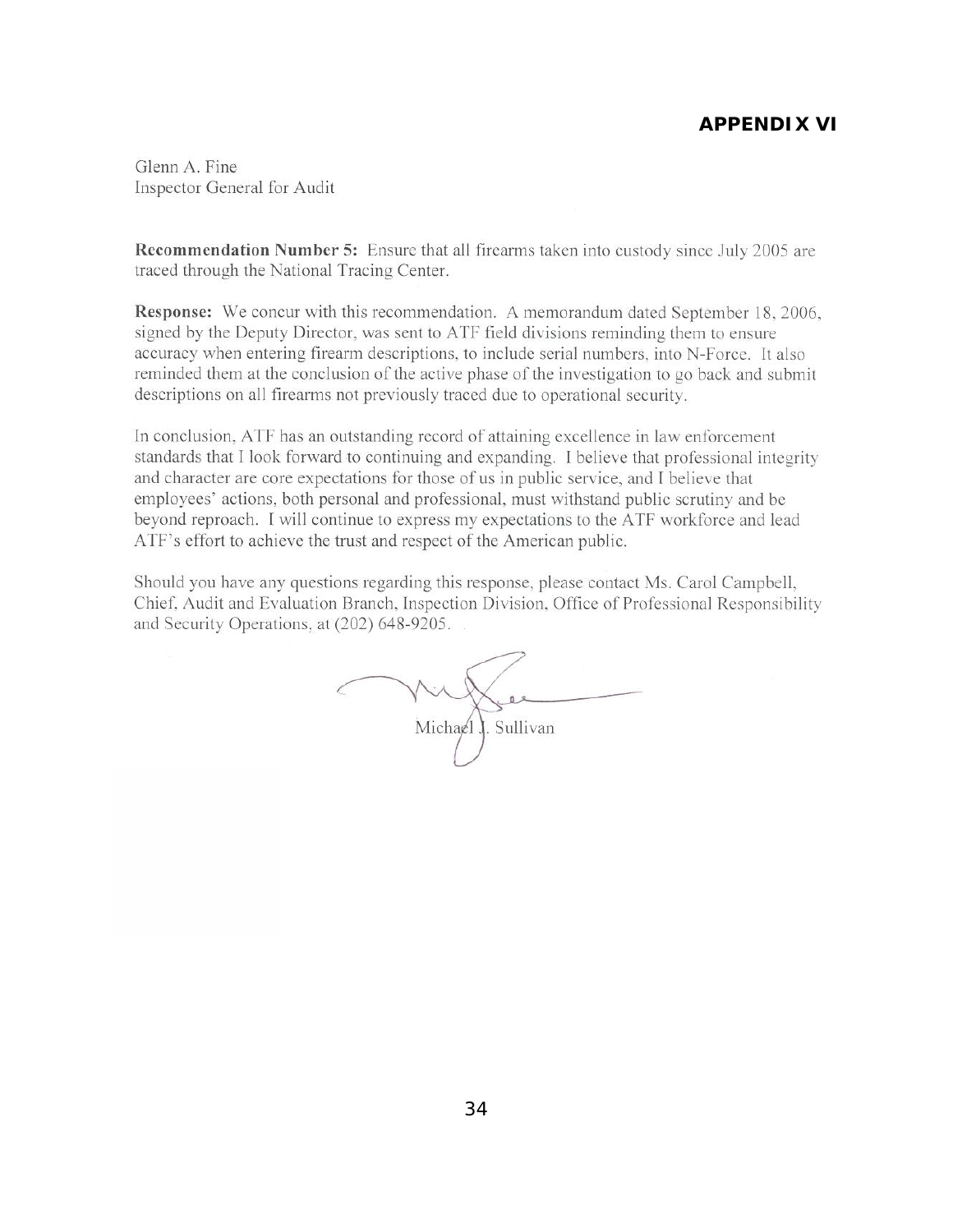# **OFFICE OF THE INSPECTOR GENERAL, AUDIT DIVISION, ANALYSIS AND SUMMARY OF ACTIONS NECESSARY TO CLOSE REPORT**

#### **Recommendation Number:**

- 1. **Resolved.** The Bureau of Alcohol, Tobacco, Firearms and Explosives (ATF) agreed with our recommendation. ATF has assured the OIG that it will continue to work with the Asset Forfeiture Management Staff (AFMS) to resolve ATF's system requirements and that it will continue to work toward the established estimated completion date of June 30, 2007. In order to close this recommendation, ATF should provide the OIG with documentation that substantiates the successful migration of ATF data to the Consolidated Asset Tracking System (CATS).
- 2. **Resolved.** ATF agreed with our recommendation. ATF stated that it has provided the AFMS and the Treasury Executive Office for Asset Forfeiture (TEOAF) with appropriate supporting documentation necessary for the expeditious reconciliation and transfer of currently forfeited funds. In order to close this recommendation, ATF should provide the OIG with documentation that substantiates all funds at TEOAF have been transferred to the AFMS. In addition, ATF should provide us with written procedures requiring periodic reconciliation and the transfer of future forfeited funds held by TEOAF. The procedures will be utilized until ATF begins using CATS.
- 3. **Resolved.** ATF agreed with our recommendation. ATF stated that it will implement a short-term solution that includes relocating seized assets and evidence in the event of a natural disaster or other significant event by commercial truck or trailer and storage in a commercial warehouse. ATF also stated that its long-term solution includes revising ATF Order 3400.1B, "Critical Incident Management System, and Continuity of Operations Plan," to provide for the prompt relocation of seized assets and evidence in the event of a natural disaster or other significant event. In order to close this recommendation, ATF should provide us with documentation substantiating that the short-term solution was officially implemented nation-wide. In addition, ATF should provide us with the revised ATF